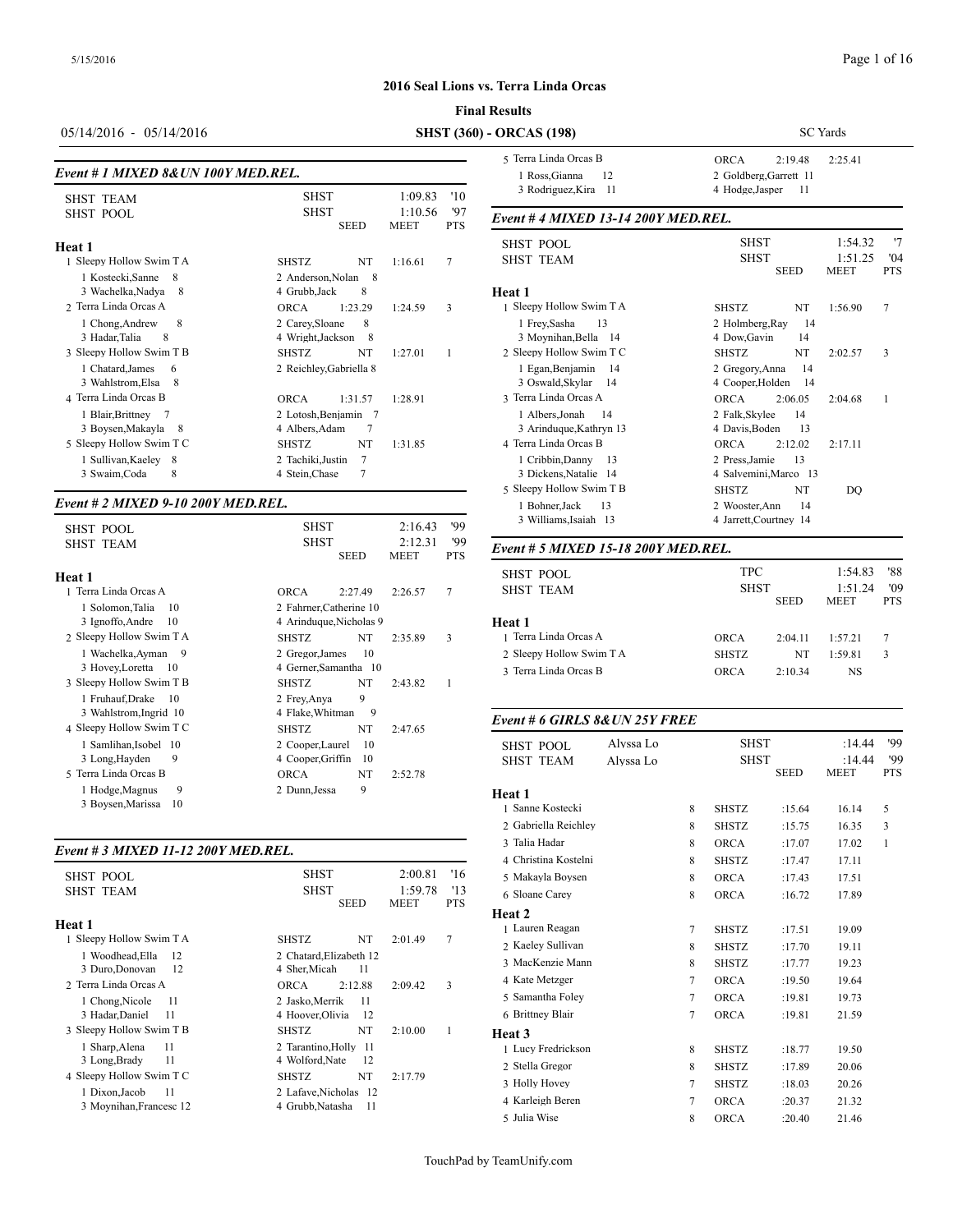|                               |             |                                                                   |              |        |           |                         | <b>Final Results</b>            |                |        |                              |                 |                |                   |
|-------------------------------|-------------|-------------------------------------------------------------------|--------------|--------|-----------|-------------------------|---------------------------------|----------------|--------|------------------------------|-----------------|----------------|-------------------|
| $05/14/2016 - 05/14/2016$     |             |                                                                   |              |        |           |                         | <b>SHST (360) - ORCAS (198)</b> |                |        |                              | <b>SC</b> Yards |                |                   |
| 6 Sheyla Rodas                |             | 7                                                                 | <b>ORCA</b>  | :24.26 | 23.50     |                         | 3 Benjamin Lotosh               |                | 7      | <b>ORCA</b>                  | :20.15          | 19.60          |                   |
| Heat 4                        |             |                                                                   |              |        |           |                         | 4 Graham Perkinson              |                | 8      | <b>SHSTZ</b>                 | :19.11          | 20.78          |                   |
| 1 Coda Swaim                  |             | 8                                                                 | <b>SHSTZ</b> | :18.79 | 19.11     |                         | 5 Brodie Ross                   |                | 7      | <b>ORCA</b>                  | :21.11          | 21.71          |                   |
| 2 Georgia Silva               |             | 8                                                                 | <b>SHSTZ</b> | :19.01 | 19.13     |                         | 6 Alekzander Wehn               |                | 8      | <b>ORCA</b>                  | : 23.14         | <b>NS</b>      |                   |
| 3 Sylvie Fine                 |             | 8                                                                 | <b>SHSTZ</b> | :19.55 | 19.89     |                         | Heat 3                          |                |        |                              |                 |                |                   |
| 4 Isabelle Rossetti           |             | 7                                                                 | <b>ORCA</b>  | :24.53 | 25.03     |                         | 1 Kai Makino                    |                | 7      | <b>SHSTZ</b>                 | :19.71          | 19.84          |                   |
| 5 Tia Asleim                  |             | 8                                                                 | ORCA         | :27.65 | 25.71     |                         | 2 Wyatt Kirchner                |                | 8      | <b>SHSTZ</b>                 | :19.49          | 20.88          |                   |
| 6 Cassidy Steffy              |             | 7                                                                 | <b>ORCA</b>  | :27.82 | 33.05     |                         | 3 Chase Stein                   |                | 7      | <b>SHSTZ</b>                 | :19.59          | 21.27          |                   |
| <b>Heat 5</b>                 |             |                                                                   |              |        |           |                         | 4 Sebastian Pezzullo            |                | 8      | <b>ORCA</b>                  | :24.91          | 23.14          |                   |
| 1 Frances Kramer              |             | 8                                                                 | <b>SHSTZ</b> | :20.41 | 20.05     |                         | 5 Emmett Grossman               |                | 8      | <b>ORCA</b>                  | :24.29          | 23.56          |                   |
| 2 Madeline Oelman             |             | 8                                                                 | <b>SHSTZ</b> | :20.22 | 20.12     |                         | 6 Jayden Zimmerman              |                | 7      | <b>ORCA</b>                  | :28.58          | 27.42          |                   |
| 3 Hazel Hovey                 |             | 7                                                                 | <b>SHSTZ</b> | :20.36 | 20.94     |                         | Heat 4                          |                |        |                              |                 |                |                   |
| 4 Kalena Gregory              |             | 6                                                                 | ORCA         | :27.84 | 28.67     |                         | 1 Alton Bender                  |                | 8      | <b>SHSTZ</b>                 | :19.92          | 19.54          |                   |
| 5 Katherine Ryan              |             | 7                                                                 | <b>ORCA</b>  | :29.69 | 30.05     |                         | 2 Justin Tachiki                |                | 7      | <b>SHSTZ</b>                 | :19.95          | 19.58          |                   |
| 6 Emily Whitney               |             | 7                                                                 | <b>ORCA</b>  | :32.86 | 35.47     |                         | 3 Luca Cirese                   |                | 7      | SHSTZ                        | :20.68          | 21.38          |                   |
| <b>Heat 6</b>                 |             |                                                                   |              |        |           |                         | 4 Bo Jordan                     |                | 6      | <b>ORCA</b>                  | :33.75          | 32.17          |                   |
| 1 Charlotte Houser            |             | 8                                                                 | <b>SHSTZ</b> | :21.83 | 20.42     |                         | 5 Leonardo Garduno              |                | 8      | <b>ORCA</b>                  | :39.90          | 35.22          |                   |
| 2 Ellen Winter                |             | 8                                                                 | <b>SHSTZ</b> | :21.68 | 20.46     |                         | 6 Andrew Budrejko               |                | 6      | <b>ORCA</b>                  | :46.19          | 52.59          |                   |
| 3 Chloe Samlihan              |             | 8                                                                 | <b>SHSTZ</b> | :21.03 | 20.57     |                         | Heat 5                          |                |        |                              |                 |                |                   |
| 4 Lane Baker                  |             | 8                                                                 | <b>SHSTZ</b> | :21.33 | 21.90     |                         | 1 James Chatard                 |                | 6      | <b>SHSTZ</b>                 | :20.78          | 20.69          |                   |
| 5 Riva Tracy                  |             | 8                                                                 | <b>ORCA</b>  | :36.41 | 31.24     |                         | 2 Joshua Dixon                  |                | 7      | <b>SHSTZ</b>                 | :20.73          | 20.77          |                   |
| 6 Abigail Wehn                |             | 6                                                                 | <b>ORCA</b>  | NT     | <b>NS</b> |                         | 3 Luke Davis                    |                | 8      | <b>SHSTZ</b>                 | :20.85          | 21.39          |                   |
| Heat 7                        |             |                                                                   |              |        |           |                         | 4 Maynor Rodas Maldonado        |                | 5      | ORCA                         | NT              | 49.54          |                   |
| 1 Lucy Wood                   |             | 8                                                                 | <b>SHSTZ</b> | :22.09 | 21.78     |                         | 5 Carlos De Leon                |                | 6      | <b>ORCA</b>                  | NT              | 54.36          |                   |
| 2 Ava Alsterlind              |             | 7                                                                 | <b>SHSTZ</b> | :23.95 | 22.87     |                         | 6 Daniel Frerich                |                | 7      | <b>ORCA</b>                  | :52.94          | 1:04.36        |                   |
| 3 Zoe White                   |             | 7                                                                 | <b>SHSTZ</b> | :24.63 | 23.08     |                         | Heat 6                          |                |        |                              |                 |                |                   |
| 4 Hannah Reichley             |             | 6                                                                 | <b>SHSTZ</b> | :24.91 | 23.62     |                         | 1 Nolan Kriessmann              |                | 8      | <b>SHSTZ</b>                 | :23.20          | 20.45          |                   |
| 5 Esme Whyte                  |             | 7                                                                 | <b>SHSTZ</b> | :22.37 | 25.21     |                         | 2 Grayden Stewart               |                | 8      | <b>SHSTZ</b>                 | :21.88          | 22.23          |                   |
| 6 Paige Kelly                 |             | 7                                                                 | <b>SHSTZ</b> | :24.74 | 27.22     |                         | 3 Zayne Wachelka                |                | 6      | <b>SHSTZ</b>                 | :24.26          | 23.58          |                   |
| Heat 8                        |             |                                                                   |              |        |           |                         | 4 Aidan Dunn                    |                | 8      | <b>SHSTZ</b>                 | :24.42          | 24.95          |                   |
| 1 Natalie Wyatt               |             | 7                                                                 | <b>SHSTZ</b> | :26.42 | 25.27     |                         | 5 Jonathan Morales              |                | 7      | <b>SHSTZ</b>                 | :24.72          | 24.98          |                   |
| 2 Sophie Prussia              |             | 8                                                                 | <b>SHSTZ</b> | :26.01 | 26.92     |                         | 6 Benjamin Brasch               |                | 6      | <b>SHSTZ</b>                 | :26.69          | 27.59          |                   |
| 3 Miranda Wood                |             | 6                                                                 | <b>SHSTZ</b> | :28.60 | 27.10     |                         | Heat 7                          |                |        |                              |                 |                |                   |
| 4 Sophia Lopez                |             | 8                                                                 | <b>SHSTZ</b> | :26.64 | 27.42     |                         | 1 Cavan Donery                  |                | 8      | <b>SHSTZ</b>                 | :27.28          | 27.92          |                   |
| 5 Gipsy Gregor                |             | 6                                                                 | <b>SHSTZ</b> | :25.52 | 27.74     |                         | 2 Alexander Powell-Merino       |                | 8      | <b>SHSTZ</b>                 | :27.20          | 30.05          |                   |
| 6 Rowan Perkinson             |             | 7                                                                 | <b>SHSTZ</b> | :29.58 | 31.43     |                         | 3 Joseph Parente                |                | 7      | <b>SHSTZ</b>                 | :27.82          | 31.70          |                   |
|                               |             |                                                                   |              |        |           |                         | 4 Joey Griffin                  |                | 7      | <b>SHSTZ</b>                 | :30.91          | 32.21          |                   |
|                               |             |                                                                   |              |        |           |                         | EX Alex Wuhm                    |                | 8      | <b>ORCA</b>                  | NT              | 23.05          |                   |
| Heat 9<br>1 Ciara Cogan       |             | 7                                                                 | <b>SHSTZ</b> | :29.75 | 26.73     |                         |                                 |                |        |                              |                 |                |                   |
| 2 Esme Charles                |             | 8                                                                 | <b>SHSTZ</b> | :32.86 | 29.49     |                         |                                 |                |        |                              |                 |                |                   |
| 3 Katherine McConneloug       |             |                                                                   | <b>SHSTZ</b> |        |           |                         | Heat 8<br>1 Charles Hinkelman   |                | 7      |                              |                 | 17.96          |                   |
| EX Jaylene Delen              |             | 8<br>8                                                            |              | :33.98 | 31.09     |                         | 2 Bjorn Forsman                 |                |        | <b>SHSTZ</b><br><b>SHSTZ</b> | NT              |                | $\mathbf{1}$      |
|                               |             |                                                                   | <b>SHSTZ</b> | NT     | 29.32     |                         | 3 Dylan Prussia                 |                | 8      |                              | NT              | 25.85          |                   |
| Event # 7 BOYS 8& UN 25Y FREE |             |                                                                   |              |        |           |                         | EX Sam Martin                   |                | 8<br>8 | <b>SHSTZ</b><br><b>ORCA</b>  | :35.21<br>NT    | 37.76<br>51.96 |                   |
| <b>SHST POOL</b>              | Paul Birich |                                                                   | <b>SHST</b>  |        | :13.97    | '97                     | Event # 8 GIRLS 9-10 50Y FREE   |                |        |                              |                 |                |                   |
| <b>SHST TEAM</b>              | Paul Birich | '97<br><b>SHST</b><br>:13.97<br><b>SEED</b><br><b>MEET</b><br>PTS |              |        |           |                         |                                 |                |        |                              |                 |                |                   |
| Heat 1                        |             |                                                                   |              |        |           |                         | <b>SHST POOL</b>                | Alexa Harrison |        | <b>SHST</b>                  |                 | :27.89         | '9                |
| 1 Nolan Anderson              |             | 8                                                                 | <b>SHSTZ</b> | :15.80 | 15.43     | 5                       | <b>SHST TEAM</b>                | Alexa Harrison |        | <b>SHST</b>                  | <b>SEED</b>     | :27.85<br>MEET | '09<br><b>PTS</b> |
| 2 Andrew Chong                |             | 8                                                                 | <b>ORCA</b>  | :16.38 | 16.88     | $\overline{\mathbf{3}}$ | Heat 1                          |                |        |                              |                 |                |                   |
|                               |             |                                                                   |              |        |           |                         |                                 |                |        |                              |                 |                |                   |

|                     |    |              | <b>SEED</b> | <b>MEET</b> | <b>PTS</b> |  |
|---------------------|----|--------------|-------------|-------------|------------|--|
| Heat 1              |    |              |             |             |            |  |
| 1 Catherine Fahrner | 10 | <b>ORCA</b>  | :33.71      | 32.04       | 5          |  |
| 2 Loretta Hovey     | 10 | <b>SHSTZ</b> | :32.96      | 32.40       |            |  |
| 3 Noelia Gramajo    | 10 | <b>ORCA</b>  | :34.22      | 35.15       |            |  |
| 4 Talia Solomon     | 10 | <b>ORCA</b>  | :33.90      | 35.62       |            |  |
| 5 Samantha Gerner   | 10 | <b>SHSTZ</b> | :34.10      | 35.67       |            |  |
| 6 Eva Vaca          | 10 | <b>SHSTZ</b> | :34.29      | 36.02       |            |  |
| Heat 2              |    |              |             |             |            |  |

TouchPad by TeamUnify.com

 Jack Grubb 8 SHSTZ :18.42 18.39 Adam Albers 7 ORCA :19.16 19.54 Jonah Sher 7 SHSTZ :18.60 19.77 Blake Gaskin 8 ORCA :20.04 22.76

1 Fisher Straube 8 SHSTZ :18.85 18.64 2 William Sigler 8 SHSTZ :18.72 18.80

**Heat 2**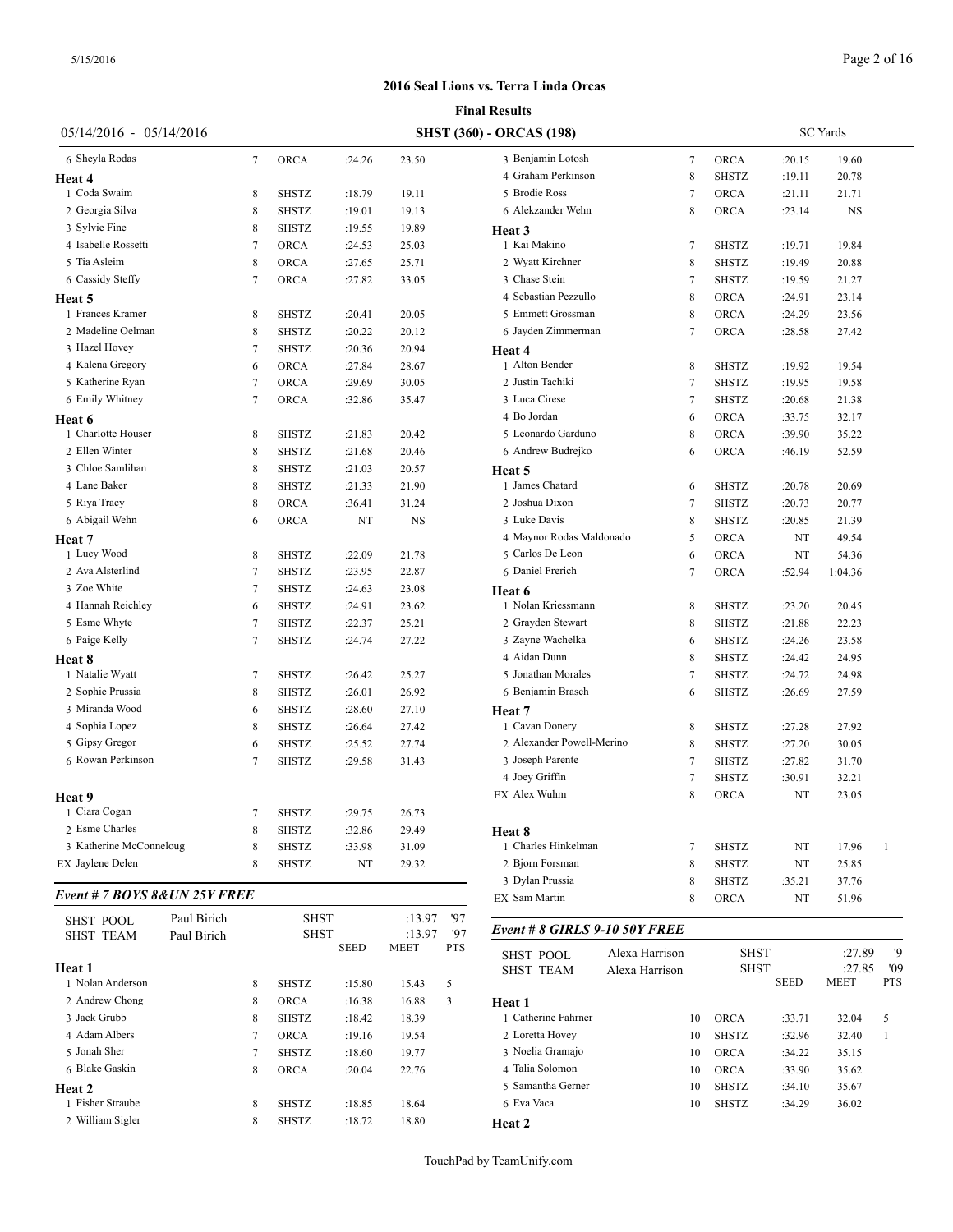|                         |    |                                 |        |       | <b>Final Results</b>            |  |  |  |  |  |  |  |  |
|-------------------------|----|---------------------------------|--------|-------|---------------------------------|--|--|--|--|--|--|--|--|
| 05/14/2016 - 05/14/2016 |    | <b>SHST (360) - ORCAS (198)</b> |        |       |                                 |  |  |  |  |  |  |  |  |
| <b>Heat 2</b>           |    |                                 |        |       | Heat 10                         |  |  |  |  |  |  |  |  |
| 1 Isobel Samlihan       | 10 | SHSTZ                           | :35.45 | 34.79 | 1 Anna Palfy                    |  |  |  |  |  |  |  |  |
| 2 Laurel Cooper         | 10 | <b>SHSTZ</b>                    | :34.41 | 35.78 | 2 Kennedy Finnane               |  |  |  |  |  |  |  |  |
| 3 Kailey Sullivan       | 10 | <b>ORCA</b>                     | :35.84 | 37.61 | 3 Avery Quinton                 |  |  |  |  |  |  |  |  |
| 4 Tayleigh Birkie       | 10 | <b>SHSTZ</b>                    | :35.59 | 38.25 | 4 Maya Bar-Cohen                |  |  |  |  |  |  |  |  |
| 5 Olivia Anderson       | 9  | ORCA                            | :36.76 | 38.50 | 5 Ella Carter                   |  |  |  |  |  |  |  |  |
| 6 Kaylee Cheu           | 10 | <b>ORCA</b>                     | :36.04 | NS    | 6 Juleyda Gramajo               |  |  |  |  |  |  |  |  |
| Heat 3                  |    |                                 |        |       | Heat 11                         |  |  |  |  |  |  |  |  |
| 1 Madelyn Mergenthaler  | 9  | <b>SHSTZ</b>                    | :36.25 | 35.92 | 1 Ava Brooks                    |  |  |  |  |  |  |  |  |
| 2 Tessa Miller          | 9  | <b>SHSTZ</b>                    | :36.47 | 36.28 | 2 Jane Adams                    |  |  |  |  |  |  |  |  |
| 3 Lucille Jaworski      | 10 | <b>ORCA</b>                     | :37.72 | 36.45 | 3 Taylor Renfrew                |  |  |  |  |  |  |  |  |
| 4 Avery Marne           | 9  | SHSTZ                           | :36.53 | 37.30 | 4 Sara Rice                     |  |  |  |  |  |  |  |  |
| 5 Lily Zimmerman        | 10 | ORCA                            | :37.73 | 39.29 | 5 Harper Miller                 |  |  |  |  |  |  |  |  |
| 6 Alena Spry            | 10 | ORCA                            | :38.10 | 39.72 | 6 Piper Kelly                   |  |  |  |  |  |  |  |  |
| Heat 4                  |    |                                 |        |       | Heat 12                         |  |  |  |  |  |  |  |  |
| 1 Allegra Di Carpegna   | 9  | <b>SHSTZ</b>                    | :37.34 | 37.59 | 1 Georgia Debok                 |  |  |  |  |  |  |  |  |
| 2 Hayden Goldberg       | 9  | <b>ORCA</b>                     | :39.68 | 39.61 | 2 Maya Sanders                  |  |  |  |  |  |  |  |  |
| 3 Sophia Britt          | 9  | <b>SHSTZ</b>                    | :37.26 | 39.71 | 3 Molly Clifford                |  |  |  |  |  |  |  |  |
| 4 Makena Quinones       | 9  | <b>SHSTZ</b>                    | :37.35 | 40.04 | 4 Claire Ridella                |  |  |  |  |  |  |  |  |
| 5 Cassidy Low           | 9  | ORCA                            | :38.28 | 40.36 | 5 Clara Bohner                  |  |  |  |  |  |  |  |  |
| 6 Hailey Gillespie      | 10 | ORCA                            | :39.26 | 42.09 |                                 |  |  |  |  |  |  |  |  |
| Heat 5                  |    |                                 |        |       | Event # 9 BOYS 9-10 50Y FR.     |  |  |  |  |  |  |  |  |
| 1 Quinn Joyce           | 10 | SHSTZ                           | :37.68 | 37.45 | Paul Birich<br><b>SHST POOL</b> |  |  |  |  |  |  |  |  |
| 2 Avery Hinkelman       | 9  | <b>SHSTZ</b>                    | :38.08 | 38.20 | <b>SHST TEAM</b><br>Paul Birich |  |  |  |  |  |  |  |  |
| 3 Mina Swaim            | 9  | <b>SHSTZ</b>                    | :37.71 | 38.60 |                                 |  |  |  |  |  |  |  |  |
| 4 Carolina Caldwell     | 10 | <b>ORCA</b>                     | :42.30 | 43.36 | Heat 1                          |  |  |  |  |  |  |  |  |
| 5 Hannah Levine         | 9  | ORCA                            | :40.19 | 43.86 | 1 Andre Ignoffo                 |  |  |  |  |  |  |  |  |
| 6 Jasmine Rodas         | 10 | ORCA                            | :42.98 | 44.24 | 2 Nicholas Arinduque            |  |  |  |  |  |  |  |  |
| Heat 6                  |    |                                 |        |       | 3 James Gregor                  |  |  |  |  |  |  |  |  |
| 1 Kelsey Riemer         | 10 | <b>SHSTZ</b>                    | :39.31 | 37.85 | 4 Whitman Flake                 |  |  |  |  |  |  |  |  |
| 2 Amelia Foster         | 10 | <b>SHSTZ</b>                    | :38.14 | 39.88 | 5 Griffin Cooper                |  |  |  |  |  |  |  |  |
| 3 Madeline Alsterlind   | 10 | SHSTZ                           | :38.60 | 41.63 | 6 Magnus Hodge                  |  |  |  |  |  |  |  |  |
| 4 Kelsey Levine         | 10 | <b>ORCA</b>                     | :44.49 | 45.65 |                                 |  |  |  |  |  |  |  |  |
| 5 Mariana Reyes         | 10 | <b>ORCA</b>                     | :44.45 | 45.70 | Heat 2                          |  |  |  |  |  |  |  |  |
| 6 Halie Chaban          | 9  | ORCA                            | :43.35 | 45.81 | 1 Haakon Lacy                   |  |  |  |  |  |  |  |  |
|                         |    |                                 |        |       | 2 Liam Kriessmann               |  |  |  |  |  |  |  |  |
| Heat 7                  |    |                                 |        |       | 3 Chris MacDonald               |  |  |  |  |  |  |  |  |
| 1 Farah Loll            | 10 | <b>SHSTZ</b>                    | :41.02 | 40.67 | 4 Si Eon Davis                  |  |  |  |  |  |  |  |  |
| 2 Delaney Fair          | 10 | SHSTZ                           | :41.39 | 41.47 | 5 Brendan Kennedy               |  |  |  |  |  |  |  |  |
| 3 Charlotte Schock      | 10 | SHSTZ                           | :41.17 | 44.28 | 6 Kenin Davis                   |  |  |  |  |  |  |  |  |
| 4 Clara Rubin           | 9  | ORCA                            | :44.57 | 44.54 | Heat 3                          |  |  |  |  |  |  |  |  |
| 5 Jane Ryan             | 10 | ORCA                            | :44.95 | 45.20 | 1 Hayden Long                   |  |  |  |  |  |  |  |  |
| 6 Laurel Buffum         | 10 | ORCA                            | :45.98 | NS    | 2 Drake Fruhauf                 |  |  |  |  |  |  |  |  |
| Heat 8                  |    |                                 |        |       | 3 Henry Manning                 |  |  |  |  |  |  |  |  |
| 1 Jasmin Desruisseau    | 10 | SHSTZ                           | :42.28 | 40.76 | 4 Coen Rivera                   |  |  |  |  |  |  |  |  |
| 2 Dempsey Boone         | 9  | SHSTZ                           | :42.31 | 41.69 | 5 Alastair Morris               |  |  |  |  |  |  |  |  |
| 3 Eva Marne             | 9  | <b>SHSTZ</b>                    | :42.29 | 42.42 | 6 Nicholas Cueto                |  |  |  |  |  |  |  |  |
| 4 Natalie Jaworski      | 9  | ORCA                            | :47.32 | 47.72 | Heat 4                          |  |  |  |  |  |  |  |  |
| 5 Gabrielle McAllister  | 9  | ORCA                            | :48.57 | 48.83 | 1 Ian Sharp                     |  |  |  |  |  |  |  |  |
| 6 Makaela Cullinan      | 10 | ORCA                            | :49.22 | 53.39 | 2 Lucas Silva                   |  |  |  |  |  |  |  |  |
| <b>Heat 9</b>           |    |                                 |        |       | 3 Edan Seymour                  |  |  |  |  |  |  |  |  |
| 1 Kyra Featherstone     | 10 | SHSTZ                           | :43.94 | 39.22 | 4 Rowan Baigrie                 |  |  |  |  |  |  |  |  |
| 2 Alexandra Stein       | 10 | SHSTZ                           | :43.07 | 42.03 | 5 Paden Kane                    |  |  |  |  |  |  |  |  |
| 3 Bridget Dillon        | 10 | SHSTZ                           | :42.85 | 43.01 | 6 Francesco Calvi               |  |  |  |  |  |  |  |  |
| 4 Ava Morris            | 10 | ORCA                            | :51.30 | 50.58 | Heat 5<br>1 Elijah Boone        |  |  |  |  |  |  |  |  |
| 5 Sadie Jordan          | 9  | ORCA                            | :49.79 | 54.44 |                                 |  |  |  |  |  |  |  |  |
| 6 Deneesha Aguilar      | 10 | ORCA                            | :53.58 | NS    | 2 John McConneloug              |  |  |  |  |  |  |  |  |

| <b>ORCAS</b> (198)           |             |    | <b>SC</b> Yards |         |           |     |  |  |  |
|------------------------------|-------------|----|-----------------|---------|-----------|-----|--|--|--|
| Heat 10                      |             |    |                 |         |           |     |  |  |  |
| 1 Anna Palfy                 |             | 10 | <b>ORCA</b>     | NT      | 32.11     | 3   |  |  |  |
| 2 Kennedy Finnane            |             | 9  | <b>SHSTZ</b>    | :44.55  | 42.04     |     |  |  |  |
| 3 Avery Quinton              |             | 9  | <b>SHSTZ</b>    | :44.80  | 44.58     |     |  |  |  |
| 4 Maya Bar-Cohen             |             | 9  | <b>SHSTZ</b>    | :44.93  | 45.74     |     |  |  |  |
| 5 Ella Carter                |             | 10 | <b>ORCA</b>     | :55.83  | 52.80     |     |  |  |  |
| 6 Juleyda Gramajo            |             | 9  | <b>ORCA</b>     | 1:08.70 | NS        |     |  |  |  |
| Heat 11                      |             |    |                 |         |           |     |  |  |  |
| 1 Ava Brooks                 |             | 9  | <b>SHSTZ</b>    | :45.33  | 45.17     |     |  |  |  |
| 2 Jane Adams                 |             | 10 | <b>SHSTZ</b>    | :45.14  | 45.25     |     |  |  |  |
| 3 Taylor Renfrew             |             | 10 | <b>SHSTZ</b>    | :46.05  | 48.06     |     |  |  |  |
| 4 Sara Rice                  |             | 10 | <b>SHSTZ</b>    | :45.28  | 48.07     |     |  |  |  |
| 5 Harper Miller              |             | 9  | <b>SHSTZ</b>    | :47.14  | 49.00     |     |  |  |  |
| 6 Piper Kelly                |             | 9  | <b>SHSTZ</b>    | :47.41  | 49.09     |     |  |  |  |
| <b>Heat 12</b>               |             |    |                 |         |           |     |  |  |  |
| 1 Georgia Debok              |             | 10 | <b>SHSTZ</b>    | NT      | 42.53     |     |  |  |  |
| 2 Maya Sanders               |             | 9  | <b>SHSTZ</b>    | :47.88  | 51.10     |     |  |  |  |
| 3 Molly Clifford             |             | 10 | <b>SHSTZ</b>    | :50.63  | 54.28     |     |  |  |  |
| 4 Claire Ridella             |             | 10 | <b>SHSTZ</b>    | :53.22  | 1:00.13   |     |  |  |  |
| 5 Clara Bohner               |             | 9  | <b>SHSTZ</b>    | :49.36  | <b>NS</b> |     |  |  |  |
| Event # 9 BOYS 9-10 50Y FREE |             |    |                 |         |           |     |  |  |  |
| <b>SHST POOL</b>             | Paul Birich |    | <b>SHST</b>     |         | :28.12    | '99 |  |  |  |
| <b>SHST TEAM</b>             | Paul Birich |    | <b>SHST</b>     |         | :27.51    | '99 |  |  |  |

| <b>SHST TEAM</b>     | Paul Birich |    | <b>SHST</b>  |             | :27.51      | '99        |  |
|----------------------|-------------|----|--------------|-------------|-------------|------------|--|
|                      |             |    |              | <b>SEED</b> | <b>MEET</b> | <b>PTS</b> |  |
| Heat 1               |             |    |              |             |             |            |  |
| 1 Andre Ignoffo      |             | 10 | ORCA         | :28.95      | 28.82       | 5          |  |
| 2 Nicholas Arinduque |             | 9  | <b>ORCA</b>  | :33.79      | 34.86       | 3          |  |
| 3 James Gregor       |             | 10 | <b>SHSTZ</b> | :35.19      | 36.66       | 1          |  |
| 4 Whitman Flake      |             | 9  | <b>SHSTZ</b> | :36.00      | 37.17       |            |  |
| 5 Griffin Cooper     |             | 10 | <b>SHSTZ</b> | :37.19      | 39.09       |            |  |
| 6 Magnus Hodge       |             | 9  | <b>ORCA</b>  | :39.59      | 41.60       |            |  |
| Heat <sub>2</sub>    |             |    |              |             |             |            |  |
| 1 Haakon Lacy        |             | 9  | <b>SHSTZ</b> | :37.41      | 38.69       |            |  |
| 2 Liam Kriessmann    |             | 10 | <b>SHSTZ</b> | :37.58      | 39.03       |            |  |
| 3 Chris MacDonald    |             | 10 | <b>SHSTZ</b> | :37.52      | 41.29       |            |  |
| 4 Si Eon Davis       |             | 9  | <b>ORCA</b>  | :42.90      | 45.90       |            |  |
| 5 Brendan Kennedy    |             | 9  | <b>ORCA</b>  | :42.88      | 47.00       |            |  |
| 6 Kenin Davis        |             | 10 | <b>ORCA</b>  | :47.96      | 54.67       |            |  |
| Heat 3               |             |    |              |             |             |            |  |
| 1 Hayden Long        |             | 9  | <b>SHSTZ</b> | :38.41      | 36.69       |            |  |
| 2 Drake Fruhauf      |             | 10 | <b>SHSTZ</b> | :38.34      | 38.54       |            |  |
| 3 Henry Manning      |             | 9  | <b>SHSTZ</b> | :38.45      | 38.82       |            |  |
| 4 Coen Rivera        |             | 9  | <b>ORCA</b>  | :49.87      | 52.00       |            |  |
| 5 Alastair Morris    |             | 9  | <b>ORCA</b>  | :52.14      | 52.47       |            |  |
| 6 Nicholas Cueto     |             | 9  | <b>ORCA</b>  | NT          | 1:28.34     |            |  |
| Heat 4               |             |    |              |             |             |            |  |
| 1 Ian Sharp          |             | 9  | <b>SHSTZ</b> | :38.75      | 39.06       |            |  |
| 2 Lucas Silva        |             | 10 | <b>SHSTZ</b> | :41.43      | 40.27       |            |  |
| 3 Edan Seymour       |             | 10 | <b>SHSTZ</b> | :39.20      | 40.47       |            |  |
| 4 Rowan Baigrie      |             | 10 | <b>SHSTZ</b> | :42.09      | 42.27       |            |  |
| 5 Paden Kane         |             | 9  | <b>SHSTZ</b> | :41.40      | 44.15       |            |  |
| 6 Francesco Calvi    |             | 9  | <b>ORCA</b>  | NT          | $_{\rm NS}$ |            |  |
| Heat 5               |             |    |              |             |             |            |  |
| 1 Elijah Boone       |             | 10 | <b>SHSTZ</b> | :41.95      | 42.51       |            |  |
| 2 John McConneloug   |             | 9  | <b>SHSTZ</b> | :43.97      | 45.55       |            |  |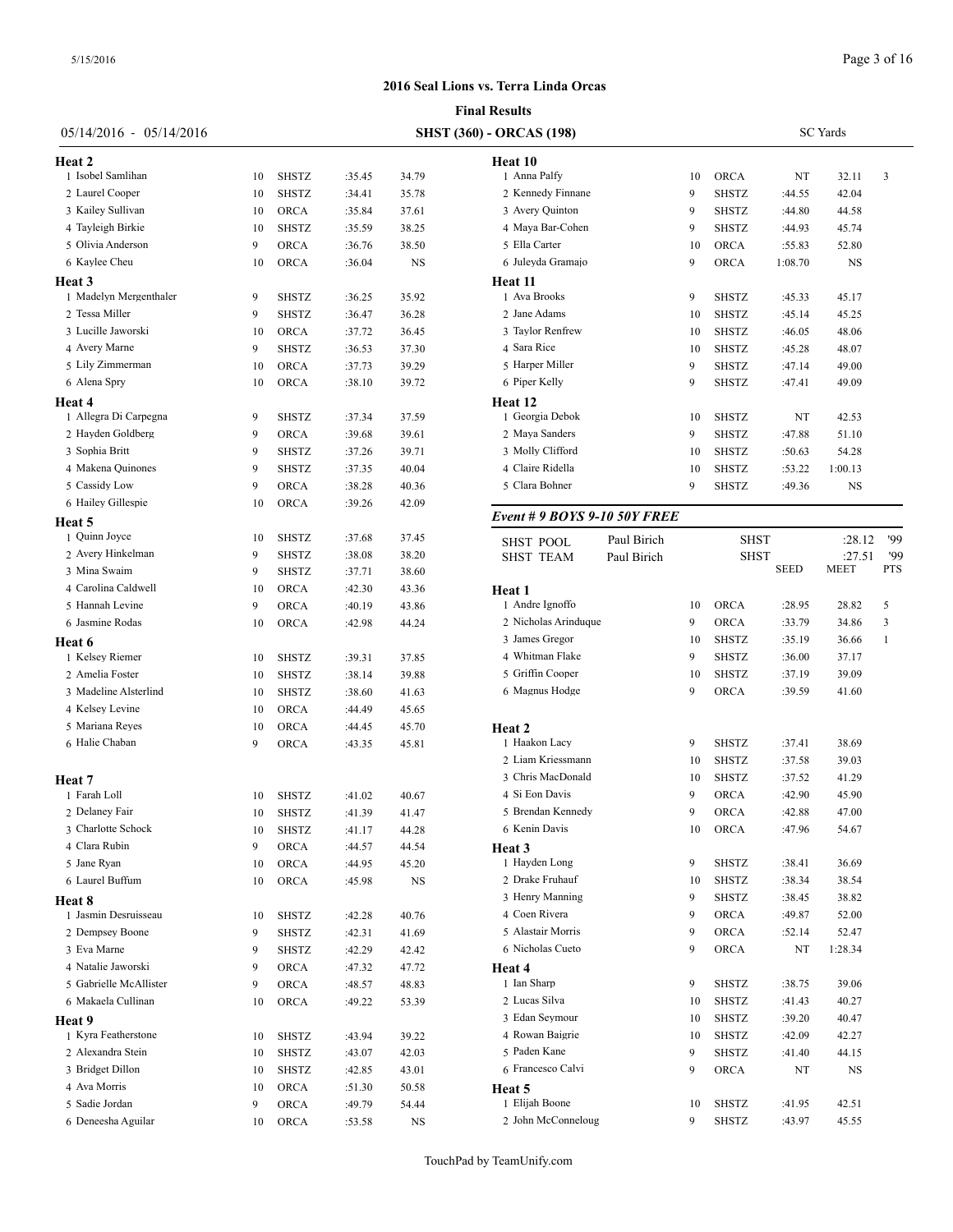|                           |    | 1 11141 13294139 |                                 |           |                    |  |  |  |  |  |  |  |  |
|---------------------------|----|------------------|---------------------------------|-----------|--------------------|--|--|--|--|--|--|--|--|
| $05/14/2016 - 05/14/2016$ |    |                  | <b>SHST (360) - ORCAS (198)</b> |           |                    |  |  |  |  |  |  |  |  |
| 3 Brody Rhodes            | 10 | <b>SHSTZ</b>     | :46.27                          | 47.41     | Heat 7             |  |  |  |  |  |  |  |  |
| 4 Dante Stallone          | 9  | <b>SHSTZ</b>     | :48.75                          | 48.15     | 1 Harlev Debok     |  |  |  |  |  |  |  |  |
| 5 Cooper McCollum         | 9  | <b>SHSTZ</b>     | :49.56                          | 49.08     | 2 Zoe Nicol        |  |  |  |  |  |  |  |  |
| 6 Charles Harges          | 9  | <b>SHSTZ</b>     | :38.51                          | <b>NS</b> | 3 Jane Cornwell    |  |  |  |  |  |  |  |  |
| Heat 6                    |    |                  |                                 |           | 4 Francesca Britt  |  |  |  |  |  |  |  |  |
| 1 Frank Forsman           | 10 | <b>SHSTZ</b>     | NT                              | 38.62     | 5 Yasmine Lofstrom |  |  |  |  |  |  |  |  |
| 2 Sam Sobieraj            | 9  | <b>SHSTZ</b>     | :50.58                          | 50.40     | 6 Olivia Rice      |  |  |  |  |  |  |  |  |
| 3 Jack Podbov             | 9  | <b>SHSTZ</b>     | :52.21                          | 52.09     | Heat 8             |  |  |  |  |  |  |  |  |
| 4 Nash Winslow            | 9  | <b>SHSTZ</b>     | :56.76                          | 59.43     | 1 Brooke Oswald    |  |  |  |  |  |  |  |  |
|                           |    |                  |                                 |           | 2. Margot West     |  |  |  |  |  |  |  |  |

# *Event # 10 GIRLS 11-12 50Y FREE*

| <b>SHST POOL</b>     | Alyssa Lo  |    | SHST         |                  | :25.68    | '3         | 4 Olivia Flake                       |
|----------------------|------------|----|--------------|------------------|-----------|------------|--------------------------------------|
| <b>SHST TEAM</b>     | Kaitlyn Lo |    | <b>SHST</b>  |                  | :25.32    | '05        | 5 Piper Bruner                       |
|                      |            |    |              | SEED             | MEET      | <b>PTS</b> | 6 Sinead Donery                      |
| Heat 1               |            |    |              |                  |           |            | <b>Heat</b> 9                        |
| 1 Elizabeth Chatard  |            | 12 | SHSTZ        | :26.64           | 27.63     | 5          | 1 Chloe Krashano                     |
| 2 Nicole Chong       |            | 11 | <b>ORCA</b>  | :27.85           | 28.08     | 3          | 2 Eleanor Benson                     |
| 3 Alena Sharp        |            | 11 | SHSTZ        | :28.67           | 28.40     | 1          | 3 Gemma Donalds                      |
| 4 Holly Tarantino    |            | 11 | <b>SHSTZ</b> | :28.42           | 28.73     |            | 4 Ellie Wooster                      |
| 5 Gianna Ross        |            | 12 | ORCA         | :29.22           | 29.36     |            |                                      |
| 6 Olivia Hoover      |            | 12 | <b>ORCA</b>  | :29.05           | <b>NS</b> |            | Event # 11 <b>BOY</b>                |
| Heat 2               |            |    |              |                  |           |            |                                      |
| 1 Madeline Folkers   |            | 12 | <b>SHSTZ</b> | :29.80           | 29.68     |            | <b>SHST POOL</b><br><b>SHST TEAM</b> |
| 2 Natasha Grubb      |            | 11 | SHSTZ        | :29.47           | 29.71     |            |                                      |
| 3 Ava Solari         |            | 12 | <b>SHSTZ</b> | :29.38           | 29.82     |            | Heat 1                               |
| 4 Thalia Yamini      |            | 11 | ORCA         | :30.56           | 31.16     |            | 1 Donovan Duro                       |
| 5 Malia Davis        |            | 12 | <b>ORCA</b>  | :29.83           | 31.35     |            | 2 Micah Sher                         |
| 6 Jimena Gramajo     |            | 12 | ORCA         | :32.12           | <b>NS</b> |            | 3 Daniel Hadar                       |
| Heat 3               |            |    |              |                  |           |            | 4 Merrik Jasko                       |
| 1 Ella Woodhead      |            | 12 | <b>SHSTZ</b> | :29.82           | 29.51     |            | 5 Dominic Haggar                     |
| 2 Gwen Kallmeyer     |            | 12 | SHSTZ        | :31.53           | 31.49     |            | 6 Garrett Goldberg                   |
| 3 Schuyler Kallmeyer |            | 12 | <b>SHSTZ</b> | :30.89           | 31.67     |            |                                      |
| 4 Sabrina Falk       |            | 12 | <b>ORCA</b>  | :33.02           | 32.58     |            |                                      |
| 5 Sophia Smulewtiz   |            | 11 | <b>ORCA</b>  |                  | 32.90     |            | Heat 2<br>1 Nate Wolford             |
| 6 Megan Kennedy      |            | 11 | <b>ORCA</b>  | :32.94<br>:32.93 | 33.42     |            | 2 Leif Lacy                          |
|                      |            |    |              |                  |           |            | 3 Jacob Dixon                        |
|                      |            |    |              |                  |           |            |                                      |
| Heat 4               |            |    |              |                  |           |            | 4 Jee Davis                          |
| 1 Amira Wachelka     |            | 11 | SHSTZ        | :33.17           | 31.20     |            | 5 William Spry                       |
| 2 Olivia Pezzullo    |            | 11 | ORCA         | :38.75           | 37.55     |            | 6 Jasper Hodge                       |
| 3 Isabel Folkers     |            | 12 | SHSTZ        | :31.74           | NS        |            | Heat 3                               |
| 4 Charlotte Traub    |            | 12 | <b>SHSTZ</b> | :32.16           | <b>NS</b> |            | 1 Jeremy Tachiki                     |
| 5 Romina Calvi       |            | 11 | <b>ORCA</b>  | :37.96           | NS        |            | 2 Tasman Fruhauf                     |
| 6 Marin Buffum       |            | 11 | ORCA         | :36.88           | <b>NS</b> |            | 3 Nicholas Lafave                    |
| <b>Heat 5</b>        |            |    |              |                  |           |            | 4 George Shryock                     |
| 1 Anika Lundbaek     |            | 12 | SHSTZ        | :34.03           | 33.64     |            | 5 Tucker Briggs                      |
| 2 Lucy Hinkelman     |            | 11 | <b>SHSTZ</b> | :34.64           | 34.93     |            | 6 Jack Carey                         |
| 3 Lauren Matthys     |            | 11 | SHSTZ        | :34.02           | 34.94     |            | <b>Heat 4</b>                        |
| 4 Mia Mitaine        |            | 11 | <b>ORCA</b>  | :39.19           | 36.87     |            | 1 Dillon Joyce                       |
| 5 Roselyn De Leon    |            | 11 | ORCA         | :39.66           | 41.46     |            | 2 Henry Houser                       |
| 6 Dalila Butterfield |            | 11 | <b>ORCA</b>  | :45.81           | 45.41     |            | 3 MacGregor Beri                     |
| Heat 6               |            |    |              |                  |           |            | 4 Andrew Brouwe                      |
| 1 Sophia Riemer      |            | 12 | SHSTZ        | :35.22           | 34.47     |            | 5 Simon Straube                      |
| 2 Courtney Mar       |            | 12 | <b>SHSTZ</b> | :34.92           | 34.55     |            | 6 Wyatt Thomas                       |
| 3 Katherine Schock   |            | 12 | <b>SHSTZ</b> | :34.94           | 35.02     |            | Heat 5                               |
| 4 Stella Cico        |            | 11 | <b>SHSTZ</b> | :35.47           | 35.86     |            | 1 Jack Newell                        |
| 5 Stasia Winslow     |            | 12 | SHSTZ        | :35.67           | 36.57     |            | 2 George Charles                     |
| 6 Adriana Medina     |            | 12 | SHSTZ        | :35.26           | 37.06     |            | 3 Devin Finnane                      |
|                      |            |    |              |                  |           |            |                                      |

|              | <b>Final Results</b>  |    |              |                 |           |  |
|--------------|-----------------------|----|--------------|-----------------|-----------|--|
|              | (360) - ORCAS (198)   |    |              | <b>SC</b> Yards |           |  |
|              | Heat 7                |    |              |                 |           |  |
|              | 1 Harley Debok        | 12 | <b>SHSTZ</b> | :36.61          | 36.07     |  |
|              | 2 Zoe Nicol           | 12 | <b>SHSTZ</b> | :36.50          | 36.56     |  |
|              | 3 Jane Cornwell       | 11 | <b>SHSTZ</b> | :35.86          | 36.67     |  |
|              | 4 Francesca Britt     | 11 | <b>SHSTZ</b> | :36.16          | 38.52     |  |
|              | 5 Yasmine Lofstrom    | 11 | <b>SHSTZ</b> | :37.25          | 38.92     |  |
|              | 6 Olivia Rice         | 12 | <b>SHSTZ</b> | :36.05          | <b>NS</b> |  |
|              | Heat 8                |    |              |                 |           |  |
|              | 1 Brooke Oswald       | 11 | <b>SHSTZ</b> | :37.72          | 37.74     |  |
|              | 2 Margot West         | 11 | <b>SHSTZ</b> | :38.17          | 38.27     |  |
|              | 3 Frances Di Carpegna | 11 | <b>SHSTZ</b> | :42.56          | 41.13     |  |
| $^{\prime}3$ | 4 Olivia Flake        | 11 | <b>SHSTZ</b> | :40.64          | 41.40     |  |
| 05           | 5 Piper Bruner        | 11 | <b>SHSTZ</b> | :41.19          | 42.05     |  |
| TS           | 6 Sinead Donery       | 11 | <b>SHSTZ</b> | :40.97          | 42.33     |  |
|              | Heat 9                |    |              |                 |           |  |
|              | 1 Chloe Krashanoff    | 12 | <b>SHSTZ</b> | NT              | 38.51     |  |
|              | 2 Eleanor Benson      | 11 | <b>SHSTZ</b> | :43.21          | 42.28     |  |
|              | 3 Gemma Donaldson     | 11 | <b>SHSTZ</b> | :44.75          | 45.72     |  |
|              | 4 Ellie Wooster       | 12 | <b>SHSTZ</b> | :45.65          | 47.45     |  |

# *Event # 11 BOYS 11-12 50Y FREE*

| <b>SHST POOL</b>   | Daniel Hardman | <b>RHST</b>  |             | :24.81 | '11          |
|--------------------|----------------|--------------|-------------|--------|--------------|
| <b>SHST TEAM</b>   | Jack Suski     | <b>SHST</b>  |             | :24.75 | '07          |
|                    |                |              | <b>SEED</b> | MEET   | PTS          |
| Heat 1             |                |              |             |        |              |
| 1 Donovan Duro     | 12             | <b>SHSTZ</b> | :26.82      | 27.61  | 5            |
| 2 Micah Sher       | 11             | <b>SHSTZ</b> | :27.28      | 28.11  | 3            |
| 3 Daniel Hadar     | 11             | ORCA         | :28.40      | 28.31  | $\mathbf{1}$ |
| 4 Merrik Jasko     | 11             | ORCA         | :28.61      | 28.99  |              |
| 5 Dominic Haggard  | 12             | <b>SHSTZ</b> | :29.03      | 29.78  |              |
| 6 Garrett Goldberg | 11             | <b>ORCA</b>  | :30.52      | 30.24  |              |
|                    |                |              |             |        |              |
| Heat 2             |                |              |             |        |              |
| 1 Nate Wolford     | 12             | <b>SHSTZ</b> | :29.36      | 30.30  |              |
| 2 Leif Lacy        | 12             | <b>SHSTZ</b> | :30.89      | 31.54  |              |
| 3 Jacob Dixon      | 11             | <b>SHSTZ</b> | :30.80      | 31.87  |              |
| 4 Jee Davis        | 11             | <b>ORCA</b>  | :34.49      | 34.37  |              |
| 5 William Spry     | 12             | <b>ORCA</b>  | :37.41      | 39.14  |              |
| 6 Jasper Hodge     | 11             | ORCA         | :32.85      | NS     |              |
| Heat 3             |                |              |             |        |              |
| 1 Jeremy Tachiki   | 11             | <b>SHSTZ</b> | :31.05      | 30.80  |              |
| 2 Tasman Fruhauf   | 12             | <b>SHSTZ</b> | :31.34      | 31.61  |              |
| 3 Nicholas Lafave  | 12             | <b>SHSTZ</b> | :32.14      | 32.58  |              |
| 4 George Shryock   | 12             | <b>SHSTZ</b> | :32.03      | 33.21  |              |
| 5 Tucker Briggs    | 11             | <b>SHSTZ</b> | :32.62      | 34.03  |              |
| 6 Jack Carey       | 11             | <b>ORCA</b>  | :41.65      | 44.09  |              |
| Heat 4             |                |              |             |        |              |
| 1 Dillon Joyce     | 12             | <b>SHSTZ</b> | :32.83      | 32.96  |              |
| 2 Henry Houser     | 12             | <b>SHSTZ</b> | :35.59      | 34.12  |              |
| 3 MacGregor Berry  | 11             | <b>SHSTZ</b> | :33.65      | 34.35  |              |
| 4 Andrew Brouwer   | 11             | <b>SHSTZ</b> | :35.34      | 35.24  |              |
| 5 Simon Straube    | 12             | <b>SHSTZ</b> | :37.25      | 38.65  |              |
| 6 Wyatt Thomas     | 12             | <b>SHSTZ</b> | :33.20      | NS     |              |
| Heat 5             |                |              |             |        |              |
| 1 Jack Newell      | 12             | <b>SHSTZ</b> | :38.53      | 36.67  |              |
| 2 George Charles   | 11             | <b>SHSTZ</b> | :39.15      | 38.72  |              |
| 3 Devin Finnane    | 11             | SHSTZ        | :39.64      | 41.04  |              |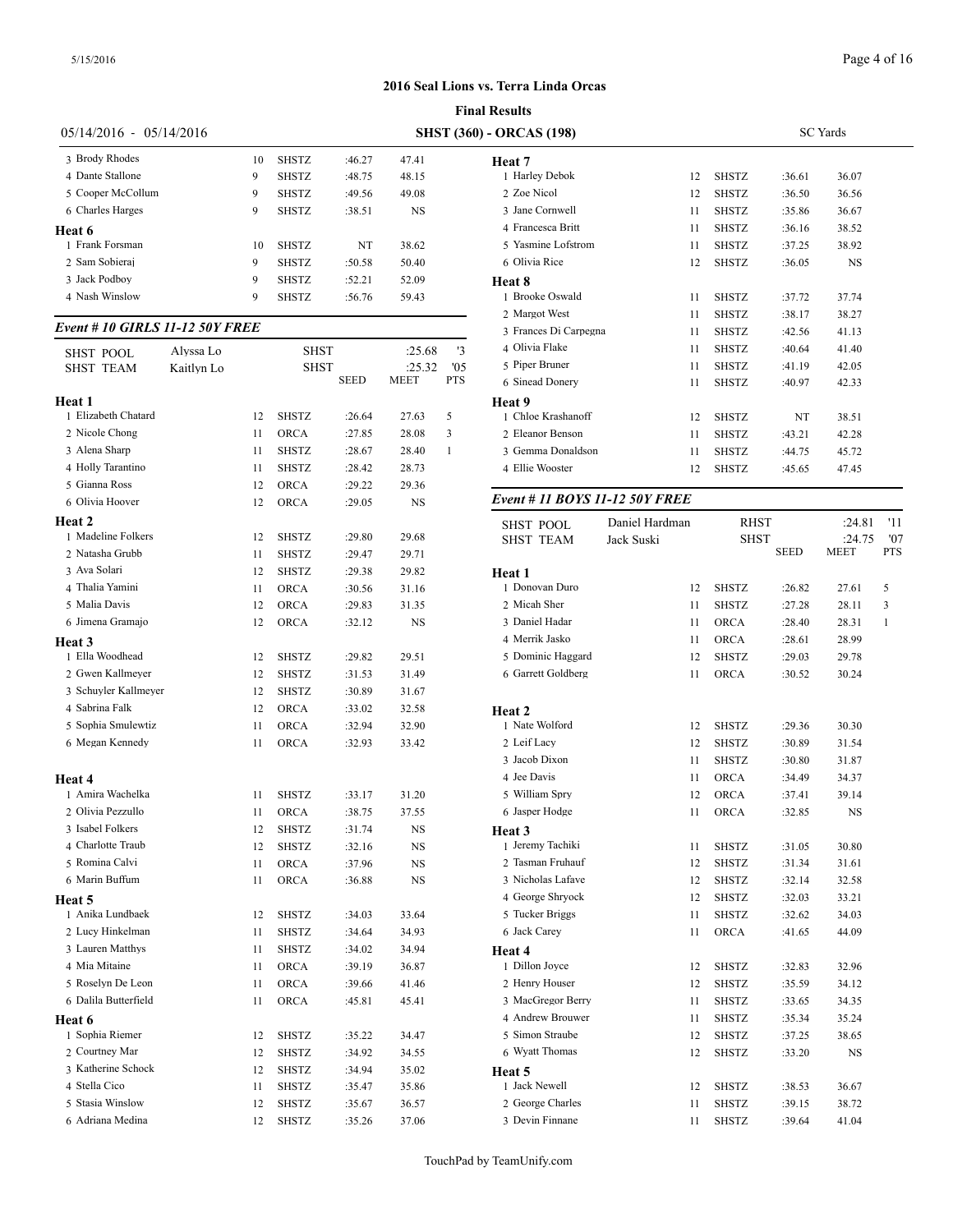# Page 5 of 16

|                             |    |                                 | <b>Final Results</b> |           |                    |  |  |  |  |  |  |
|-----------------------------|----|---------------------------------|----------------------|-----------|--------------------|--|--|--|--|--|--|
| $05/14/2016 - 05/14/2016$   |    | <b>SHST (360) - ORCAS (198)</b> |                      |           |                    |  |  |  |  |  |  |
| 4 Flynn Baigrie             | 11 | <b>SHSTZ</b>                    | :38.83               | 41.18     | 5 Christian Fenton |  |  |  |  |  |  |
| 5 William Baker             | 11 | <b>SHSTZ</b>                    | :43.87               | 47.92     | 6 Marco Salvemini  |  |  |  |  |  |  |
| Heat 6                      |    |                                 |                      |           | Heat 3             |  |  |  |  |  |  |
| 1 Sebastian Calderon-Jensen | 11 | <b>SHSTZ</b>                    | NT                   | 41.08     | 1 Tom Skyvara      |  |  |  |  |  |  |
| 2 Christian Chambers        | 11 | <b>SHSTZ</b>                    | :45.65               | 44.73     | 2 Tate Miller      |  |  |  |  |  |  |
| 3 Alexander Hampton         | 11 | <b>SHSTZ</b>                    | :54.72               | <b>NS</b> | 3 Jack Wyatt       |  |  |  |  |  |  |

### *Event # 12 GIRLS 13-14 50Y FREE*

|                      |                        |              |             |             |            | <b>J</b> Jack Domici                | 1 J                                     | طنعنت        | .20.70      | ن ۱۹        |  |
|----------------------|------------------------|--------------|-------------|-------------|------------|-------------------------------------|-----------------------------------------|--------------|-------------|-------------|--|
| <b>SHST POOL</b>     | <b>Elisabeth Rosen</b> | <b>SHST</b>  |             | :25.12      | 17         | Heat 4                              |                                         |              |             |             |  |
| <b>SHST TEAM</b>     | Alyssa Lo              | <b>SHST</b>  |             | :24.75      | '04        | 1 Gregory Finn                      | 13                                      | <b>SHSTZ</b> | :29.29      | 28.83       |  |
|                      |                        |              | <b>SEED</b> | <b>MEET</b> | <b>PTS</b> | 2 Jack Reuter                       | 14                                      | <b>SHSTZ</b> | :31.93      | 32.26       |  |
| Heat 1               |                        |              |             |             |            | 3 Clay Stout                        | 13                                      | <b>SHSTZ</b> | :33.15      | 33.06       |  |
| 1 Bella Moynihan     | 14                     | <b>SHSTZ</b> | :26.00      | 26.55       | 5          | <b>EX Mathew Martinez</b>           | 14                                      | <b>ORCA</b>  | NT          | 36.17       |  |
| 2 Skylee Falk        | 14                     | <b>ORCA</b>  | :27.33      | 27.70       | 3          |                                     |                                         |              |             |             |  |
| 3 Ann Wooster        | 14                     | <b>SHSTZ</b> | :28.03      | 28.31       | -1         |                                     | <b>Event # 14 GIRLS 15-18 100Y FREE</b> |              |             |             |  |
| 4 Courtney Jarrett   | 14                     | <b>SHSTZ</b> | :29.00      | 29.51       |            | Elisabeth Rosen<br><b>SHST POOL</b> |                                         | <b>SHST</b>  | :55.18      |             |  |
| 5 Jamie Press        | 13                     | <b>ORCA</b>  | :29.68      | 30.35       |            | <b>SHST TEAM</b>                    | <b>Elisabeth Rosen</b>                  | <b>SHST</b>  |             | :53.28      |  |
| 6 Sara Kennedy       | 14                     | <b>ORCA</b>  | :30.19      | 30.50       |            |                                     |                                         |              | <b>SEED</b> | <b>MEET</b> |  |
| Heat 2               |                        |              |             |             |            | Heat 1                              |                                         |              |             |             |  |
| 1 Skylar Oswald      | 14                     | <b>SHSTZ</b> | :29.00      | 29.42       |            | 1 Lauren Blackburn                  | 18                                      | <b>SHSTZ</b> | NT          | 1:00.60     |  |
| 2 Abigail Dillon     | 14                     | <b>SHSTZ</b> | :29.96      | 29.64       |            | 2 Mia Venne                         | 18                                      | <b>SHSTZ</b> | NT          | 1:05.97     |  |
| 3 Siena Berry        | 13                     | <b>SHSTZ</b> | :29.82      | 30.02       |            | 3 Malia Potter                      | 16                                      | <b>SHSTZ</b> | NT          | 1:06.92     |  |
| 4 Kathryn Arinduque  | 13                     | <b>ORCA</b>  | :31.59      | 31.54       |            | 4 Greta Stout                       | 15                                      | <b>SHSTZ</b> | NT          | 1:10.40     |  |
| 5 Karina Yamini      | 13                     | <b>ORCA</b>  | :31.28      | 31.99       |            | 5 Kylie Bradley                     | 15                                      | <b>ORCA</b>  | 1:10.17     | 1:11.23     |  |
| 6 Natalie Dickens    | 14                     | <b>ORCA</b>  | :30.68      | <b>NS</b>   |            | 6 Katie Mayfield                    | 15                                      | <b>ORCA</b>  | 1:13.52     | 1:15.25     |  |
| Heat 3               |                        |              |             |             |            | Heat 2                              |                                         |              |             |             |  |
| 1 Jordan Loftin      | 13                     | <b>SHSTZ</b> | :30.13      | 30.16       |            | 1 Morgan McDaniel                   | 16                                      | <b>ORCA</b>  | NT          | 1:08.60     |  |
| 2 Fiona Corr         | 14                     | <b>SHSTZ</b> | :30.32      | 30.26       |            | 2 Campbell Day                      | 18                                      | <b>SHSTZ</b> | NT          | 1:09.24     |  |
| 3 Turner Wallenstrom | 13                     | <b>SHSTZ</b> | :30.23      | 31.83       |            | 3 Estefany Gramajo                  | 17                                      | <b>ORCA</b>  | 1:14.69     | 1:13.75     |  |
| 4 Yevmi Canche       | 13                     | <b>ORCA</b>  | :33.23      | 34.18       |            | 4 Mikayla Zavaglia                  | 16                                      | <b>ORCA</b>  | 1:21.37     | 1:24.48     |  |
| 5 Brianna Zavaglia   | 13                     | <b>ORCA</b>  | :33.55      | 34.50       |            | 5 Rene Dickens                      | 15                                      | <b>ORCA</b>  | 1:14.22     | <b>NS</b>   |  |
| 6 Juliana McKenna    | 13                     | ORCA         | :36.80      | 37.37       |            | 6 Kirsty Star                       | 16                                      | <b>SHSTZ</b> | NT          | NS          |  |
| Heat 4               |                        |              |             |             |            | Heat 3                              |                                         |              |             |             |  |
| 1 Erin McDaniel      | 14                     | <b>ORCA</b>  | NT          | 29.29       |            | 1 Carrie Wentzel                    | 18                                      | <b>SHSTZ</b> | NT          | 1:00.54     |  |
| 2 Kyla Seeley        | 13                     | <b>SHSTZ</b> | :30.65      | 30.00       |            | 2 Sophie Baublitz                   | 17                                      | <b>ORCA</b>  | NT          | 1:00.69     |  |
| 3 Mia Lacy           | 14                     | <b>SHSTZ</b> | :30.89      | 31.42       |            | 3 Sophia Navarro                    | 17                                      | <b>ORCA</b>  | NT          | 1:02.07     |  |
| 4 Sofia Vaca         | 13                     | <b>SHSTZ</b> | :31.53      | 31.58       |            | 4 Haley Sealander                   | 15                                      | <b>ORCA</b>  | NT          | 1:10.64     |  |
| 5 Ava White          | 13                     | <b>SHSTZ</b> | :31.49      | 32.00       |            | 5 Samantha Wilson                   | 16                                      | <b>ORCA</b>  | NT          | 1:21.30     |  |
| 6 Grace Newell       | 14                     | <b>SHSTZ</b> | :33.72      | <b>NS</b>   |            |                                     |                                         |              |             |             |  |
|                      |                        |              |             |             |            |                                     |                                         |              |             |             |  |

### *Event # 13 BOYS 13-14 50Y FREE*

|                        |                  |              |        |        |            | $0101 - 1321$     |
|------------------------|------------------|--------------|--------|--------|------------|-------------------|
| <b>SHST POOL</b>       | Jake Weber       | <b>SVST</b>  |        | :23.37 | '7         | <b>SHST TEAM</b>  |
| <b>SHST TEAM</b>       | Cullen Hennessey | <b>SHST</b>  |        | :23.00 | '03        |                   |
|                        |                  |              | SEED   | MEET   | <b>PTS</b> | <b>Heat 1</b>     |
| Heat 1                 |                  |              |        |        |            | 1 Nathan Peacock  |
| 1 Ray Holmberg         | 14               | <b>SHSTZ</b> | :24.82 | 24.86  | 5          | 2 Matthew Blackb  |
| 2 Benjamin Egan        | 14               | <b>SHSTZ</b> | :25.53 | 25.45  | 3          | 3 Zeta Mays       |
| 3 Jonah Albers         | 14               | <b>ORCA</b>  | :26.12 | 25.91  | 1          | 4 Jesse Smith     |
| 4 Gavin Dow            | 14               | <b>SHSTZ</b> | :25.43 | 26.20  |            | 5 Wyatt Hanson    |
| 5 Boden Davis          | 13               | <b>ORCA</b>  | :26.28 | 26.73  |            | Heat 2            |
| 6 Danny Cribbin        | 13               | <b>ORCA</b>  | :26.54 | 27.52  |            | 1 Julian Haggard  |
| <b>Heat 2</b>          |                  |              |        |        |            | 2 Oliver White    |
| 1 Holden Cooper        | 14               | <b>SHSTZ</b> | :26.04 | 26.44  |            | EX Logan Andersor |
| 2 Isaiah Williams      | 13               | <b>SHSTZ</b> | :26.89 | 27.15  |            | 4 Spencer Hanson  |
| 3 Lars Matthys         | 14               | <b>SHSTZ</b> | :27.74 | 28.67  |            | 5 Cale Smith      |
| 4 Amadeus Colenbrander | 14               | <b>ORCA</b>  | :30.65 | 29.82  |            |                   |
|                        |                  |              |        |        |            |                   |

| - ORCAS (198)             | <b>SC</b> Yards |              |        |           |  |  |  |
|---------------------------|-----------------|--------------|--------|-----------|--|--|--|
| 5 Christian Fenton        | 13              | <b>ORCA</b>  | :47.01 | 48.42     |  |  |  |
| 6 Marco Salvemini         | 13              | <b>ORCA</b>  | :29.14 | <b>NS</b> |  |  |  |
| Heat 3                    |                 |              |        |           |  |  |  |
| 1 Tom Skyvara             | 14              | <b>SHSTZ</b> | :28.03 | 27.28     |  |  |  |
| 2 Tate Miller             | 13              | <b>SHSTZ</b> | :27.90 | 28.31     |  |  |  |
| 3 Jack Wyatt              | 14              | <b>SHSTZ</b> | :28.21 | 29.47     |  |  |  |
| 4 Zev Schuman             | 13              | <b>SHSTZ</b> | :29.14 | 29.61     |  |  |  |
| 5 Jack Bohner             | 13              | <b>SHSTZ</b> | :28.70 | NS        |  |  |  |
| Heat 4                    |                 |              |        |           |  |  |  |
| 1 Gregory Finn            | 13              | <b>SHSTZ</b> | :29.29 | 28.83     |  |  |  |
| 2 Jack Reuter             | 14              | <b>SHSTZ</b> | :31.93 | 32.26     |  |  |  |
| 3 Clay Stout              | 13              | <b>SHSTZ</b> | :33.15 | 33.06     |  |  |  |
| <b>EX Mathew Martinez</b> | 14              | <b>ORCA</b>  | NT     | 36.17     |  |  |  |
|                           |                 |              |        |           |  |  |  |

| <b>SHST POOL</b><br><b>SHST TEAM</b> | Elisabeth Rosen<br>Elisabeth Rosen | <b>SHST</b><br><b>SHST</b> | <b>SEED</b> | :55.18<br>:53.28<br><b>MEET</b> | '8<br>'09<br><b>PTS</b> |  |
|--------------------------------------|------------------------------------|----------------------------|-------------|---------------------------------|-------------------------|--|
| Heat 1                               |                                    |                            |             |                                 |                         |  |
| 1 Lauren Blackburn                   | 18                                 | <b>SHSTZ</b>               | NT          | 1:00.60                         | 3                       |  |
| 2 Mia Venne                          | 18                                 | <b>SHSTZ</b>               | NT          | 1:05.97                         |                         |  |
| 3 Malia Potter                       | 16                                 | <b>SHSTZ</b>               | NT          | 1:06.92                         |                         |  |
| 4 Greta Stout                        | 15                                 | <b>SHSTZ</b>               | NT          | 1:10.40                         |                         |  |
| 5 Kylie Bradley                      | 15                                 | <b>ORCA</b>                | 1:10.17     | 1:11.23                         |                         |  |
| 6 Katie Mayfield                     | 15                                 | <b>ORCA</b>                | 1:13.52     | 1:15.25                         |                         |  |
| Heat 2                               |                                    |                            |             |                                 |                         |  |
| 1 Morgan McDaniel                    | 16                                 | <b>ORCA</b>                | NT          | 1:08.60                         |                         |  |
| 2 Campbell Day                       | 18                                 | <b>SHSTZ</b>               | NT          | 1:09.24                         |                         |  |
| 3 Estefany Gramajo                   | 17                                 | <b>ORCA</b>                | 1:14.69     | 1:13.75                         |                         |  |
| 4 Mikayla Zavaglia                   | 16                                 | <b>ORCA</b>                | 1:21.37     | 1:24.48                         |                         |  |
| 5 Rene Dickens                       | 15                                 | <b>ORCA</b>                | 1:14.22     | <b>NS</b>                       |                         |  |
| 6 Kirsty Star                        | 16                                 | <b>SHSTZ</b>               | NT          | <b>NS</b>                       |                         |  |
| Heat 3                               |                                    |                            |             |                                 |                         |  |
| 1 Carrie Wentzel                     | 18                                 | <b>SHSTZ</b>               | NT          | 1:00.54                         | 5                       |  |
| 2 Sophie Baublitz                    | 17                                 | <b>ORCA</b>                | NT          | 1:00.69                         | 1                       |  |
| 3 Sophia Navarro                     | 17                                 | <b>ORCA</b>                | NT          | 1:02.07                         |                         |  |
| 4 Haley Sealander                    | 15                                 | <b>ORCA</b>                | NT          | 1:10.64                         |                         |  |
| 5 Samantha Wilson                    | 16                                 | <b>ORCA</b>                | NT          | 1:21.30                         |                         |  |
|                                      |                                    |                            |             |                                 |                         |  |

## *Event # 15 BOYS 15-18 100Y FREE*

| <b>SHST POOL</b><br><b>SHST TEAM</b> | Jonathan Farbman<br>Greg Anderson | <b>ORCA</b><br><b>SHST</b> |             | :48.77<br>:48.98 | '14<br>'95 |
|--------------------------------------|-----------------------------------|----------------------------|-------------|------------------|------------|
|                                      |                                   |                            | <b>SEED</b> | <b>MEET</b>      | <b>PTS</b> |
| Heat 1                               |                                   |                            |             |                  |            |
| 1 Nathan Peacock                     | 18                                | <b>ORCA</b>                | :54.15      | 52.83            | 5          |
| 2 Matthew Blackburn                  | 15                                | <b>SHSTZ</b>               | NT          | 56.16            | 3          |
| 3 Zeta Mays                          | 16                                | <b>ORCA</b>                | NT          | 56.26            | 1          |
| 4 Jesse Smith                        | 15                                | <b>SHSTZ</b>               | NT          | <b>NS</b>        |            |
| 5 Wyatt Hanson                       | 16                                | <b>SHSTZ</b>               | NT          | <b>NS</b>        |            |
| Heat 2                               |                                   |                            |             |                  |            |
| 1 Julian Haggard                     | 15                                | <b>SHSTZ</b>               | NT          | 1:00.82          |            |
| 2 Oliver White                       | 15                                | <b>SHSTZ</b>               | NT          | 1:02.20          |            |
| EX Logan Anderson                    | 15                                | <b>SHSTZ</b>               | NT          | 57.25            |            |
| 4 Spencer Hanson                     | 16                                | <b>SHSTZ</b>               | :54.00      | NS               |            |
| 5 Cale Smith                         | 18                                | <b>SHSTZ</b>               | NT          | NS               |            |

*Event # 16 GIRLS 8&UN 25Y BACK*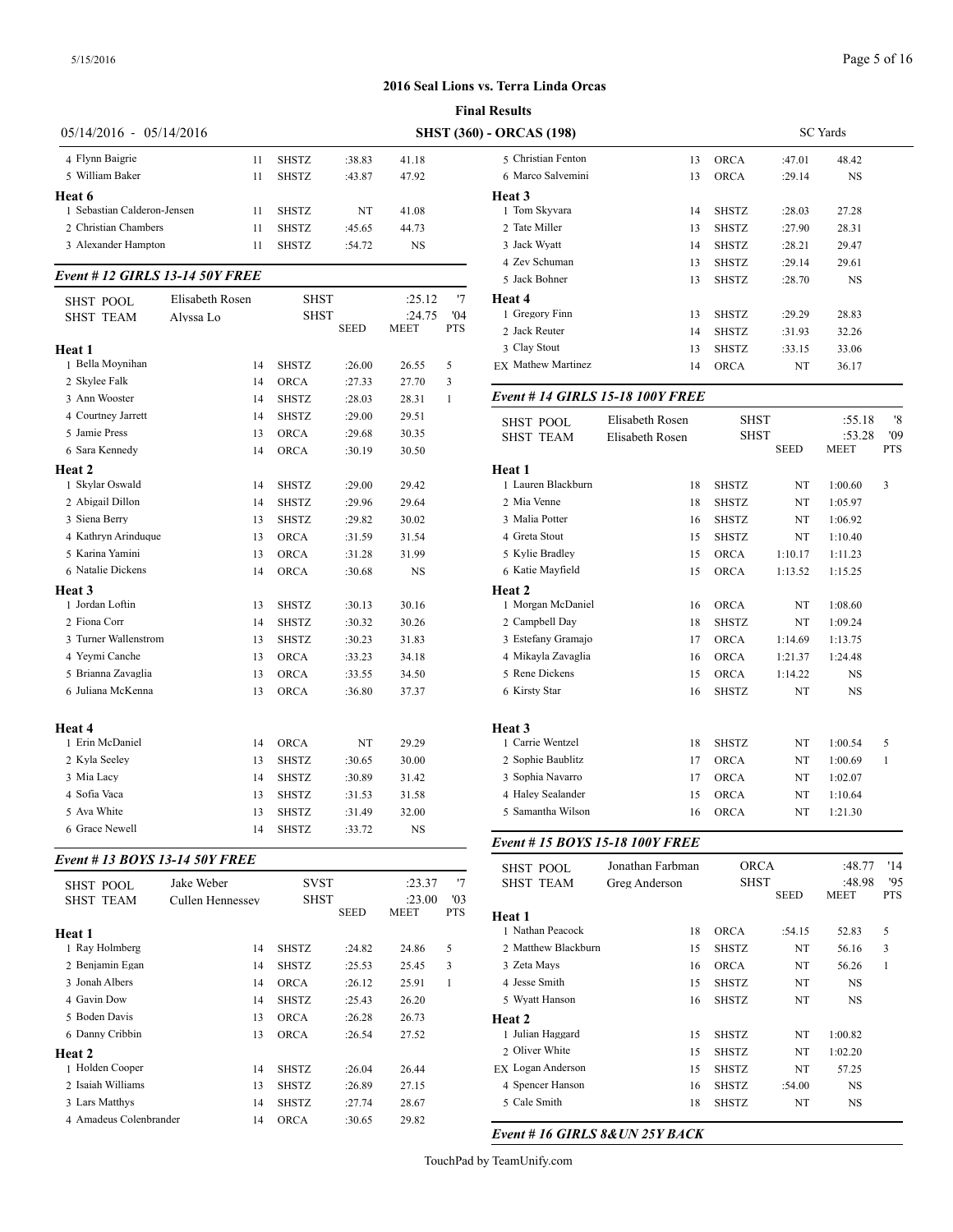SC Yards

 ${\sf MEET}$ 

Paul Birich SHST :17.52 '97<br>SEED MEET PTS

# **2016 Seal Lions vs. Terra Linda Orcas**

### **Final Results**

# 05/14/2016 - 05/14/2016

| <b>SHST (360) - ORCAS (198)</b> |                  |
|---------------------------------|------------------|
|                                 | <b>SHST TEAM</b> |

| Event #16 GIRLS 8& UN 25Y BACK |             |   |              |        |             |     |                    |
|--------------------------------|-------------|---|--------------|--------|-------------|-----|--------------------|
| <b>SHST POOL</b>               | Kaitly Lo   |   | SHST         |        | :17.68      | '1  | Heat 1             |
| <b>SHST TEAM</b>               | Kaitylyn Lo |   | SHST         |        | :17.42      | '01 | 1 Andrew Chong     |
|                                |             |   |              | SEED   | <b>MEET</b> | PTS | 2 Jack Grubb       |
| Heat 1                         |             |   |              |        |             |     | 3 Fisher Straube   |
| 1 Nadya Wachelka               |             | 8 | SHSTZ        | :18.80 | 20.30       | 5   | 4 Adam Albers      |
| 2 Kaeley Sullivan              |             | 8 | <b>SHSTZ</b> | :20.86 | 21.84       | 3   | 5 Jonah Sher       |
| 3 Makayla Boysen               |             | 8 | <b>ORCA</b>  | :21.03 | 22.01       | 1   | 6 Benjamin Lotos   |
| 4 Brittney Blair               |             | 7 | <b>ORCA</b>  | :23.60 | 24.28       |     | Heat 2             |
| 5 Georgia Silva                |             | 8 | <b>SHSTZ</b> | :23.40 | 24.30       |     | 1 Graham Perkins   |
| 6 Kate Metzger                 |             | 7 | <b>ORCA</b>  | :24.63 | 25.01       |     | 2 Chase Stein      |
| Heat 2                         |             |   |              |        |             |     | 3 James Chatard    |
| 1 Elsa Wahlstrom               |             | 8 | <b>SHSTZ</b> | :23.70 | 23.69       |     | 4 Alton Bender     |
| 2 Coda Swaim                   |             | 8 | <b>SHSTZ</b> | :23.63 | 24.01       |     | 5 Joshua Dixon     |
| 3 MacKenzie Mann               |             | 8 | <b>SHSTZ</b> | :23.60 | 24.13       |     | 6 Nolan Kriessma   |
| 4 Samantha Foley               |             | 7 | <b>ORCA</b>  | :24.65 | 24.36       |     | Heat 3             |
| 5 Karleigh Beren               |             | 7 | <b>ORCA</b>  | :24.90 | 25.34       |     | 1 Aidan Dunn       |
| 6 Riya Tracy                   |             | 8 | <b>ORCA</b>  | :29.00 | 33.48       |     | 2 Luca Cirese      |
| Heat 3                         |             |   |              |        |             |     | 3 William Sigler   |
| 1 Holly Hovey                  |             | 7 | SHSTZ        | :24.00 | 23.85       |     | 4 Wyatt Kirchner   |
| 2 Lucy Fredrickson             |             | 8 | SHSTZ        | :25.19 | 24.62       |     | 5 Luke Davis       |
| 3 Frances Kramer               |             | 8 | <b>SHSTZ</b> | :24.29 | 26.32       |     | 6 Grayden Stewar   |
| 4 Sheyla Rodas                 |             | 7 | <b>ORCA</b>  | :32.86 | 30.77       |     | Heat 4             |
| 5 Tia Asleim                   |             | 8 | <b>ORCA</b>  | :34.05 | 31.65       |     | 1 Alexander Powe   |
| 6 Layan Asleim                 |             | 7 | <b>ORCA</b>  | :33.35 | 33.46       |     | 2 Cavan Donery     |
| Heat 4                         |             |   |              |        |             |     | 3 Dylan Prussia    |
| 1 Christina Kostelni           |             | 8 | SHSTZ        | :25.22 | 23.90       |     | 4 Joey Griffin     |
| 2 Madeline Oelman              |             | 8 | <b>SHSTZ</b> | :26.20 | 25.56       |     | 5 Joseph Parente   |
| 3 Hazel Hovey                  |             | 7 | <b>SHSTZ</b> | :25.96 | 28.45       |     | 6 Zayne Wachelka   |
| 4 Cassidy Steffy               |             | 7 | <b>ORCA</b>  | :38.04 | 33.54       |     | Heat 5             |
| 5 Kalena Gregory               |             | 6 | <b>ORCA</b>  | :41.59 | 34.13       |     | 1 Charles Hinkeln  |
| 6 Isabelle Rossetti            |             | 7 | ORCA         | :38.16 | 37.60       |     | 2 Bjorn Forsman    |
|                                |             |   |              |        |             |     | 3 Benjamin Brasc   |
| Heat 5                         |             |   |              |        |             |     |                    |
| 1 Ellen Winter                 |             | 8 | SHSTZ        | :27.64 | 26.89       |     |                    |
| 2 Lauren Reagan                |             | 7 | <b>SHSTZ</b> | :26.59 | 27.67       |     | Event # 18 GIRI    |
| 3 Paige Kelly                  |             | 7 | <b>SHSTZ</b> | :27.63 | 28.50       |     | <b>SHST POOL</b>   |
| 4 Abigail Wehn                 |             | 6 | <b>ORCA</b>  | NT     | 37.69       |     | <b>SHST TEAM</b>   |
| 5 Emily Whitney                |             | 7 | <b>ORCA</b>  | :43.99 | 41.37       |     |                    |
| EX Sanne Kostecki              |             | 8 | SHSTZ        | NT     | 20.34       |     | Heat 1             |
| Heat 6                         |             |   |              |        |             |     | 1 Anya Frey        |
| 1 Esme Whyte                   |             | 7 | SHSTZ        | :27.85 | 27.53       |     | 2 Isobel Samlihan  |
| 2 Charlotte Houser             |             | 8 | SHSTZ        | :29.20 | 27.76       |     | 3 Lily Zimmermar   |
| 3 Zoe White                    |             | 7 | SHSTZ        | :30.28 | 27.78       |     | 4 Noelia Gramajo   |
| 4 Ava Alsterlind               |             | 7 | SHSTZ        | :27.80 | 28.85       |     | 5 Alena Spry       |
| 5 Natalie Wyatt                |             | 7 | SHSTZ        | :29.48 | 29.28       |     | 6 Gillian Mahl     |
| 6 Hannah Reichley              |             | 6 | SHSTZ        | :28.57 | 29.87       |     | Heat 2             |
| Heat 7                         |             |   |              |        |             |     | 1 Samantha Gerne   |
| 1 Lane Baker                   |             | 8 | SHSTZ        | :30.98 | 31.37       |     | 2 Ingrid Wahlstron |
| 2 Chloe Samlihan               |             | 8 | SHSTZ        | :31.83 | 31.41       |     | 3 Ashley Fine      |
| 3 Sophia Lopez                 |             | 8 | SHSTZ        | :34.17 | 35.09       |     | 4 Kailey Sullivan  |
| 4 Rowan Perkinson              |             | 7 | SHSTZ        | :35.15 | 38.12       |     | 5 Hailey Gillespie |
| 5 Ciara Cogan                  |             | 7 | SHSTZ        | :39.59 | 38.25       |     | 6 Kaylee Cheu      |
| 6 Esme Charles                 |             | 8 | SHSTZ        | :39.16 | 40.45       |     | Heat 3             |
|                                |             |   |              |        |             |     | 1 Lucy Lafave      |
| Event #17 BOYS 8&UN 25Y BACK   |             |   |              |        |             |     | 2 Tessa Miller     |

| Heat 1                         |                   |              |        |        |              |
|--------------------------------|-------------------|--------------|--------|--------|--------------|
| 1 Andrew Chong                 | 8                 | <b>ORCA</b>  | :20.25 | 19.87  | 5            |
| 2 Jack Grubb                   | 8                 | <b>SHSTZ</b> | :23.31 | 22.78  | 3            |
| 3 Fisher Straube               | 8                 | <b>SHSTZ</b> | :23.45 | 22.79  | $\mathbf{1}$ |
| 4 Adam Albers                  | $\overline{7}$    | ORCA         | :25.42 | 23.91  |              |
| 5 Jonah Sher                   | 7                 | <b>SHSTZ</b> | :24.31 | 25.19  |              |
| 6 Benjamin Lotosh              | 7                 | <b>ORCA</b>  | :26.46 | 26.06  |              |
| <b>Heat 2</b>                  |                   |              |        |        |              |
| 1 Graham Perkinson             | 8                 | <b>SHSTZ</b> | :25.90 | 23.72  |              |
| 2 Chase Stein                  | 7                 | <b>SHSTZ</b> | :24.86 | 25.82  |              |
| 3 James Chatard                | 6                 | <b>SHSTZ</b> | :24.59 | 26.11  |              |
| 4 Alton Bender                 | 8                 | <b>SHSTZ</b> | :25.24 | 26.36  |              |
| 5 Joshua Dixon                 | 7                 | SHSTZ        | :25.93 | 27.25  |              |
| 6 Nolan Kriessmann             | 8                 | SHSTZ        | :26.08 | 28.26  |              |
| Heat 3                         |                   |              |        |        |              |
| 1 Aidan Dunn                   | $\,$ 8 $\,$       | <b>SHSTZ</b> | :28.82 | 25.32  |              |
| 2 Luca Cirese                  | 7                 | <b>SHSTZ</b> | :27.99 | 27.00  |              |
| 3 William Sigler               | 8                 | <b>SHSTZ</b> | :27.22 | 27.79  |              |
| 4 Wyatt Kirchner               | 8                 | <b>SHSTZ</b> | :26.73 | 28.03  |              |
| 5 Luke Davis                   | 8                 | <b>SHSTZ</b> | :26.92 | 28.71  |              |
| 6 Grayden Stewart              | 8                 | <b>SHSTZ</b> | :28.78 | NS     |              |
| <b>Heat 4</b>                  |                   |              |        |        |              |
| 1 Alexander Powell-Merino      | 8                 | <b>SHSTZ</b> | :32.43 | 30.69  |              |
| 2 Cavan Donery                 | 8                 | <b>SHSTZ</b> | :34.30 | 35.80  |              |
| 3 Dylan Prussia                | 8                 | <b>SHSTZ</b> | :38.29 | 39.78  |              |
| 4 Joey Griffin                 | $\overline{7}$    | <b>SHSTZ</b> | :36.27 | 41.13  |              |
| 5 Joseph Parente               | 7                 | <b>SHSTZ</b> | :40.22 | 41.71  |              |
| 6 Zayne Wachelka               | 6                 | <b>SHSTZ</b> | :33.54 | NS     |              |
| Heat 5                         |                   |              |        |        |              |
| 1 Charles Hinkelman            | 7                 | <b>SHSTZ</b> | NT     | 24.46  |              |
| 2 Bjorn Forsman                | 8                 | <b>SHSTZ</b> | NT     | 31.33  |              |
| 3 Benjamin Brasch              | 6                 | <b>SHSTZ</b> | NT     | NS     |              |
| Event # 18 GIRLS 9-10 50Y BACK |                   |              |        |        |              |
| <b>SHST POOL</b>               | Kensington Elwell | <b>SVSS</b>  |        | :32.35 | '15          |
| <b>SHST TEAM</b>               | Natalie Focha     | <b>SHST</b>  |        | :32.68 | '05          |
|                                |                   |              |        |        |              |

| SHST POOL          | <b>NEUSILIZIOU ETMEIT</b> | دد ۷ د       |             | ر د. ۱۷.  | 12           |
|--------------------|---------------------------|--------------|-------------|-----------|--------------|
| <b>SHST TEAM</b>   | Natalie Focha             | SHST         |             | :32.68    | '05          |
|                    |                           |              | <b>SEED</b> | MEET      | <b>PTS</b>   |
| Heat 1             |                           |              |             |           |              |
| 1 Anya Frey        | 9                         | <b>SHSTZ</b> | :41.71      | 43.00     | 3            |
| 2 Isobel Samlihan  | 10                        | <b>SHSTZ</b> | :40.71      | 43.14     | $\mathbf{1}$ |
| 3 Lily Zimmerman   | 10                        | <b>ORCA</b>  | :44.66      | 45.98     |              |
| 4 Noelia Gramajo   | 10                        | <b>ORCA</b>  | :44.59      | 46.71     |              |
| 5 Alena Spry       | 10                        | <b>ORCA</b>  | :44.80      | 52.86     |              |
| 6 Gillian Mahl     | 10                        | <b>SHSTZ</b> | :40.48      | <b>NS</b> |              |
| Heat 2             |                           |              |             |           |              |
| 1 Samantha Gerner  | 10                        | <b>SHSTZ</b> | :42.89      | 43.57     |              |
| 2 Ingrid Wahlstrom | 10                        | <b>SHSTZ</b> | :42.65      | 44.08     |              |
| 3 Ashley Fine      | 10                        | <b>SHSTZ</b> | :42.60      | 44.64     |              |
| 4 Kailey Sullivan  | 10                        | ORCA         | :47.46      | 46.87     |              |
| 5 Hailey Gillespie | 10                        | <b>ORCA</b>  | :48.68      | 51.86     |              |
| 6 Kaylee Cheu      | 10                        | <b>ORCA</b>  | :46.35      | NS        |              |
| <b>Heat 3</b>      |                           |              |             |           |              |
| 1 Lucy Lafave      | 10                        | <b>SHSTZ</b> | :42.89      | 44.29     |              |
| 2 Tessa Miller     | 9                         | <b>SHSTZ</b> | :43.63      | 44.50     |              |
|                    |                           |              |             |           |              |

SHST\_POOL Paul Birich SHST :17.52 '97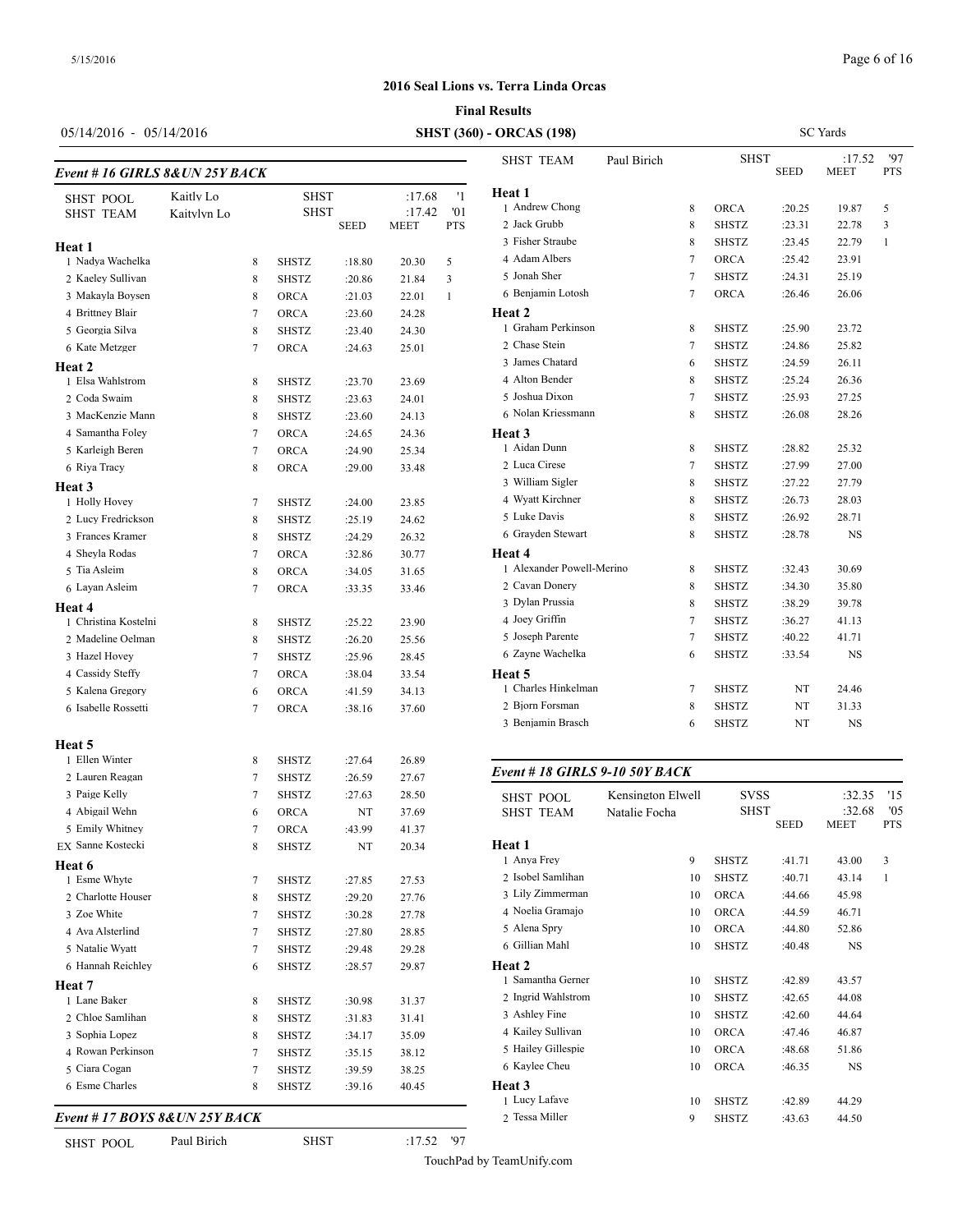|                                 |             |              |         |           |     | <b>Final Results</b>            |            |    |                      |                 |             |                |
|---------------------------------|-------------|--------------|---------|-----------|-----|---------------------------------|------------|----|----------------------|-----------------|-------------|----------------|
| 05/14/2016 - 05/14/2016         |             |              |         |           |     | <b>SHST (360) - ORCAS (198)</b> |            |    |                      | <b>SC</b> Yards |             |                |
| 3 Olivia Anderson               | 9           | <b>ORCA</b>  | :48.83  | 48.04     |     | Heat 1                          |            |    |                      |                 |             |                |
| 4 Hannah Levine                 | 9           | <b>ORCA</b>  | :50.19  | 52.59     |     | 1 Andre Ignoffo                 |            | 10 | <b>ORCA</b>          | :34.40          | 34.57       | 5              |
| 5 Mariana Reyes                 | 10          | <b>ORCA</b>  | :49.97  | 53.08     |     | 2 Ayman Wachelka                |            | 9  | <b>SHSTZ</b>         | :37.71          | 39.11       | 3              |
| 6 Fiona Mahl                    | 9           | SHSTZ        | :45.28  | <b>NS</b> |     | 3 Hayden Long                   |            | 9  | <b>SHSTZ</b>         | :43.46          | 44.47       |                |
| Heat 4                          |             |              |         |           |     | 4 Drake Fruhauf                 |            | 10 | SHSTZ                | :42.38          | 45.54       |                |
| 1 Makena Quinones               | 9           | SHSTZ        | :45.95  | 45.09     |     | 5 Magnus Hodge                  |            | 9  | <b>ORCA</b>          | :48.48          | 47.24       |                |
| 2 Avery Marne                   | 9           | <b>SHSTZ</b> | :45.62  | 46.15     |     | 6 Alastair Morris               |            | 9  | <b>ORCA</b>          | :57.24          | DQ          |                |
| 3 Charlotte Schock              | 10          | <b>SHSTZ</b> | :45.34  | 47.67     |     | Heat 2                          |            |    |                      |                 |             |                |
| 4 Carolina Caldwell             | 10          | <b>ORCA</b>  | :53.26  | 56.42     |     | 1 Ian Sharp                     |            | 9  | <b>SHSTZ</b>         | :44.87          | 43.52       | $\overline{1}$ |
| 5 Cassidy Low                   | 9           | <b>ORCA</b>  | :51.33  | 1:03.47   |     | 2 Jaden Sher                    |            | 10 | <b>SHSTZ</b>         | :45.16          | 45.28       |                |
| 6 Jane Ryan                     | 10          | <b>ORCA</b>  | :54.21  | <b>NS</b> |     | 3 Haakon Lacy                   |            | 9  | <b>SHSTZ</b>         | :45.95          | 46.01       |                |
|                                 |             |              |         |           |     | 4 Si Eon Davis                  |            | 9  | <b>ORCA</b>          | :57.68          | 1:02.60     |                |
| Heat 5<br>1 Allegra Di Carpegna | 9           | <b>SHSTZ</b> | :46.41  | 45.89     |     | 5 Kenin Davis                   |            | 10 | <b>ORCA</b>          | 1:03.97         | 1:08.58     |                |
| 2 Quinn Joyce                   | 10          | <b>SHSTZ</b> | :46.37  | 47.58     |     | 6 Coen Rivera                   |            | 9  | <b>ORCA</b>          | 1:04.84         | DQ          |                |
| 3 Tayleigh Birkie               |             |              |         |           |     |                                 |            |    |                      |                 |             |                |
| 4 Natalie Jaworski              | 10          | SHSTZ        | :46.14  | 48.53     |     | Heat 3<br>1 Griffin Cooper      |            | 10 | SHSTZ                | :48.00          | 45.48       |                |
|                                 | 9           | <b>ORCA</b>  | :58.70  | 56.04     |     | 2 Henry Manning                 |            |    |                      |                 |             |                |
| 5 Halie Chaban                  | 9           | <b>ORCA</b>  | :59.71  | 1:00.13   |     | 3 Eliiah Boone                  |            | 9  | <b>SHSTZ</b>         | :48.63          | 47.24       |                |
| 6 Makaela Cullinan              | 10          | <b>ORCA</b>  | 1:02.21 | 1:04.13   |     |                                 |            | 10 | <b>SHSTZ</b>         | :49.26          | 47.51       |                |
| Heat 6                          |             |              |         |           |     | 4 Edan Seymour                  |            | 10 | <b>SHSTZ</b>         | :47.61          | 48.42       |                |
| 1 Amelia Foster                 | 10          | <b>SHSTZ</b> | :47.53  | 46.49     |     | 5 Nicholas Cueto                |            | 9  | <b>ORCA</b>          | NT              | DQ          |                |
| 2 Madelyn Mergenthaler          | 9           | <b>SHSTZ</b> | :49.58  | 50.27     |     | 6 Francesco Calvi               |            | 9  | <b>ORCA</b>          | NT              | <b>NS</b>   |                |
| 3 Kyra Featherstone             | 10          | SHSTZ        | :49.78  | 51.30     |     | Heat 4                          |            |    |                      |                 |             |                |
| 4 Jasmine Rodas                 | 10          | <b>ORCA</b>  | 1:03.70 | 59.60     |     | 1 Lucas Silva                   |            | 10 | SHSTZ                | :53.07          | 50.70       |                |
| 5 Laurel Buffum                 | 10          | <b>ORCA</b>  | 1:02.95 | 1:04.89   |     | 2 Rowan Baigrie                 |            | 10 | SHSTZ                | :51.69          | 50.92       |                |
| 6 Deneesha Aguilar              | 10          | ORCA         | 1:02.30 | 1:11.69   |     | 3 Stanislav Cornwell            |            | 9  | <b>SHSTZ</b>         | :53.48          | 51.21       |                |
| Heat 7                          |             |              |         |           |     | 4 Chris MacDonald               |            | 10 | <b>SHSTZ</b>         | :51.90          | 52.88       |                |
| 1 Anna Palfy                    | 10          | ORCA         | NT      | 39.66     | 5   | 5 Paden Kane                    |            | 9  | <b>SHSTZ</b>         | :55.60          | <b>NS</b>   |                |
| 2 Eva Marne                     | 9           | SHSTZ        | :50.60  | 48.98     |     | 6 Charles Harges                |            | 9  | <b>SHSTZ</b>         | :50.87          | NS          |                |
| 3 Alexandra Stein               | 10          | <b>SHSTZ</b> | :50.10  | 51.81     |     | Heat 5                          |            |    |                      |                 |             |                |
| 4 Farah Loll                    | 10          | SHSTZ        | :50.31  | 52.00     |     | 1 Brody Rhodes                  |            | 10 | SHSTZ                | :57.33          | 57.66       |                |
| 5 Sadie Jordan                  | 9           | <b>ORCA</b>  | 1:14.87 | 1:17.03   |     | 2 Sam Sobieraj                  |            | 9  | <b>SHSTZ</b>         | :57.50          | 58.48       |                |
| 6 Ava Morris                    | 10          | <b>ORCA</b>  | 1:04.36 | <b>NS</b> |     | 3 Cooper McCollum               |            | 9  | <b>SHSTZ</b>         | :59.92          | 1:01.41     |                |
| <b>Heat 8</b>                   |             |              |         |           |     | 4 John McConneloug              |            | 9  | <b>SHSTZ</b>         | :59.62          | DQ          |                |
| 1 Jasmin Desruisseau            | 10          | SHSTZ        | :50.85  | 50.35     |     | Heat 6                          |            |    |                      |                 |             |                |
| 2 Avery Quinton                 | 9           | SHSTZ        | :52.61  | 54.50     |     | 1 Frank Forsman                 |            | 10 | SHSTZ                | NT              | 50.63       |                |
| 3 Ava Brooks                    | 9           | SHSTZ        | :51.86  | 54.99     |     | 2 Nash Winslow                  |            | 9  | <b>SHSTZ</b>         | 1:05.87         | 1:03.34     |                |
| 4 Dempsey Boone                 | 9           | SHSTZ        | :51.35  | DQ        |     | 3 Jack Podboy                   |            | 9  | <b>SHSTZ</b>         | NT              | <b>NS</b>   |                |
| 5 Julevda Gramaio               | 9           | ORCA         | 1:25.91 | <b>NS</b> |     |                                 |            |    |                      |                 |             |                |
| 6 Gabrielle McAllister          | 9           | <b>ORCA</b>  | 1:08.36 | <b>NS</b> |     |                                 |            |    |                      |                 |             |                |
|                                 |             |              |         |           |     | Event # 20 GIRLS 11-12 50Y BACK |            |    |                      |                 |             |                |
| <b>Heat 9</b>                   |             |              |         |           |     | <b>SHST POOL</b>                | Kaitlyn Lo |    | <b>SHST</b>          |                 | :30.28      | '5             |
| 1 Bridget Dillon                | 10          | <b>SHSTZ</b> | :55.24  | 52.43     |     | <b>SHST TEAM</b>                | Kaitlyn Lo |    | <b>SHST</b>          |                 | :29.30      | '05            |
| 2 Jane Adams                    | 10          | <b>SHSTZ</b> | :56.28  | 54.04     |     |                                 |            |    |                      | <b>SEED</b>     | <b>MEET</b> | <b>PTS</b>     |
| 3 Kennedy Finnane               | 9           | SHSTZ        | :54.19  | 55.24     |     | Heat 1                          |            |    |                      |                 |             |                |
| 4 Piper Kelly                   | 9           | SHSTZ        | :54.01  | 57.00     |     | 1 Nicole Chong                  |            | 11 | ORCA                 | :32.47          | 32.23       | 5              |
| 5 Sara Rice                     | 10          | SHSTZ        | :54.80  | 58.56     |     | 2 Alena Sharp                   |            | 11 | <b>SHSTZ</b>         | :32.86          | 33.07       | 3              |
| 6 Clara Bohner                  | 9           | SHSTZ        | 1:02.34 | NS        |     | 3 Ella Woodhead                 |            | 12 | <b>SHSTZ</b>         | :32.69          | 33.12       | 1              |
|                                 |             |              |         |           |     | 4 Gianna Ross                   |            | 12 | <b>ORCA</b>          | :35.87          | 35.28       |                |
| Heat 10<br>1 Delaney Fair       | 10          | <b>SHSTZ</b> | NT      | 47.84     |     | 5 Francesca Moynihan            |            | 12 | <b>SHSTZ</b>         | :36.10          | 35.81       |                |
| 2 Georgia Debok                 | 10          | SHSTZ        |         |           |     | 6 Olivia Hoover                 |            | 12 | <b>ORCA</b>          | :35.24          | NS          |                |
| 3 Maya Sanders                  | 9           |              | NT      | 56.00     |     |                                 |            |    |                      |                 |             |                |
|                                 |             | SHSTZ        | 1:02.47 | 58.09     |     | Heat 2<br>1 Kira Rodriguez      |            | 11 |                      |                 |             |                |
| 4 Molly Clifford                | 10          | SHSTZ        | 1:06.96 | 1:01.10   |     | 2 Gwen Kallmeyer                |            | 12 | ORCA<br><b>SHSTZ</b> | :36.84          | 35.22       |                |
| 5 Claire Ridella                | 10          | SHSTZ        | 1:10.01 | 1:07.02   |     | 3 Ava Solari                    |            |    |                      | :37.29          | 36.93       |                |
| Event # 19 BOYS 9-10 50Y BACK   |             |              |         |           |     | 4 Malia Davis                   |            | 12 | <b>SHSTZ</b>         | :36.43          | 37.15       |                |
|                                 |             |              |         |           |     |                                 |            | 12 | ORCA                 | :37.78          | 38.27       |                |
| <b>SHST POOL</b>                | Finn Aune   | <b>WAVE</b>  |         | :33.15    | '13 | 5 Charlotte Traub               |            | 12 | <b>SHSTZ</b>         | :39.28          | 40.71       |                |
| <b>SHST TEAM</b>                | Paul Birich | <b>SHST</b>  |         | :32.47    | '99 | 6 Jimena Gramajo                |            | 12 | ORCA                 | :39.98          | NS          |                |
|                                 |             |              | SEED    | MEET      | PTS |                                 |            |    |                      |                 |             |                |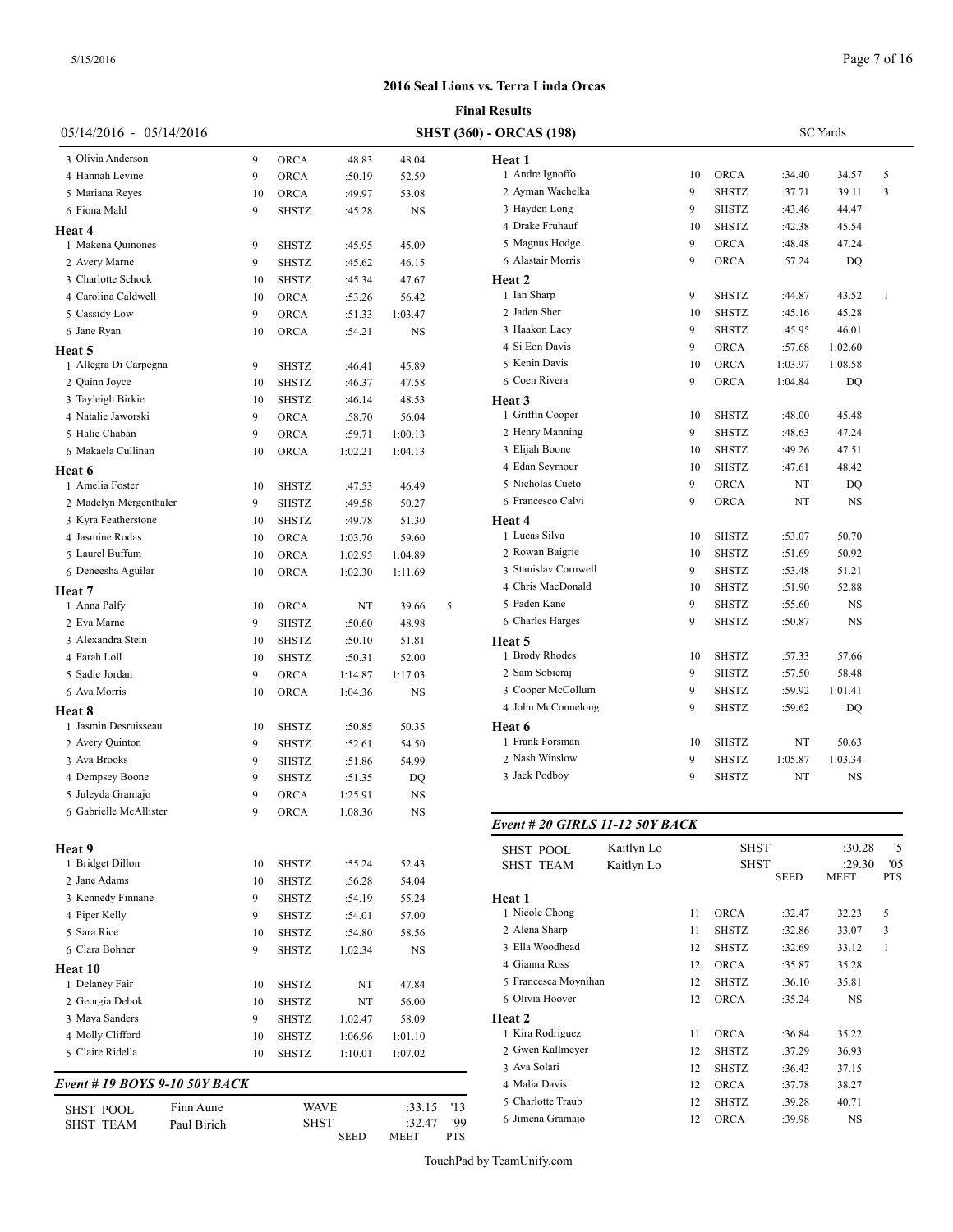|                           |    |              |         |           | <b>Final Results</b>            |            |
|---------------------------|----|--------------|---------|-----------|---------------------------------|------------|
| $05/14/2016 - 05/14/2016$ |    |              |         |           | <b>SHST (360) - ORCAS (198)</b> |            |
| <b>Heat 3</b>             |    |              |         |           | 6 Dillon Joyce                  |            |
| 1 Courtney Mar            | 12 | <b>SHSTZ</b> | :39.94  | 39.59     | Heat 4                          |            |
| 2 Fiona Bihn              | 11 | <b>SHSTZ</b> | :39.96  | 39.92     | 1 Jack Newell                   |            |
| 3 Mia Mitaine             | 11 | <b>ORCA</b>  | :46.14  | 43.90     | 2 Flynn Baigrie                 |            |
| 4 Romina Calvi            | 11 | <b>ORCA</b>  | :46.62  | <b>NS</b> | 3 William Baker                 |            |
| 5 Marin Buffum            | 11 | <b>ORCA</b>  | :44.95  | <b>NS</b> | 4 Christian Chambers            |            |
| 6 Isabel Folkers          | 12 | <b>SHSTZ</b> | :39.37  | <b>NS</b> | 5 Alexander Hampton             |            |
| Heat 4                    |    |              |         |           |                                 |            |
| 1 Katherine Schock        | 12 | <b>SHSTZ</b> | :42.47  | 41.94     | Event # 22 GIRLS 13-14 50Y      |            |
| 2 Anika Lundbaek          | 12 | <b>SHSTZ</b> | :41.99  | 42.18     | <b>SHST POOL</b>                | Kaitlyn Lo |
| 3 Brooke Oswald           | 11 | SHSTZ        | :43.47  | 43.63     | <b>SHST TEAM</b>                | Kaitlyn Lo |
| 4 Lauren Matthys          | 11 | <b>SHSTZ</b> | :43.70  | 44.23     |                                 |            |
| 5 Roselyn De Leon         | 11 | ORCA         | :47.08  | 49.15     | Heat 1                          |            |
| 6 Dalila Butterfield      | 11 | ORCA         | :53.23  | 53.07     | 1 Sasha Frey                    |            |
| <b>Heat 5</b>             |    |              |         |           | 2 Skylar Oswald                 |            |
| 1 Yasmine Lofstrom        | 11 | <b>SHSTZ</b> | :45.34  | 45.84     | 3 Kathryn Arinduque             |            |
| 2 Adriana Medina          | 12 | <b>SHSTZ</b> | :44.04  | 46.33     | 4 Abigail Dillon                |            |
| 3 Zoe Nicol               | 12 | <b>SHSTZ</b> | :46.91  | 46.43     | 5 Karina Yamini                 |            |
| 4 Margot West             | 11 | <b>SHSTZ</b> | :47.31  | 47.34     | 6 Yeymi Canche                  |            |
| 5 Harley Debok            | 12 | <b>SHSTZ</b> | :48.46  | 47.82     | Heat 2                          |            |
| 6 Olivia Flake            | 11 | <b>SHSTZ</b> | :49.45  | 49.55     | 1 Kyla Seeley                   |            |
| Heat 6                    |    |              |         |           | 2 Jordan Loftin                 |            |
| 1 Frances Di Carpegna     | 11 | <b>SHSTZ</b> | :52.53  | 51.59     | 3 Brianna Zavaglia              |            |
| 2 Sinead Donery           | 11 | SHSTZ        | :53.19  | 53.18     | 4 Juliana McKenna               |            |
| 3 Piper Bruner            | 11 | <b>SHSTZ</b> | :50.19  | 53.91     | 5 Sofia Vaca                    |            |
| 4 Eleanor Benson          | 11 | <b>SHSTZ</b> | :52.29  | 55.24     | Heat 3                          |            |
| 5 Ellie Wooster           | 12 | <b>SHSTZ</b> | 1:04.71 | 1:03.10   | 1 Siena Berry                   |            |
| Heat 7                    |    |              |         |           | 2 Mia Lacy                      |            |
| 1 Schuyler Kallmeyer      | 12 | <b>SHSTZ</b> | NT      | 37.52     | 3 Grace Newell                  |            |
| 2 Nina-Marié Sadie        | 11 | <b>SHSTZ</b> | NT      | 54.37     |                                 |            |
| 3 Gemma Donaldson         | 11 | <b>SHSTZ</b> | NT      | 1:02.82   |                                 |            |

#### *Event # 21 BOYS 11-12 50Y BACK*

| Daniel Hardman |              |        |                                           | '11         |                          |
|----------------|--------------|--------|-------------------------------------------|-------------|--------------------------|
| Jack Ostler    |              |        | :28.91                                    | '03         | Heat 1                   |
|                |              |        |                                           |             | 1 Jonah Albers           |
|                |              |        |                                           |             | 2 Benjamin Egan          |
| 12             | <b>SHSTZ</b> | :33.18 | 32.81                                     | 5           | 3 Tom Skyvara            |
| 11             | <b>ORCA</b>  | :36.44 | 35.53                                     | 3           | 4 Boden Davis            |
| 12             | <b>SHSTZ</b> | :37.15 | 36.10                                     | 1           | 5 Danny Cribbin          |
| 11             | <b>SHSTZ</b> | :35.68 | 36.17                                     |             | 6 Jack Bohner            |
| 11             | <b>ORCA</b>  | :42.00 | 41.76                                     |             | Heat 2                   |
| 11             | <b>ORCA</b>  | :40.59 | <b>NS</b>                                 |             | 1 Warren Brouwer         |
|                |              |        |                                           |             | 2 Connor Whyte           |
| 11             | <b>SHSTZ</b> | :38.50 | 37.60                                     |             | 3 Jack Reuter            |
| 11             | <b>SHSTZ</b> | :38.93 | 38.32                                     |             | 4 Christian Fentor       |
| 12             | <b>SHSTZ</b> | :39.38 | 38.38                                     |             | <b>EX Mathew Martine</b> |
| 11             | <b>SHSTZ</b> | :40.00 | 39.45                                     |             |                          |
| 12             | <b>SHSTZ</b> | :39.58 | 39.56                                     |             | Event # 24 GIRI          |
| 11             | <b>ORCA</b>  | NT     | DO                                        |             | <b>SHST POOL</b>         |
|                |              |        |                                           |             | <b>SHST TEAM</b>         |
| 12             | <b>SHSTZ</b> | :41.00 | 40.57                                     |             |                          |
| 12             | <b>SHSTZ</b> | :43.44 | 44.13                                     |             | Heat 1                   |
| 11             | <b>SHSTZ</b> | :45.33 | 45.35                                     |             | 1 Kate McCarthy          |
| 12             | <b>SHSTZ</b> | :45.81 | 46.07                                     |             | 2 Campbell Day           |
| 12             | <b>SHSTZ</b> | :44.33 | 46.20                                     |             | 3 Estefany Grama         |
|                |              |        | <b>RHST</b><br><b>SHST</b><br><b>SEED</b> | <b>MEET</b> | :29.30<br><b>PTS</b>     |

| - ORCAS (198)        |    |              | <b>SC</b> Yards |           |  |
|----------------------|----|--------------|-----------------|-----------|--|
| 6 Dillon Jovce       | 12 | <b>SHSTZ</b> | :46.93          | 50.06     |  |
| Heat 4               |    |              |                 |           |  |
| Jack Newell          | 12 | <b>SHSTZ</b> | :47.51          | 45.21     |  |
| 2 Flynn Baigrie      | 11 | <b>SHSTZ</b> | :49.85          | 51.42     |  |
| 3 William Baker      | 11 | <b>SHSTZ</b> | :54.95          | 53.21     |  |
| 4 Christian Chambers | 11 | <b>SHSTZ</b> | :55.36          | 56.43     |  |
| 5 Alexander Hampton  | 11 | <b>SHSTZ</b> | 1:03.81         | <b>NS</b> |  |
|                      |    |              |                 |           |  |

# *Event # 22 GIRLS 13-14 50Y BACK*

| <b>SHST POOL</b>    | Kaitlyn Lo |    | <b>SHST</b>  | :28.37      | '6          |              |
|---------------------|------------|----|--------------|-------------|-------------|--------------|
| <b>SHST TEAM</b>    | Kaitlyn Lo |    | <b>SHST</b>  | :28.37      | '06         |              |
|                     |            |    |              | <b>SEED</b> | <b>MEET</b> | <b>PTS</b>   |
| Heat 1              |            |    |              |             |             |              |
| 1 Sasha Frey        |            | 13 | <b>SHSTZ</b> | :31.32      | 31.21       | 5            |
| 2 Skylar Oswald     |            | 14 | <b>SHSTZ</b> | :33.00      | 34.11       | 3            |
| 3 Kathryn Arinduque |            | 13 | <b>ORCA</b>  | :35.55      | 36.17       | $\mathbf{1}$ |
| 4 Abigail Dillon    |            | 14 | <b>SHSTZ</b> | :35.65      | 37.15       |              |
| 5 Karina Yamini     |            | 13 | <b>ORCA</b>  | :37.83      | 38.79       |              |
| 6 Yeymi Canche      |            | 13 | <b>ORCA</b>  | :39.34      | 39.27       |              |
| Heat 2              |            |    |              |             |             |              |
| 1 Kyla Seeley       |            | 13 | <b>SHSTZ</b> | :36.99      | 36.23       |              |
| 2 Jordan Loftin     |            | 13 | <b>SHSTZ</b> | :36.89      | 36.50       |              |
| 3 Brianna Zavaglia  |            | 13 | <b>ORCA</b>  | :41.51      | 39.71       |              |
| 4 Juliana McKenna   |            | 13 | <b>ORCA</b>  | :47.35      | 45.94       |              |
| 5 Sofia Vaca        |            | 13 | <b>SHSTZ</b> | :37.90      | <b>NS</b>   |              |
| <b>Heat 3</b>       |            |    |              |             |             |              |
| 1 Siena Berry       |            | 13 | <b>SHSTZ</b> | NT          | 34.65       |              |
| 2 Mia Lacy          |            | 14 | <b>SHSTZ</b> | :38.66      | 39.32       |              |
| 3 Grace Newell      |            | 14 | <b>SHSTZ</b> | NT          | <b>NS</b>   |              |
|                     |            |    |              |             |             |              |

# *Event # 23 BOYS 13-14 50Y BACK*

| <b>SHST POOL</b>          | Daniel Hardman       | <b>RHST</b>  |             | :26.52    | '12        |
|---------------------------|----------------------|--------------|-------------|-----------|------------|
| <b>SHST TEAM</b>          | L.& Emerson Sullivan | <b>SHST</b>  |             | :26.93    | '07        |
|                           |                      |              | <b>SEED</b> | MEET      | <b>PTS</b> |
| Heat 1                    |                      |              |             |           |            |
| 1 Jonah Albers            | 14                   | <b>ORCA</b>  | :30.50      | 29.93     | 5          |
| 2 Benjamin Egan           | 14                   | <b>SHSTZ</b> | :30.45      | 30.56     | 3          |
| 3 Tom Skyvara             | 14                   | <b>SHSTZ</b> | :35.65      | 33.52     | 1          |
| 4 Boden Davis             | 13                   | <b>ORCA</b>  | :32.65      | 33.64     |            |
| 5 Danny Cribbin           | 13                   | <b>ORCA</b>  | :35.97      | 35.55     |            |
| 6 Jack Bohner             | 13                   | <b>SHSTZ</b> | :33.64      | <b>NS</b> |            |
| Heat 2                    |                      |              |             |           |            |
| 1 Warren Brouwer          | 14                   | <b>SHSTZ</b> | NT          | 37.03     |            |
| 2 Connor Whyte            | 14                   | <b>SHSTZ</b> | NT          | 37.05     |            |
| 3 Jack Reuter             | 14                   | <b>SHSTZ</b> | :41.25      | 41.40     |            |
| 4 Christian Fenton        | 13                   | <b>ORCA</b>  | 1:34.99     | 1:15.28   |            |
| <b>EX Mathew Martinez</b> | 14                   | <b>ORCA</b>  | NT          | 54.32     |            |

| <b>SHST POOL</b>   | Miki Dahlke |    | <b>SVSS</b>  |             | :29.25      | 13         |
|--------------------|-------------|----|--------------|-------------|-------------|------------|
| <b>SHST TEAM</b>   | Ouinn Galli |    | <b>SHST</b>  |             | :29.17      | 13         |
|                    |             |    |              | <b>SEED</b> | <b>MEET</b> | <b>PTS</b> |
| Heat 1             |             |    |              |             |             |            |
| 1 Kate McCarthy    |             | 14 | <b>SHSTZ</b> | :30.00      | 30.00       | 5          |
| 2 Campbell Day     |             | 18 | <b>SHSTZ</b> | NT          | 36.15       |            |
| 3 Estefany Gramajo |             | 17 | <b>ORCA</b>  | :37.77      | 39.78       |            |
|                    |             |    |              |             |             |            |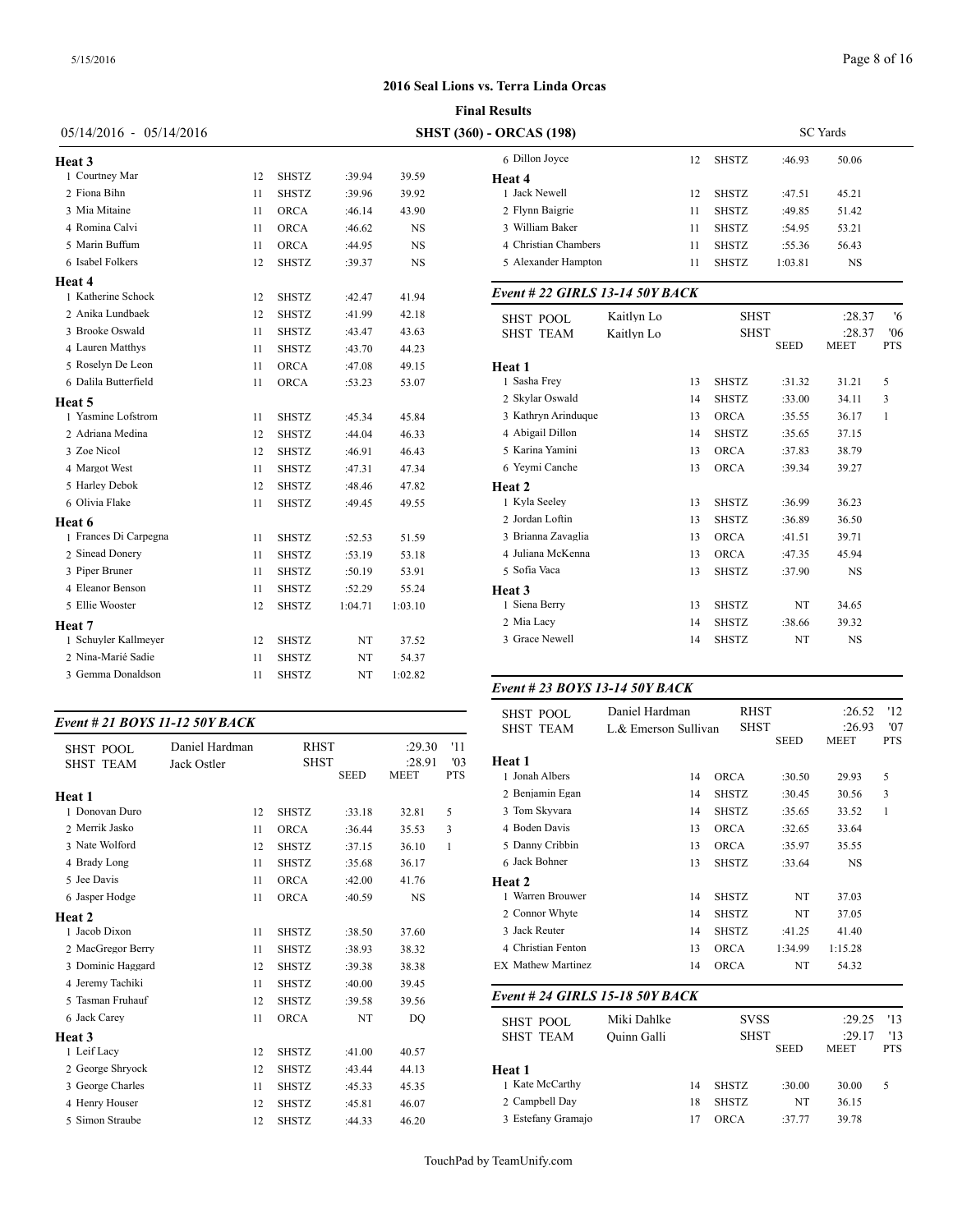|                           |    |              | <b>Final Results</b> |           |   |                                 |  |  |  |  |
|---------------------------|----|--------------|----------------------|-----------|---|---------------------------------|--|--|--|--|
| $05/14/2016 - 05/14/2016$ |    |              |                      |           |   | <b>SHST (360) - ORCAS (198)</b> |  |  |  |  |
| 4 Katie Mayfield          | 15 | <b>ORCA</b>  | :40.34               | 41.02     |   | 4 Cassidy Steffy                |  |  |  |  |
| 5 Mikavla Zavaglia        | 16 | <b>ORCA</b>  | :44.23               | 44.99     |   | 5 Layan Asleim                  |  |  |  |  |
| 6 Kirsty Star             | 16 | <b>SHSTZ</b> | NT                   | <b>NS</b> |   | 6 Emily Whitney                 |  |  |  |  |
| Heat 2                    |    |              |                      |           |   | Heat 5                          |  |  |  |  |
| 1 Sophie Baublitz         | 17 | <b>ORCA</b>  | NT                   | 31.09     | 3 | 1 Katherine McConneloug         |  |  |  |  |
| 2. Carrie Wentzel         | 18 | <b>SHSTZ</b> | NT                   | 33.59     |   | 2 Ellen Winter                  |  |  |  |  |
| 3 Malia Potter            | 16 | <b>SHSTZ</b> | NT                   | 36.20     |   | 3 Tia Asleim                    |  |  |  |  |
| 4 Haley Sealander         | 15 | <b>ORCA</b>  | NT                   | 37.90     |   | 4 Sophie Prussia                |  |  |  |  |
| 5 Samantha Wilson         | 16 | <b>ORCA</b>  | NT                   | <b>NS</b> |   | <b>EX</b> Charlotte Houser      |  |  |  |  |

# *Event # 25 BOYS 15-18 50Y BACK*

| SHST POOL              | Greg Anderson | <b>SHST</b>  |             | :26.99      | '95        | SHST POOL         |
|------------------------|---------------|--------------|-------------|-------------|------------|-------------------|
| <b>SHST TEAM</b>       | Greg Anderson | SHST         |             | :26.26      | 95         | <b>SHST TEAM</b>  |
|                        |               |              | <b>SEED</b> | <b>MEET</b> | <b>PTS</b> |                   |
| Heat 1                 |               |              |             |             |            | Heat 1            |
| 1 Wyatt Hanson         | 16            | <b>SHSTZ</b> | NT          | 27.28       | 5          | 1 Nolan Anderson  |
| 2 Nico Salvemini       | 16            | <b>ORCA</b>  | NT          | 28.86       | 3          | 2 Benjamin Lotos  |
| 3 Logan Anderson       | 15            | <b>SHSTZ</b> | NT          | 31.18       | 1          | 3 William Sigler  |
| 4 Zeta Mays            | 16            | <b>ORCA</b>  | NT          | 31.20       |            | 4 Fisher Straube  |
| 5 Matthew Blackburn    | 15            | <b>SHSTZ</b> | NT          | 31.73       |            | 5 Blake Gaskin    |
| 6 Julian Haggard       | 15            | <b>SHSTZ</b> | NT          | 34.25       |            | 6 Sebastian Pezzu |
| Heat 2                 |               |              |             |             |            | Heat 2            |
| EX Petey Galli         | 17            | <b>SHSTZ</b> | NT          | 28.77       |            | 1 Luca Cirese     |
| EX Keenan Anderson     | 17            | <b>SHSTZ</b> | NT          | 30.71       |            | 2. Alekzander Web |
| <b>EX</b> Stefan Venne | 15            | <b>SHSTZ</b> | NT          | 33.27       |            | 3 Joshua Dixon    |
| 4 Maxwell Harrod       | 16            | <b>ORCA</b>  | :29.92      | NS          |            | 4 Chase Stein     |
|                        |               |              |             |             |            |                   |

# *Event # 26 GIRLS 8&UN 25Y BREAST*

| <b>SHST POOL</b>     | Kristen Reav |                | <b>SHST</b>  |             | :19.33      | '97          | Heat 3                               |
|----------------------|--------------|----------------|--------------|-------------|-------------|--------------|--------------------------------------|
| <b>SHST TEAM</b>     | Kristen Reav |                | <b>SHST</b>  |             | :19.33      | '97          | 1 Jack Grubb                         |
|                      |              |                |              | <b>SEED</b> | <b>MEET</b> | <b>PTS</b>   | 2 Graham Perkins                     |
| Heat 1               |              |                |              |             |             |              | 3 Zane Schuman                       |
| 1 Gabriella Reichley |              | 8              | <b>SHSTZ</b> | :20.32      | 20.67       | 5            | 4 Cavan Donery                       |
| 2 Elsa Wahlstrom     |              | 8              | <b>SHSTZ</b> | :24.19      | 24.42       | 3            | 5 Nolan Kriessma                     |
| 3 Sloane Carey       |              | 8              | <b>ORCA</b>  | :26.07      | 25.22       | $\mathbf{1}$ | 6 Charles Hinkeln                    |
| 4 Lucy Fredrickson   |              | 8              | <b>SHSTZ</b> | :24.47      | 25.85       |              |                                      |
| 5 Julia Wise         |              | 8              | <b>ORCA</b>  | :30.16      | 28.54       |              |                                      |
| 6 Brittney Blair     |              | $\overline{7}$ | <b>ORCA</b>  | :29.02      | 28.86       |              | Event # 28 GIRI                      |
| Heat 2               |              |                |              |             |             |              | <b>SHST POOL</b><br><b>SHST TEAM</b> |
| 1 Kaeley Sullivan    |              | 8              | <b>SHSTZ</b> | :26.77      | 25.28       |              |                                      |
| 2 MacKenzie Mann     |              | 8              | <b>SHSTZ</b> | :26.87      | 26.05       |              | Heat 1                               |
| 3 Sylvie Fine        |              | 8              | <b>SHSTZ</b> | :26.40      | 27.21       |              | 1 Catherine Fahrn                    |
| 4 Samantha Foley     |              | $\overline{7}$ | <b>ORCA</b>  | :30.51      | 29.91       |              | 2 Ingrid Wahlstron                   |
| 5 Karleigh Beren     |              | $\overline{7}$ | <b>ORCA</b>  | :33.45      | 33.49       |              | 3 Talia Solomon                      |
| 6 Katherine Ryan     |              | $\tau$         | <b>ORCA</b>  | :43.41      | <b>NS</b>   |              | 4 Anya Frey                          |
| Heat 3               |              |                |              |             |             |              | 5 Laurel Cooper                      |
| 1 Christina Kostelni |              | 8              | <b>SHSTZ</b> | :27.93      | 26.25       |              | 6 Olivia Anderson                    |
| 2 Madeline Oelman    |              | 8              | <b>SHSTZ</b> | :29.30      | 28.63       |              | Heat 2                               |
| 3 Frances Kramer     |              | 8              | <b>SHSTZ</b> | :28.02      | 29.22       |              | 1 Gillian Mahl                       |
| 4 Abigail Wehn       |              | 6              | <b>ORCA</b>  | NT          | 45.25       |              | 2 Ashley Fine                        |
| 5 Sheyla Rodas       |              | $\overline{7}$ | <b>ORCA</b>  | :49.59      | 47.48       |              | 3 Noelia Gramajo                     |
| 6 Isabelle Rossetti  |              | $\overline{7}$ | <b>ORCA</b>  | :51.31      | 47.91       |              | 4 Quinn Joyce                        |
| Heat 4               |              |                |              |             |             |              | 5 Alena Spry                         |
| 1 Hannah Reichlev    |              | 6              | <b>SHSTZ</b> | :29.53      | 27.86       |              | 6 Cassidy Low                        |
| 2 Chloe Samlihan     |              | 8              | <b>SHSTZ</b> | :30.55      | 31.06       |              | Heat 3                               |
| 3 Hazel Hovey        |              | 7              | <b>SHSTZ</b> | :33.85      | 33.94       |              | 1 Fiona Mahl                         |

| <b>ORCAS</b> (198)         |   |              | <b>SC</b> Yards |       |  |
|----------------------------|---|--------------|-----------------|-------|--|
| 4 Cassidy Steffy           | 7 | <b>ORCA</b>  | NT              | 40.95 |  |
| 5 Layan Asleim             | 7 | ORCA         | NT              | 42.98 |  |
| 6 Emily Whitney            | 7 | ORCA         | NT              | 43.98 |  |
| <b>Heat 5</b>              |   |              |                 |       |  |
| 1 Katherine McConneloug    | 8 | <b>SHSTZ</b> | :38.05          | 35.35 |  |
| 2 Ellen Winter             | 8 | <b>SHSTZ</b> | :39.47          | 36.66 |  |
| 3 Tia Asleim               | 8 | <b>ORCA</b>  | NT              | 41.61 |  |
| 4 Sophie Prussia           | 8 | <b>SHSTZ</b> | :42.61          | 47.97 |  |
| <b>EX</b> Charlotte Houser | 8 | <b>SHSTZ</b> | NT              | 29.94 |  |
|                            |   |              |                 |       |  |

| Event # 27 BOYS 8& UN 25Y BREAST |             |                |              |             |                       |                   |
|----------------------------------|-------------|----------------|--------------|-------------|-----------------------|-------------------|
| <b>SHST POOL</b>                 | Paul Birich |                | <b>SHST</b>  |             | :18.54                | 97                |
| <b>SHST TEAM</b>                 | Paul Birich |                | <b>SHST</b>  | <b>SEED</b> | :18.22<br><b>MEET</b> | '97<br><b>PTS</b> |
| Heat 1                           |             |                |              |             |                       |                   |
| 1 Nolan Anderson                 |             | 8              | <b>SHSTZ</b> | :20.48      | 20.56                 | 5                 |
| 2 Benjamin Lotosh                |             | $\overline{7}$ | <b>ORCA</b>  | :29.32      | 26.41                 | 3                 |
| 3 William Sigler                 |             | 8              | <b>SHSTZ</b> | :26.86      | 26.95                 | 1                 |
| 4 Fisher Straube                 |             | 8              | <b>SHSTZ</b> | :26.65      | 27.49                 |                   |
| 5 Blake Gaskin                   |             | 8              | <b>ORCA</b>  | :32.37      | 36.00                 |                   |
| 6 Sebastian Pezzullo             |             | 8              | <b>ORCA</b>  | :43.44      | 37.33                 |                   |
| Heat 2                           |             |                |              |             |                       |                   |
| 1 Luca Cirese                    |             | 7              | <b>SHSTZ</b> | :29.88      | 29.01                 |                   |
| 2 Alekzander Wehn                |             | 8              | <b>ORCA</b>  | NT          | 29.58                 |                   |
| 3 Joshua Dixon                   |             | 7              | <b>SHSTZ</b> | :29.66      | 30.33                 |                   |
| 4 Chase Stein                    |             | 7              | <b>SHSTZ</b> | :30.43      | 31.00                 |                   |
| 5 Bo Jordan                      |             | 6              | <b>ORCA</b>  | :56.98      | 1:03.72               |                   |
| 6 Jayden Zimmerman               |             | 7              | <b>ORCA</b>  | :46.27      | <b>NS</b>             |                   |
| Heat 3                           |             |                |              |             |                       |                   |
| 1 Jack Grubb                     |             | 8              | <b>SHSTZ</b> | NT          | 28.15                 |                   |
| 2 Graham Perkinson               |             | 8              | <b>SHSTZ</b> | :31.60      | 30.80                 |                   |
| 3 Zane Schuman                   |             | 7              | <b>SHSTZ</b> | NT          | 34.01                 |                   |
| 4 Cavan Donery                   |             | 8              | <b>SHSTZ</b> | NT          | 34.51                 |                   |
| 5 Nolan Kriessmann               |             | 8              | <b>SHSTZ</b> | :34.72      | 36.21                 |                   |
| 6 Charles Hinkelman              |             | 7              | <b>SHSTZ</b> | NT          | <b>NS</b>             |                   |

# *Event # 28 GIRLS 9-10 50Y BREAST*

| <b>SHST POOL</b><br><b>SHST TEAM</b> | Holly Tarantino<br>Holly Tarantino | <b>SHST</b><br><b>SHST</b> |             | :34.75<br>:34.75 | '15<br>'15 |  |
|--------------------------------------|------------------------------------|----------------------------|-------------|------------------|------------|--|
|                                      |                                    |                            | <b>SEED</b> | <b>MEET</b>      | <b>PTS</b> |  |
| Heat 1                               |                                    |                            |             |                  |            |  |
| 1 Catherine Fahrner                  | 10                                 | <b>ORCA</b>                | :42.38      | 42.73            | 5          |  |
| 2 Ingrid Wahlstrom                   | 10                                 | <b>SHSTZ</b>               | :44.48      | 44.77            | 3          |  |
| 3 Talia Solomon                      | 10                                 | <b>ORCA</b>                | :44.35      | 44.97            | 1          |  |
| 4 Anya Frey                          | 9                                  | <b>SHSTZ</b>               | :45.39      | 46.17            |            |  |
| 5 Laurel Cooper                      | 10                                 | <b>SHSTZ</b>               | :45.70      | 46.33            |            |  |
| 6 Olivia Anderson                    | 9                                  | <b>ORCA</b>                | :50.56      | 49.46            |            |  |
| Heat 2                               |                                    |                            |             |                  |            |  |
| 1 Gillian Mahl                       | 10                                 | <b>SHSTZ</b>               | :46.03      | 45.80            |            |  |
| 2 Ashley Fine                        | 10                                 | <b>SHSTZ</b>               | :48.41      | 47.48            |            |  |
| 3 Noelia Gramajo                     | 10                                 | <b>ORCA</b>                | :51.05      | 50.54            |            |  |
| 4 Quinn Joyce                        | 10                                 | <b>SHSTZ</b>               | :48.50      | 51.45            |            |  |
| 5 Alena Spry                         | 10                                 | <b>ORCA</b>                | :53.93      | 59.30            |            |  |
| 6 Cassidy Low                        | 9                                  | <b>ORCA</b>                | :51.27      | <b>NS</b>        |            |  |
| Heat 3                               |                                    |                            |             |                  |            |  |
| 1 Fiona Mahl                         | 9                                  | <b>SHSTZ</b>               | :50.54      | 47.31            |            |  |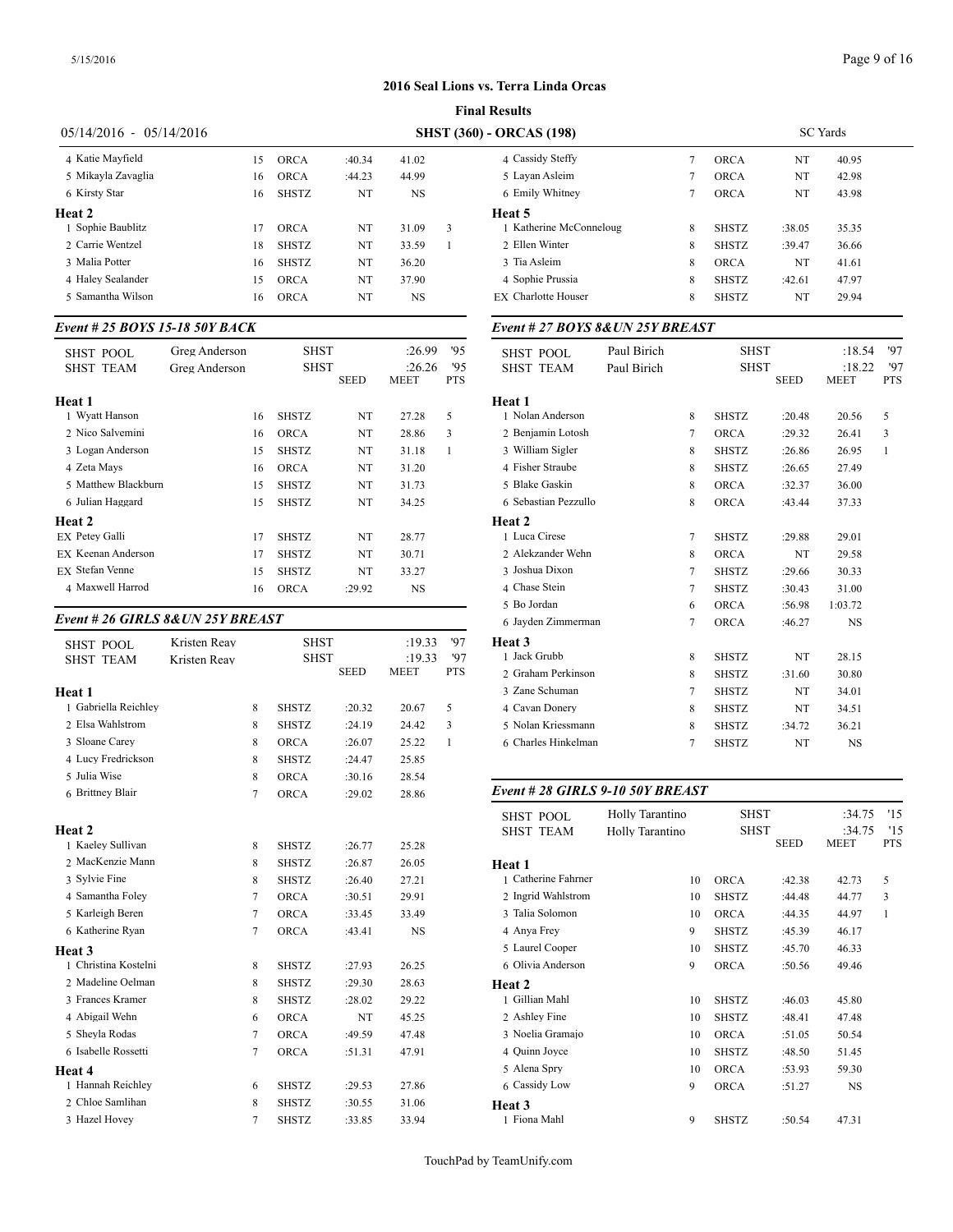|                                 |                   |              |             |                | <b>Final Results</b>                     |
|---------------------------------|-------------------|--------------|-------------|----------------|------------------------------------------|
| 05/14/2016 - 05/14/2016         |                   |              |             |                | <b>SHST (360) - ORCAS (198)</b>          |
| 2 Sophia Britt                  | 9                 | SHSTZ        | :50.99      | 51.22          | 2 James Gregor                           |
| 3 Avery Hinkelman               | 9                 | <b>SHSTZ</b> | :50.25      | 51.83          | 3 Haakon Lacy                            |
| 4 Lucille Jaworski              | 10                | <b>ORCA</b>  | :56.99      | 53.98          | 4 Kenin Davis                            |
| 5 Lily Zimmerman                | 10                | <b>ORCA</b>  | :54.10      | 54.75          | 5 Magnus Hodge                           |
| 6 Hailey Gillespie              | 10                | ORCA         | :57.17      | 58.01          | 6 Brendan Kenned                         |
| Heat 4                          |                   |              |             |                | Heat 2                                   |
| 1 Tessa Miller                  | 9                 | SHSTZ        | :51.60      | 52.65          | 1 Stanislav Cornw                        |
| 2 Amelia Foster                 | 10                | SHSTZ        | :51.69      | 52.71          | 2 Liam Kriessman                         |
| 3 Madelyn Mergenthaler          | 9                 | SHSTZ        | :51.52      | 53.22          | 3 Jaden Sher                             |
| 4 Natalie Jaworski              | 9                 | ORCA         | :58.54      | 56.82          | 4 Si Eon Davis                           |
| 5 Kailey Sullivan               | 10                | <b>ORCA</b>  | :57.70      | 57.86          | 5 Coen Rivera                            |
| 6 Kelsey Levine                 | 10                | ORCA         | :58.65      | 1:03.73        | 6 Alastair Morris                        |
| Heat 5                          |                   |              |             |                | Heat 3                                   |
| 1 Delaney Fair                  | 10                | <b>SHSTZ</b> | :51.91      | 51.40          | 1 Ian Sharp                              |
| 2 Alexandra Stein               | 10                | <b>SHSTZ</b> | :51.77      | 52.64          | 2 Frank Forsman                          |
| 3 Clara Rubin                   | 9                 | <b>ORCA</b>  | :59.02      | 57.27          | 3 John McConnel                          |
| 4 Mariana Reyes                 | 10                | <b>ORCA</b>  | 1:03.67     | 58.79          | 4 Elijah Boone                           |
| 5 Makaela Cullinan              | 10                | ORCA         | 1:00.39     | 1:06.75        | 5 Brody Rhodes                           |
| 6 Samantha Gerner               | 10                | <b>SHSTZ</b> | :51.74      | NS             | 6 Cooper McCollu                         |
| Heat 6                          |                   |              |             |                | <b>Heat 4</b>                            |
| 1 Allegra Di Carpegna           | 9                 | SHSTZ        | :53.32      | 48.95          | 1 Jack Podboy                            |
| 2 Tayleigh Birkie               | 10                | <b>SHSTZ</b> | :51.95      | 51.99          | 2 Lucas Silva                            |
| 3 Avery Marne                   | 9                 | SHSTZ        | :53.74      | 53.80          | 3 Rowan Baigrie                          |
| 4 Ava Morris                    | 10                | <b>ORCA</b>  | 1:12.04     | 1:10.12        | 4 Nash Winslow                           |
| 5 Sadie Jordan                  | 9                 | <b>ORCA</b>  | 1:13.45     | 1:17.90        | 5 Charles Harges                         |
| 6 Laurel Buffum                 | 10                | <b>ORCA</b>  | 1:07.90     | NS             |                                          |
| Heat 7                          |                   |              |             |                | Event # 30 GIRI                          |
| 1 Madeline Alsterlind           | 10                | SHSTZ        | :54.04      | 53.10          | <b>SHST POOL</b>                         |
| 2 Makena Quinones               | 9                 | <b>SHSTZ</b> | :54.08      | 53.38          | SHST TEAM                                |
| 3 Charlotte Schock              | 10                | <b>SHSTZ</b> | :56.60      | 56.52          |                                          |
| 4 Sara Rice                     | 10                | <b>SHSTZ</b> | :57.77      | 57.64          | Heat 1                                   |
| 5 Jasmine Rodas                 | 10                | ORCA         | 1:13.61     | 1:04.40        | 1 Elizabeth Chatar                       |
| 6 Juleyda Gramajo               | 9                 | ORCA         | NT          | NS             | 2 Holly Tarantino                        |
| Heat 8                          |                   |              |             |                | 3 Madeline Folker                        |
| 1 Kennedy Finnane               | 9                 | SHSTZ        | :59.19      | 56.55          | 4 Thalia Yamini                          |
| 2 Piper Kelly                   | 9                 | <b>SHSTZ</b> | :58.28      | 57.21          | 5 Sabrina Falk                           |
| 3 Molly Clifford                | 10                | <b>SHSTZ</b> | :58.52      | 57.28          | 6 Sophia Smulewt                         |
| 4 Taylor Renfrew                | 10                | <b>SHSTZ</b> | :57.80      | 58.80          |                                          |
| 5 Kyra Featherstone             | 10                | SHSTZ        | 1:02.32     | NS             | Heat 2                                   |
| 6 Clara Bohner                  | 9                 | SHSTZ        | 1:01.87     | NS             | 1 Amira Wachelka                         |
|                                 |                   |              |             |                | 2 Emma Sampson                           |
| Heat 9                          |                   |              |             |                | 3 Jane Cornwell                          |
| 1 Georgia Debok                 | 10                | SHSTZ        | NT          | 54.69          | 4 Megan Kennedy                          |
| 2 Dempsey Boone                 | 9                 | SHSTZ        | 1:03.71     | 1:00.44        | 5 Dalila Butterfiel                      |
| 3 Ava Brooks                    | 9                 | SHSTZ        | 1:11.87     | 1:07.04        | 6 Jimena Gramajo                         |
| 4 Harper Miller                 | 9                 | SHSTZ        | 1:18.16     | 1:10.32        | Heat 3                                   |
| Heat 10                         |                   |              |             |                | 1 Courtney Mar                           |
| 1 Farah Loll                    | 10                | <b>SHSTZ</b> | NT          | 57.02          | 2 Charlotte Traub                        |
| 2 Phoenix Krause                | 9                 | SHSTZ        | NT          | 1:03.40        | 3 Lucy Hinkelmar                         |
| 3 Bridget Dillon                | 10                | SHSTZ        | NT          | NS             | 4 Harley Debok                           |
| Event # 29 BOYS 9-10 50Y BREAST |                   |              |             |                | 5 Schuyler Kallme                        |
|                                 |                   |              |             |                | 6 Fiona Bihn                             |
| <b>SHST POOL</b>                | Michael Masterson | TPC          |             | :36.13         | <b>Heat 4</b><br>'92<br>1 Anika Lundbaek |
| <b>SHST TEAM</b>                | Daniel Fahy       | SHST         | <b>SEED</b> | :36.14<br>MEET | '98<br>PTS<br>2 Stasia Winslow           |
|                                 |                   |              |             |                | 3 Sophia Riemer                          |
| Heat 1<br>1 Ayman Wachelka      | 9                 | SHSTZ        | :45.00      | 45.19          | 4 Stella Cico<br>5                       |
|                                 |                   |              |             |                |                                          |

| ) - ORCAS (198)      |    | <b>SC</b> Yards |         |         |              |  |  |
|----------------------|----|-----------------|---------|---------|--------------|--|--|
| 2 James Gregor       | 10 | <b>SHSTZ</b>    | :45.31  | 47.60   | 3            |  |  |
| 3 Haakon Lacy        | 9  | <b>SHSTZ</b>    | :50.02  | 50.08   |              |  |  |
| 4 Kenin Davis        | 10 | ORCA            | 1:00.97 | 59.71   | $\mathbf{1}$ |  |  |
| 5 Magnus Hodge       | 9  | <b>ORCA</b>     | 1:03.22 | 1:00.62 |              |  |  |
| 6 Brendan Kennedy    | 9  | ORCA            | 1:03.84 | 1:04.66 |              |  |  |
| Heat <sub>2</sub>    |    |                 |         |         |              |  |  |
| 1 Stanislav Cornwell | 9  | <b>SHSTZ</b>    | :55.09  | 52.78   |              |  |  |
| 2 Liam Kriessmann    | 10 | <b>SHSTZ</b>    | :53.80  | 53.04   |              |  |  |
| 3 Jaden Sher         | 10 | <b>SHSTZ</b>    | :50.85  | 55.12   |              |  |  |
| 4 Si Eon Davis       | 9  | <b>ORCA</b>     | 1:07.24 | 1:10.24 |              |  |  |
| 5 Coen Rivera        | 9  | <b>ORCA</b>     | 1:14.90 | 1:11.45 |              |  |  |
| 6 Alastair Morris    | 9  | <b>ORCA</b>     | 1:20.67 | 1:21.86 |              |  |  |
| Heat <sub>3</sub>    |    |                 |         |         |              |  |  |
| 1 Ian Sharp          | 9  | <b>SHSTZ</b>    | :56.14  | 54.34   |              |  |  |
| 2 Frank Forsman      | 10 | <b>SHSTZ</b>    | :58.26  | 55.45   |              |  |  |
| 3 John McConneloug   | 9  | <b>SHSTZ</b>    | :57.06  | 55.70   |              |  |  |
| 4 Elijah Boone       | 10 | <b>SHSTZ</b>    | :55.67  | 56.54   |              |  |  |
| 5 Brody Rhodes       | 10 | <b>SHSTZ</b>    | 1:03.23 | 1:01.40 |              |  |  |
| 6 Cooper McCollum    | 9  | <b>SHSTZ</b>    | 1:07.25 | 1:03.86 |              |  |  |
| Heat 4               |    |                 |         |         |              |  |  |
| 1 Jack Podboy        | 9  | <b>SHSTZ</b>    | 1:10.31 | 1:06.36 |              |  |  |
| 2 Lucas Silva        | 10 | <b>SHSTZ</b>    | 1:12.67 | 1:09.09 |              |  |  |
| 3 Rowan Baigrie      | 10 | <b>SHSTZ</b>    | 1:11.27 | 1:10.23 |              |  |  |
| 4 Nash Winslow       | 9  | <b>SHSTZ</b>    | 1:21.29 | 1:15.14 |              |  |  |
| 5 Charles Harges     | 9  | <b>SHSTZ</b>    | NT      | NS      |              |  |  |

### *Event # 30 GIRLS 11-12 50Y BREAST*

| <b>SHST POOL</b>     | A. Lo & E. Chatard |              | <b>SHST</b> | :33.43      | '16        |
|----------------------|--------------------|--------------|-------------|-------------|------------|
| <b>SHST TEAM</b>     | Madison Livingston |              | <b>SHST</b> | :31.72      | '05        |
|                      |                    |              | <b>SEED</b> | <b>MEET</b> | <b>PTS</b> |
| Heat 1               |                    |              |             |             |            |
| 1 Elizabeth Chatard  | 12                 | <b>SHSTZ</b> | :33.43      | 33.63       | 5          |
| 2 Holly Tarantino    | 11                 | <b>SHSTZ</b> | :34.50      | 34.88       | 3          |
| 3 Madeline Folkers   | 12                 | <b>SHSTZ</b> | :36.09      | 36.42       |            |
| 4 Thalia Yamini      | 11                 | <b>ORCA</b>  | :38.94      | 39.01       | 1          |
| 5 Sabrina Falk       | 12                 | <b>ORCA</b>  | :44.02      | 43.28       |            |
| 6 Sophia Smulewtiz   | 11                 | ORCA         | :47.87      | 46.90       |            |
|                      |                    |              |             |             |            |
| Heat 2               |                    |              |             |             |            |
| 1 Amira Wachelka     | 11                 | <b>SHSTZ</b> | :37.82      | 37.82       |            |
| 2 Emma Sampson       | 12                 | <b>SHSTZ</b> | :37.39      | 38.06       |            |
| 3 Jane Cornwell      | 11                 | <b>SHSTZ</b> | :38.44      | 39.73       |            |
| 4 Megan Kennedy      | 11                 | ORCA         | :51.37      | 49.74       |            |
| 5 Dalila Butterfield | 11                 | ORCA         | 1:01.09     | 1:03.72     |            |
| 6 Jimena Gramajo     | 12                 | ORCA         | :55.23      | NS          |            |
| Heat 3               |                    |              |             |             |            |
| 1 Courtney Mar       | 12                 | <b>SHSTZ</b> | :40.34      | 41.38       |            |
| 2 Charlotte Traub    | 12                 | <b>SHSTZ</b> | :40.66      | 42.20       |            |
| 3 Lucy Hinkelman     | 11                 | <b>SHSTZ</b> | :42.28      | 42.57       |            |
| 4 Harley Debok       | 12                 | <b>SHSTZ</b> | :42.73      | 42.78       |            |
| 5 Schuyler Kallmeyer | 12                 | <b>SHSTZ</b> | :41.51      | 42.92       |            |
| 6 Fiona Bihn         | 11                 | <b>SHSTZ</b> | :43.13      | 45.31       |            |
| Heat 4               |                    |              |             |             |            |
| 1 Anika Lundbaek     | 12                 | <b>SHSTZ</b> | :45.76      | 44.48       |            |
| 2 Stasia Winslow     | 12                 | <b>SHSTZ</b> | :43.74      | 44.73       |            |
| 3 Sophia Riemer      | 12                 | <b>SHSTZ</b> | :45.50      | 45.35       |            |
| 4 Stella Cico        | 11                 | <b>SHSTZ</b> | :44.54      | 46.37       |            |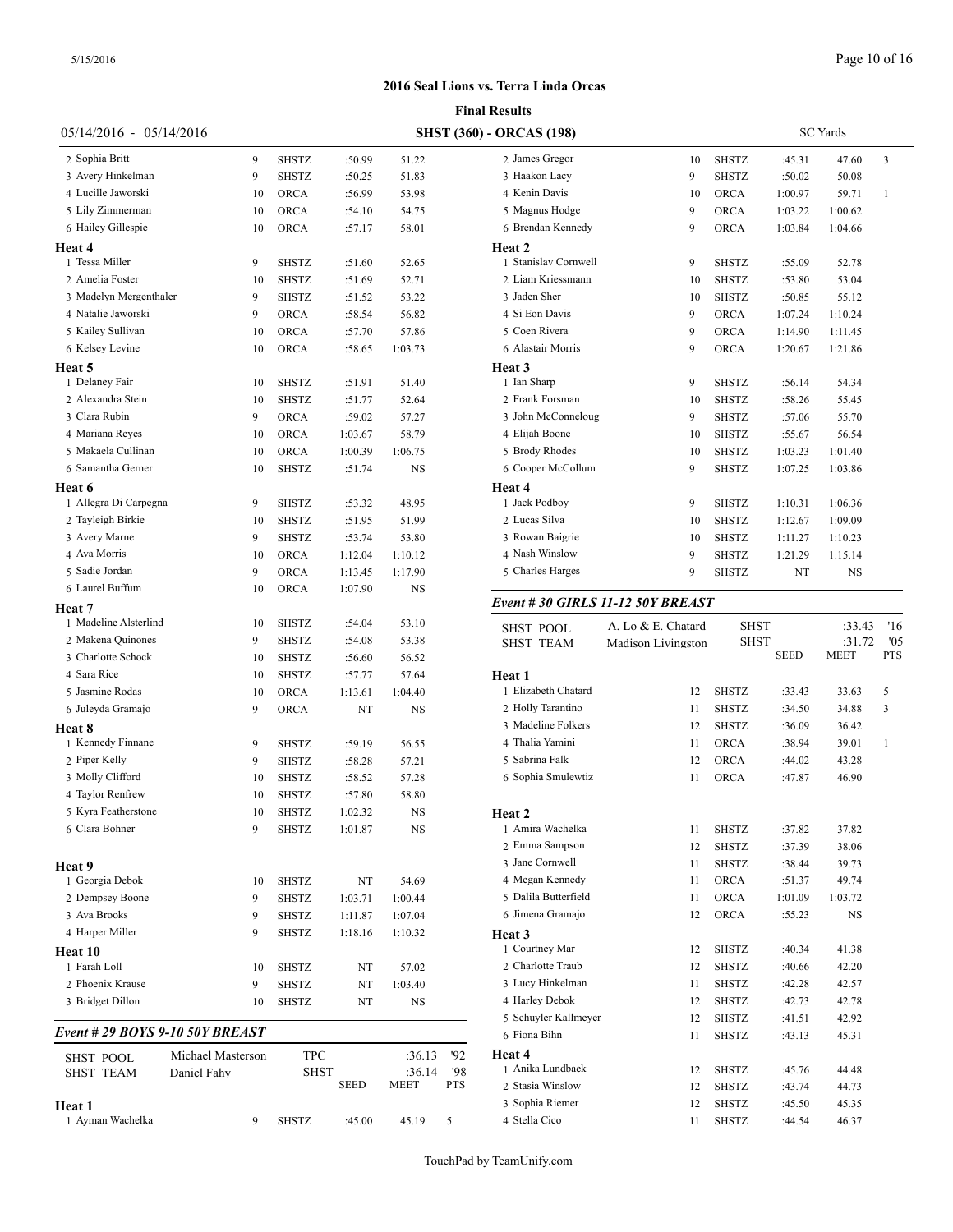| $05/14/2016 - 05/14/2016$ |    |              |        |           | <b>SHST (360) - ORCAS (198)</b> |
|---------------------------|----|--------------|--------|-----------|---------------------------------|
| 5 Zoe Nicol               | 12 | <b>SHSTZ</b> | :45.65 | 48.33     | 3 Ann Wooster                   |
| 6 Isabel Folkers          | 12 | <b>SHSTZ</b> | :43.33 | <b>NS</b> | 4 Courtney Jarrett              |
| Heat 5                    |    |              |        |           | 5 Jamie Press                   |
| 1 Brooke Oswald           | 11 | <b>SHSTZ</b> | :46.49 | 46.30     | 6 Sara Kennedy                  |
| 2 Katherine Schock        | 12 | <b>SHSTZ</b> | :46.49 | 48.88     | Heat 2                          |
| 3 Margot West             | 11 | <b>SHSTZ</b> | :50.76 | 51.23     | 1 Erin McDaniel                 |
| 4 Olivia Flake            | 11 | <b>SHSTZ</b> | :49.57 | 51.70     | 2 Kyla Seeley                   |
| 5 Eleanor Benson          | 11 | <b>SHSTZ</b> | :49.42 | 52.68     | 3 Turner Wallenstrom            |
| 6 Francesca Britt         | 11 | <b>SHSTZ</b> | :49.86 | 54.24     | 4 Ava White                     |
| Heat 6                    |    |              |        |           | 5 Mia Lacy                      |
| 1 Nina-Marié Sadie        | 11 | <b>SHSTZ</b> | NT     | 52.05     | 6 Juliana McKenna               |
| 2 Sinead Donery           | 11 | <b>SHSTZ</b> | :55.46 | 57.03     | Heat 3                          |
| 3 Frances Di Carpegna     | 11 | <b>SHSTZ</b> | :57.21 | 58.42     | 1 Sofia Vaca                    |
| 4 Yasmine Lofstrom        | 11 | <b>SHSTZ</b> | :56.76 | 58.64     | 2 Grace Newell                  |
| Heat 7                    |    |              |        |           | 3 Abigail Dillon                |
| 1 Chloe Krashanoff        | 12 | <b>SHSTZ</b> | NT     | 50.19     |                                 |
| 2 Gemma Donaldson         | 11 | <b>SHSTZ</b> | NT     | 52.86     | Event #33 BOYS 13-14 50Y B      |
| 3 Olivia Rice             | 12 | <b>SHSTZ</b> | NT     | NS        | Mike Ande<br><b>SHST POOL</b>   |

# *Event # 31 BOYS 11-12 50Y BREAST*

| <b>SHST TEAM</b><br><b>SHST POOL</b> | Mike Anderson<br>Christopher Mai | <b>SHST</b>  | <b>RRCM</b><br><b>SEED</b> | :32.49<br>:31.82<br><b>MEET</b> | '91<br>'99<br><b>PTS</b> | Heat 1<br>1 Ray Holmberg<br>2 Mason Barnes |
|--------------------------------------|----------------------------------|--------------|----------------------------|---------------------------------|--------------------------|--------------------------------------------|
| Heat 1                               |                                  |              |                            |                                 |                          | 3 Henry Cosentino                          |
| 1 Merrik Jasko                       | 11                               | <b>ORCA</b>  | :37.70                     | 38.56                           | 5                        | 4 Isaiah Williams                          |
| 2 Nicholas Lafave                    | 12                               | <b>SHSTZ</b> | :39.30                     | 39.09                           | 3                        | 5 Christian Fentor                         |
| 3 Jacob Dixon                        | 11                               | <b>SHSTZ</b> | :40.79                     | 41.67                           | $\mathbf{1}$             | <b>EX</b> Christophe Mos                   |
| 4 Andrew Brouwer                     | 11                               | <b>SHSTZ</b> | :42.20                     | 43.77                           |                          | 7 Marco Salvemir                           |
| 5 Jee Davis                          | 11                               | <b>ORCA</b>  | :46.39                     | 46.15                           |                          | Heat 2                                     |
| 6 Jasper Hodge                       | 11                               | <b>ORCA</b>  | :44.06                     | <b>NS</b>                       |                          | 1 Gregory Finn                             |
| Heat 2                               |                                  |              |                            |                                 |                          | 2 Tate Miller                              |
| 1 Leif Lacy                          | 12                               | <b>SHSTZ</b> | :42.25                     | 43.79                           |                          | 3 Tom Skyvara                              |
| 2 Dillon Joyce                       | 12                               | <b>SHSTZ</b> | :43.14                     | 44.48                           |                          | 4 Jack Wyatt                               |
| 3 Tucker Briggs                      | 11                               | <b>SHSTZ</b> | :46.39                     | 47.74                           |                          | Heat 3                                     |
| 4 William Spry                       | 12                               | <b>ORCA</b>  | :53.77                     | 53.75                           |                          | 1 Warren Brouwer                           |
| 5 Jeremy Tachiki                     | 11                               | <b>SHSTZ</b> | :43.87                     | <b>NS</b>                       |                          | 2 Connor Whyte                             |
| 6 Wyatt Thomas                       | 12                               | <b>SHSTZ</b> | :47.79                     | <b>NS</b>                       |                          | 3 Jack Reuter                              |
| Heat 3                               |                                  |              |                            |                                 |                          |                                            |
| 1 Jack Newell                        | 12                               | <b>SHSTZ</b> | :51.21                     | 48.98                           |                          |                                            |
| 2 George Charles                     | 11                               | <b>SHSTZ</b> | :49.06                     | 50.23                           |                          | Event #34 GIRI                             |
| 3 Flynn Baigrie                      | 11                               | <b>SHSTZ</b> | :56.73                     | 58.48                           |                          | <b>SHST POOL</b>                           |
| 4 Christian Chambers                 | 11                               | <b>SHSTZ</b> | :58.56                     | 1:01.77                         |                          | <b>SHST TEAM</b>                           |
| 5 William Baker                      | 11                               | <b>SHSTZ</b> | :58.17                     | 1:02.05                         |                          |                                            |
| 6 Oliver Cooper                      | 12                               | <b>SHSTZ</b> | 1:28.36                    | 1:37.43                         |                          | Heat 1<br>1 Mia Venne                      |
| Heat 4                               |                                  |              |                            |                                 |                          | 2 Maya Carter                              |
| 1 MacGregor Berry                    | 11                               | <b>SHSTZ</b> | NT                         | 44.98                           |                          | 3 Haley Sealander                          |
| 2 Sebastian Calderon-Jensen          | 11                               | <b>SHSTZ</b> | NT                         | 57.39                           |                          | 4 Katie Mayfield                           |
| 3 Devin Finnane                      | 11                               | <b>SHSTZ</b> | NT                         | 1:03.05                         |                          | 5 Kirsty Star                              |
|                                      |                                  |              |                            |                                 |                          | 6 Greta Stout                              |

#### *Event # 32 GIRLS 13-14 50Y BREAST*

| <b>SHST TEAM</b><br>SHST POOL | Alvssa Lo<br>Serena Campbell | <b>SHST</b><br><b>SHST</b> | <b>SEED</b> | :31.98<br>:32.42<br><b>MEET</b> | '04<br>'14<br><b>PTS</b> | 1 Samantha Wilso<br>2 Maegen Dillon |
|-------------------------------|------------------------------|----------------------------|-------------|---------------------------------|--------------------------|-------------------------------------|
| Heat 1                        |                              |                            |             |                                 |                          | Event # 35 $BOY_0$                  |
| 1 Anna Gregory                | 14                           | <b>SHSTZ</b>               | :36.00      | 34.46                           | 5                        | SHST POOL                           |
| 2 Skylee Falk                 | 14                           | ORCA                       | :36.72      | 36.61                           | 3                        | SHST TEAM                           |

| $(360)$ - ORCAS $(198)$ |              |        |           |                 |  |
|-------------------------|--------------|--------|-----------|-----------------|--|
| 14                      | <b>SHSTZ</b> | :36.21 | 36.62     | $\mathbf{1}$    |  |
| 14                      | <b>SHSTZ</b> | :37.00 | 37.53     |                 |  |
| 13                      | <b>ORCA</b>  | :36.82 | 37.83     |                 |  |
| 14                      | <b>ORCA</b>  | :39.87 | 40.47     |                 |  |
|                         |              |        |           |                 |  |
| 14                      | <b>ORCA</b>  | NT     | 37.67     |                 |  |
| 13                      | <b>SHSTZ</b> | :40.37 | 39.70     |                 |  |
| 13                      | <b>SHSTZ</b> | :40.38 | 40.40     |                 |  |
| 13                      | <b>SHSTZ</b> | :40.13 | 40.62     |                 |  |
| 14                      | <b>SHSTZ</b> | NT     | 41.45     |                 |  |
| 13                      | <b>ORCA</b>  | :55.95 | 51.16     |                 |  |
|                         |              |        |           |                 |  |
| 13                      | <b>SHSTZ</b> | :40.50 | NS        |                 |  |
| 14                      | <b>SHSTZ</b> | :46.40 | NS        |                 |  |
| 14                      | <b>SHSTZ</b> | NT     | <b>NS</b> |                 |  |
|                         |              |        |           | <b>SC</b> Yards |  |

# *Event # 33 BOYS 13-14 50Y BREAST*

| <b>SHST POOL</b>    | Mike Anderson | <b>SHST</b>  |             | :28.97      | 93         |
|---------------------|---------------|--------------|-------------|-------------|------------|
| <b>SHST TEAM</b>    | Mike Anderson | <b>SHST</b>  |             | :28.74      | '93        |
|                     |               |              | <b>SEED</b> | <b>MEET</b> | <b>PTS</b> |
| Heat 1              |               |              |             |             |            |
| 1 Ray Holmberg      | 14            | <b>SHSTZ</b> | :31.66      | 31.51       | 5          |
| 2 Mason Barnes      | 14            | <b>SHSTZ</b> | :32.82      | 32.31       | 3          |
| 3 Henry Cosentino   | 14            | <b>SHSTZ</b> | :33.16      | 33.07       |            |
| 4 Isaiah Williams   | 13            | <b>SHSTZ</b> | :34.07      | 34.32       |            |
| 5 Christian Fenton  | 13            | <b>ORCA</b>  | 1:17.09     | 1:08.15     | 1          |
| EX Christophe Moshy | 14            | <b>SHSTZ</b> | NT          | 37.57       |            |
| 7 Marco Salvemini   | 13            | <b>ORCA</b>  | :39.18      | <b>NS</b>   |            |
| Heat 2              |               |              |             |             |            |
| 1 Gregory Finn      | 13            | <b>SHSTZ</b> | :37.36      | 36.75       |            |
| 2 Tate Miller       | 13            | <b>SHSTZ</b> | :37.56      | 37.78       |            |
| 3 Tom Skyvara       | 14            | <b>SHSTZ</b> | :40.37      | 38.28       |            |
| 4 Jack Wyatt        | 14            | <b>SHSTZ</b> | :37.92      | 38.82       |            |
| Heat 3              |               |              |             |             |            |
| 1 Warren Brouwer    | 14            | <b>SHSTZ</b> | NT          | 35.48       |            |
| 2 Connor Whyte      | 14            | <b>SHSTZ</b> | NT          | 40.83       |            |
| 3 Jack Reuter       | 14            | <b>SHSTZ</b> | :42.05      | 41.55       |            |
|                     |               |              |             |             |            |

# *Event # 34 GIRLS 15-18 50Y BREAST*

| <b>SHST POOL</b>  | Meghan Wentzel                   |              | <b>SHST</b> |             | '9         |
|-------------------|----------------------------------|--------------|-------------|-------------|------------|
| <b>SHST TEAM</b>  | Christy Meier                    | <b>SHST</b>  |             | :32.71      | '05        |
|                   |                                  |              | <b>SEED</b> | MEET        | <b>PTS</b> |
| Heat 1            |                                  |              |             |             |            |
| 1 Mia Venne       | 18                               | <b>SHSTZ</b> | NT          | 38.71       | 5          |
| 2 Maya Carter     | 16                               | <b>ORCA</b>  | :42.12      | 40.46       | 3          |
| 3 Haley Sealander | 15                               | <b>ORCA</b>  | NT          | 42.66       | 1          |
| 4 Katie Mayfield  | 15                               | <b>ORCA</b>  | :43.89      | 45.71       |            |
| 5 Kirsty Star     | 16                               | <b>SHSTZ</b> | NT          | NS          |            |
| 6 Greta Stout     | 15                               | <b>SHSTZ</b> | NT          | <b>NS</b>   |            |
| Heat 2            |                                  |              |             |             |            |
| 1 Samantha Wilson | 16                               | <b>ORCA</b>  | NT          | <b>NS</b>   |            |
| 2 Maegen Dillon   | 16                               | <b>SHSTZ</b> | NT          | <b>NS</b>   |            |
|                   | Event # 35 BOYS 15-18 50Y BREAST |              |             |             |            |
| <b>SHST POOL</b>  | Jeff Wester                      | LV           |             | :29.04      | '1         |
| <b>SHST TEAM</b>  | Joe Fahv                         | <b>SHST</b>  |             | :28.38      | '95        |
|                   |                                  |              | <b>SEED</b> | <b>MEET</b> | <b>PTS</b> |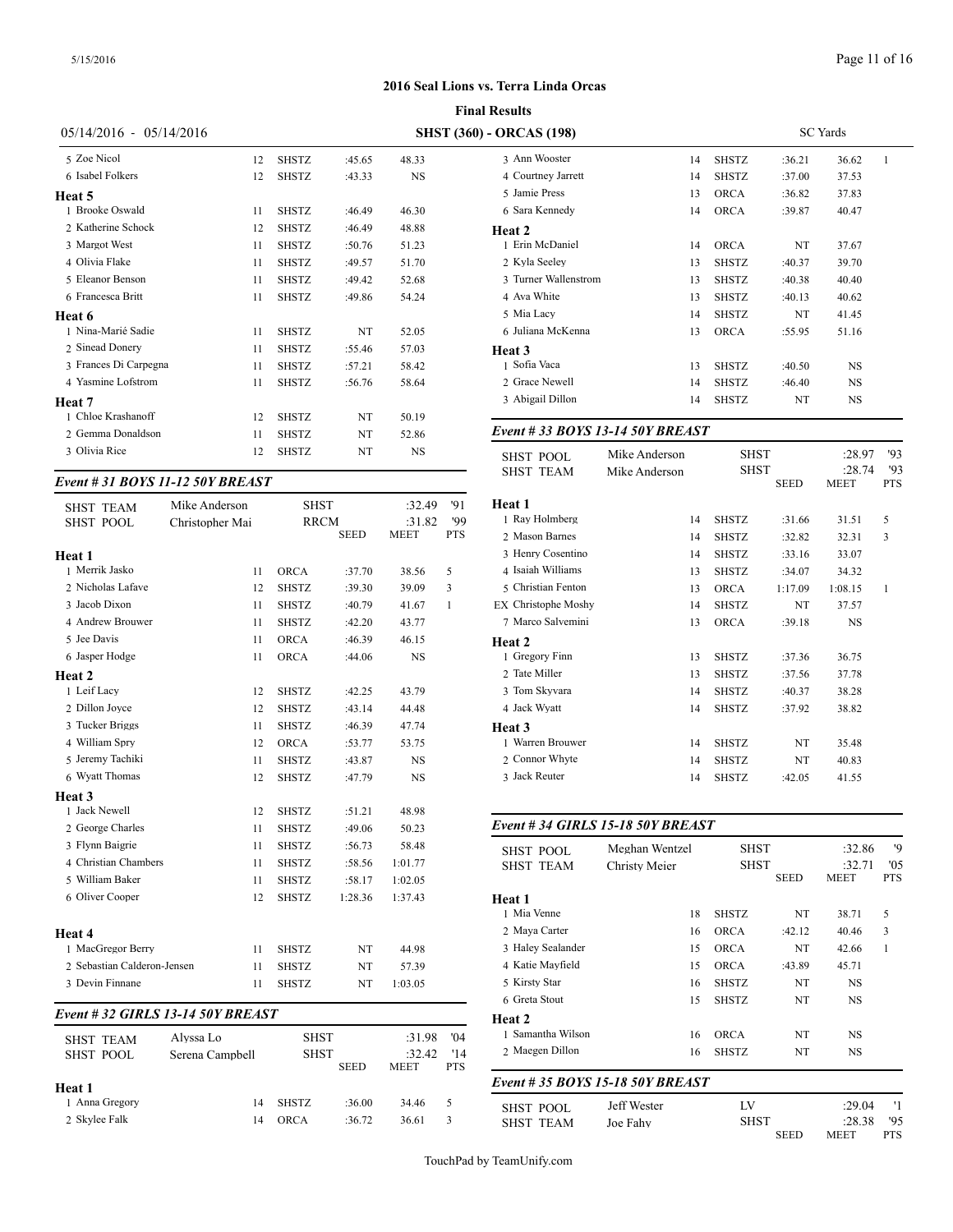### **Final Results**

# 05/14/2016 - 05/14/2016 **SHST (360)** -

|                                 |    |              |             |             |            | 2 Ingrid Wahlstroi |  |  |  |
|---------------------------------|----|--------------|-------------|-------------|------------|--------------------|--|--|--|
| Event #35 BOYS 15-18 50Y BREAST |    |              |             |             |            |                    |  |  |  |
| Jeff Wester                     |    | LV           |             | :29.04      | '1         | 4 Lucille Jaworski |  |  |  |
| Joe Fahv                        |    |              |             | :28.38      | '95        | 5 Carolina Caldwe  |  |  |  |
|                                 |    |              | <b>SEED</b> | <b>MEET</b> | <b>PTS</b> | 6 Kavlee Cheu      |  |  |  |
|                                 |    |              |             |             |            | <b>Heat 2</b>      |  |  |  |
|                                 | 18 | <b>ORCA</b>  | :30.45      | 29.22       | 4          | 1 Isobel Samlihan  |  |  |  |
|                                 | 17 | <b>SHSTZ</b> | NT          | 29.22       | 4          | 2 Kelsev Riemer    |  |  |  |
|                                 | 15 | <b>SHSTZ</b> | NT          | 30.47       | 1          | 3 Sophia Britt     |  |  |  |
|                                 | 15 | <b>SHSTZ</b> | NT          | 36.92       |            | 4 Havden Goldber   |  |  |  |
|                                 | 16 | <b>SHSTZ</b> | NT          | 29.62       |            | 5 Jane Ryan        |  |  |  |
|                                 | 17 | <b>SHSTZ</b> | NT          | 32.19       |            | 6 Hannah Levine    |  |  |  |
|                                 |    |              |             |             |            | Heat 3             |  |  |  |
|                                 | 16 | <b>SHSTZ</b> | NT          | 30.30       |            | 1 Anna Palfy       |  |  |  |
|                                 |    |              |             | <b>SHST</b> |            |                    |  |  |  |

#### *Event # 36 GIRLS 8&UN 25Y FLY*

| <b>SHST POOL</b><br><b>SHST TEAM</b> | Gina Imbimbo<br>Kaitlyn Lo |   | <b>SHST</b><br><b>SHST</b> |             | :16.13<br>:15.72 | 95<br>'01  | 4 Kelsey Levine   |
|--------------------------------------|----------------------------|---|----------------------------|-------------|------------------|------------|-------------------|
|                                      |                            |   |                            | <b>SEED</b> | <b>MEET</b>      | <b>PTS</b> | Event #39 BOY     |
| Heat 1                               |                            |   |                            |             |                  |            | <b>SHST POOL</b>  |
| 1 Sanne Kostecki                     |                            | 8 | <b>SHSTZ</b>               | :20.00      | 16.20            | 5          | <b>SHST TEAM</b>  |
| 2 Nadya Wachelka                     |                            | 8 | <b>SHSTZ</b>               | :16.56      | 16.33            | 3          |                   |
| 3 Talia Hadar                        |                            | 8 | <b>ORCA</b>                | :18.67      | 17.73            | 1          | Heat 1            |
| 4 Makayla Boysen                     |                            | 8 | <b>ORCA</b>                | :19.44      | 20.13            |            | 1 Andre Ignoffo   |
| 5 Lauren Reagan                      |                            | 7 | <b>SHSTZ</b>               | :21.10      | 20.16            |            | 2 Nicholas Arindu |
| 6 Sloane Carev                       |                            | 8 | <b>ORCA</b>                | :23.90      | <b>NS</b>        |            | 3 Hayden Long     |
| Heat 2                               |                            |   |                            |             |                  |            | 4 Drake Fruhauf   |
| 1 Stella Gregor                      |                            | 8 | <b>SHSTZ</b>               | NT          | 22.55            |            | 5 Francesco Calvi |
| 2 Coda Swaim                         |                            | 8 | <b>SHSTZ</b>               | :23.80      | 23.06            |            | 6 Paden Kane      |
| 3 Elsa Wahlstrom                     |                            | 8 | <b>SHSTZ</b>               | :24.28      | 23.21            |            | Heat 2            |
| 4 Julia Wise                         |                            | 8 | <b>ORCA</b>                | :29.47      | 25.10            |            | 1 Stanislav Cornw |
| 5 Gipsy Gregor                       |                            | 6 | <b>SHSTZ</b>               | NT          | 39.16            |            | 2 Nicholas Cueto  |
| 6 Layan Asleim                       |                            | 7 | <b>ORCA</b>                | NT          | <b>NS</b>        |            | 3 Whitman Flake   |
|                                      |                            |   |                            |             |                  |            |                   |

# *Event # 37 BOYS 8&UN 25Y FLY*

| <b>SHST POOL</b><br><b>SHST TEAM</b> | Cullen Hennessy<br>Cullen Hennessey | <b>SHST</b><br>SHST | <b>SEED</b> | :15.15<br>:15.15<br><b>MEET</b> | '97<br>'97<br><b>PTS</b> | <b>SHST POOL</b><br><b>SHST TEAM</b> |
|--------------------------------------|-------------------------------------|---------------------|-------------|---------------------------------|--------------------------|--------------------------------------|
| Heat 1                               |                                     |                     |             |                                 |                          | Heat 1                               |
| 1 Andrew Chong                       | 8                                   | <b>ORCA</b>         | : 21.14     | 19.39                           | 5                        | 1 Holly Tarantino                    |
| 2 Kai Makino                         | 7                                   | <b>SHSTZ</b>        | NT          | 24.78                           | 3                        | 2 Nicole Chong                       |
| 3 Justin Tachiki                     | 7                                   | <b>SHSTZ</b>        | NT          | 26.02                           | 1                        | 3 Emma Sampson                       |
| 4 Adam Albers                        | 7                                   | <b>ORCA</b>         | :27.02      | 27.11                           |                          | 4 Francesca Moyr                     |
| 5 Zane Schuman                       | 7                                   | <b>SHSTZ</b>        | :26.73      | 32.52                           |                          | 5 Kira Rodriguez                     |
| 6 Sebastian Pezzullo                 | 8                                   | <b>ORCA</b>         | :33.70      | 35.68                           |                          | 6 Olivia Hoover                      |
| Heat 2                               |                                     |                     |             |                                 |                          | Heat 2                               |
| 1 Brodie Ross                        | 7                                   | <b>ORCA</b>         | NT          | 26.81                           |                          | 1 Gianna Ross                        |
| 2 Alekzander Wehn                    | 8                                   | <b>ORCA</b>         | NT          | 33.23                           |                          | 2 Natasha Grubb                      |
| 3 Bo Jordan                          | 6                                   | <b>ORCA</b>         | :44.33      | 40.20                           |                          | 3 Malia Davis                        |
|                                      |                                     |                     |             |                                 |                          | 4 Gwen Kallmeye                      |
| Event #38 GIRLS 9-10 50Y FLY         |                                     |                     |             |                                 |                          | 5 Thalia Yamini                      |
| SHST POOL                            | Kensington Elwell                   | <b>SVSS</b>         |             | :29.61                          | '15                      | 6 Adriana Medina                     |
| <b>SHST TEAM</b>                     | Holly Tarantino                     | <b>SHST</b>         | <b>SEED</b> | :30.35<br><b>MEET</b>           | 15<br><b>PTS</b>         | Heat 3<br>1 Piper Bruner             |
| Heat 1                               |                                     |                     |             |                                 |                          | 2 Sophia Smulewt                     |
| 1 Loretta Hovey                      | 10                                  | <b>SHSTZ</b>        | :36.45      | 38.00                           | 3                        | 3 Francesca Rritt                    |

| - ORCAS (198)       |    | <b>SC</b> Yards |         |           |   |  |  |
|---------------------|----|-----------------|---------|-----------|---|--|--|
| 2 Ingrid Wahlstrom  |    | <b>SHSTZ</b>    | :38.57  | 39.23     | 1 |  |  |
| 3 Lucy Lafave       | 10 | <b>SHSTZ</b>    | :41.55  | 41.32     |   |  |  |
| 4 Lucille Jaworski  | 10 | <b>ORCA</b>     | :44.70  | 45.39     |   |  |  |
| 5 Carolina Caldwell | 10 | <b>ORCA</b>     | : 51.16 | 49.72     |   |  |  |
| 6 Kaylee Cheu       | 10 | <b>ORCA</b>     | :44.52  | NS        |   |  |  |
| Heat 2              |    |                 |         |           |   |  |  |
| 1 Isobel Samlihan   | 10 | <b>SHSTZ</b>    | :42.67  | 41.31     |   |  |  |
| 2 Kelsey Riemer     | 10 | <b>SHSTZ</b>    | :42.33  | 43.07     |   |  |  |
| 3 Sophia Britt      | 9  | <b>SHSTZ</b>    | :48.39  | 48.00     |   |  |  |
| 4 Hayden Goldberg   | 9  | <b>ORCA</b>     | :56.39  | 51.38     |   |  |  |
| 5 Jane Ryan         | 10 | <b>ORCA</b>     | :58.04  | 54.45     |   |  |  |
| 6 Hannah Levine     | 9  | <b>ORCA</b>     | :51.64  | <b>NS</b> |   |  |  |
| Heat 3              |    |                 |         |           |   |  |  |
| 1 Anna Palfy        | 10 | <b>ORCA</b>     | NT      | 37.49     | 5 |  |  |
| 2 Eva Vaca          | 10 | <b>SHSTZ</b>    | NT      | 42.24     |   |  |  |
| 3 Avery Hinkelman   | 9  | <b>SHSTZ</b>    | NT      | 46.68     |   |  |  |
| 4 Kelsey Levine     | 10 | <b>ORCA</b>     | :59.96  | NS        |   |  |  |

# SHST\_POOL David del Grande NOV :30.90 '92<br>SHST\_TEAM Daniel Wright SHST :31.13 '94 Daniel Wright SHST :31.13 '94<br>SEED MEET PTS  $MEET$ **Heat 1** 1 Andre Ignoffo 10 ORCA :31.57 31.08 \* 5 2 Nicholas Arinduque 9 ORCA :38.73 40.60 3 3 Hayden Long 9 SHSTZ :44.77 46.22 1 4 Drake Fruhauf 10 SHSTZ :48.94 51.85 5 Francesco Calvi 9 ORCA :49.34 NS 6 Paden Kane 9 SHSTZ :46.14 NS **Heat 2** 1 Stanislav Cornwell 9 SHSTZ NT 58.02 2 Nicholas Cueto 9 ORCA NT 1:34.11 3 Whitman Flake 9 SHSTZ NT NS

# *Event # 40 GIRLS 11-12 50Y FLY*

| <b>SHST POOL</b>     | Resse Burns |    | <b>SVSS</b>  | :27.88      | '15         |            |
|----------------------|-------------|----|--------------|-------------|-------------|------------|
| <b>SHST TEAM</b>     | Kaitlyn Lo  |    | <b>SHST</b>  |             | :27.43      | '05        |
|                      |             |    |              | <b>SEED</b> | <b>MEET</b> | <b>PTS</b> |
| Heat 1               |             |    |              |             |             |            |
| 1 Holly Tarantino    |             | 11 | <b>SHSTZ</b> | :30.01      | 30.21       | 5          |
| 2 Nicole Chong       |             | 11 | <b>ORCA</b>  | :31.07      | 30.80       | 3          |
| 3 Emma Sampson       |             | 12 | <b>SHSTZ</b> | :31.60      | 31.50       | 1          |
| 4 Francesca Moynihan |             | 12 | <b>SHSTZ</b> | :32.49      | 32.25       |            |
| 5 Kira Rodriguez     |             | 11 | <b>ORCA</b>  | :33.86      | 34.67       |            |
| 6 Olivia Hoover      |             | 12 | <b>ORCA</b>  | :33.38      | <b>NS</b>   |            |
| Heat 2               |             |    |              |             |             |            |
| 1 Gianna Ross        |             | 12 | <b>ORCA</b>  | :36.01      | 34.46       |            |
| 2 Natasha Grubb      |             | 11 | <b>SHSTZ</b> | :37.00      | 34.68       |            |
| 3 Malia Davis        |             | 12 | <b>ORCA</b>  | :35.37      | 35.67       |            |
| 4 Gwen Kallmeyer     |             | 12 | <b>SHSTZ</b> | :38.80      | 35.72       |            |
| 5 Thalia Yamini      |             | 11 | <b>ORCA</b>  | :41.06      | 38.08       |            |
| 6 Adriana Medina     |             | 12 | <b>SHSTZ</b> | :40.10      | 40.87       |            |
| Heat 3               |             |    |              |             |             |            |
| 1 Piper Bruner       |             | 11 | <b>SHSTZ</b> | :45.64      | 45.46       |            |
| 2 Sophia Smulewtiz   |             | 11 | <b>ORCA</b>  | :45.92      | 45.80       |            |
| 3 Francesca Britt    |             | 11 | <b>SHSTZ</b> | :49.05      | 46.24       |            |
|                      |             |    |              |             |             |            |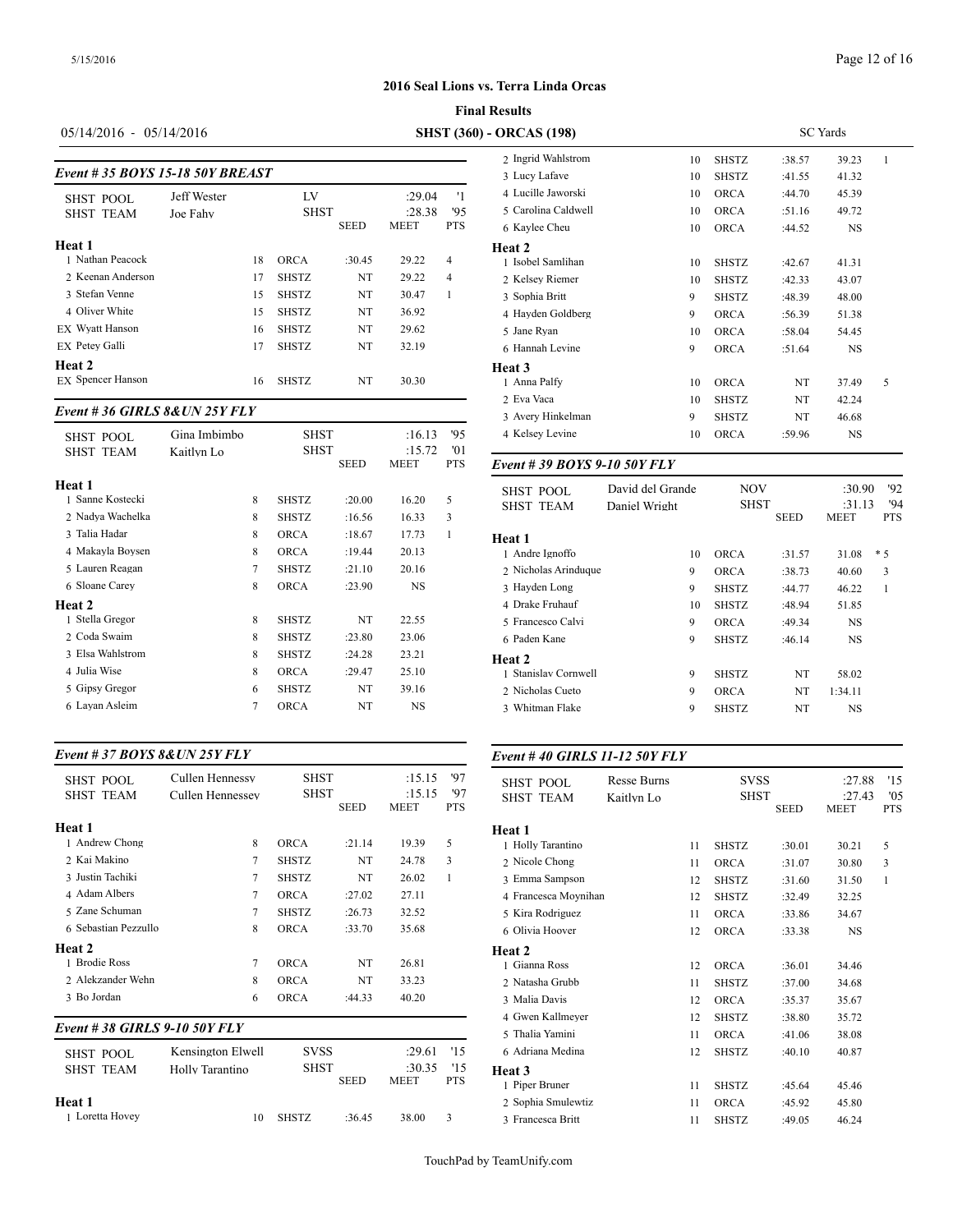|                           |    |              |        |           | <b>Final Results</b>      |
|---------------------------|----|--------------|--------|-----------|---------------------------|
| $05/14/2016 - 05/14/2016$ |    |              |        |           | <b>SHST (360) - ORCAS</b> |
| 4 Marin Buffum            | 11 | ORCA         | :45.43 | NS        | 3 Henry                   |
| 5 Olivia Rice             | 12 | <b>SHSTZ</b> | :40.19 | <b>NS</b> | 4 Holder                  |
| 6 Romina Calvi            | 11 | <b>ORCA</b>  | :45.06 | <b>NS</b> | 5 Boden                   |
| Heat 4                    |    |              |        |           | 6 Amad                    |
| 1 Jane Cornwell           | 11 | <b>SHSTZ</b> | NT     | 43.61     | Heat 2                    |
| 2 Olivia Pezzullo         | 11 | <b>ORCA</b>  | :48.08 | 46.63     | 1 Masor                   |
| 3 Mia Mitaine             | 11 | <b>ORCA</b>  | :57.69 | 51.10     | 2 Gavin                   |
| 4 Nina-Marié Sadie        | 11 | <b>SHSTZ</b> | NT     | 52.91     | 3 Zev So                  |
| 5 Roselyn De Leon         | 11 | ORCA         | :50.98 | <b>NS</b> | 4 Lars N                  |
|                           |    |              |        |           |                           |

# *Event # 41 BOYS 11-12 50Y FLY*

| <b>SHST POOL</b>   | Donovan Duro |    | <b>SHST</b>  |             | :28.04                | '16               | Event #44 GIRI                       |
|--------------------|--------------|----|--------------|-------------|-----------------------|-------------------|--------------------------------------|
| <b>SHST TEAM</b>   | Jack Ostler  |    | SHST         | <b>SEED</b> | :27.46<br><b>MEET</b> | '03<br><b>PTS</b> | <b>SHST POOL</b><br><b>SHST TEAM</b> |
| Heat 1             |              |    |              |             |                       |                   |                                      |
| 1 Donovan Duro     |              | 12 | <b>SHSTZ</b> | :28.50      | 28.04                 | $*5$              | Heat 1                               |
| 2 Daniel Hadar     |              | 11 | <b>ORCA</b>  | :31.69      | 31.89                 | 3                 | 1 Kate McCarthy                      |
| 3 Micah Sher       |              | 11 | <b>SHSTZ</b> | :30.78      | 31.91                 | 1                 | 2 Carrie Wentzel                     |
| 4 Brady Long       |              | 11 | <b>SHSTZ</b> | :34.19      | 34.06                 |                   | 3 Lauren Blackbu                     |
| 5 Garrett Goldberg |              | 11 | <b>ORCA</b>  | :35.12      | 35.28                 |                   | 4 Kylie Bradley                      |
| 6 George Shryock   |              | 12 | <b>SHSTZ</b> | :35.78      | 37.44                 |                   | 5 Maya Carter                        |
| Heat 2             |              |    |              |             |                       |                   | 6 Estefany Grama                     |
| 1 Dominic Haggard  |              | 12 | <b>SHSTZ</b> | :36.22      | 36.26                 |                   | <b>Heat 2</b>                        |
| 2 Henry Houser     |              | 12 | <b>SHSTZ</b> | NT          | 43.27                 |                   | 1 Sophie Baublitz                    |
| 3 Simon Straube    |              | 12 | <b>SHSTZ</b> | :47.24      | 47.63                 |                   | 2 Sophia Navarro                     |
| 4 Andrew Brouwer   |              | 11 | <b>SHSTZ</b> | NT          | 48.82                 |                   | 3 Campbell Day                       |
|                    |              |    |              |             |                       |                   |                                      |

#### *Event # 42 GIRLS 13-14 50Y FLY*

| SHST POOL                  | Kaitlyn Lo      | <b>SHST</b>  |             | :27.43      | '5         |                          |
|----------------------------|-----------------|--------------|-------------|-------------|------------|--------------------------|
| <b>SHST TEAM</b>           | Elisabeth Rosen | <b>SHST</b>  |             | :27.41      | '07        | Event #45 BOY            |
|                            |                 |              | <b>SEED</b> | <b>MEET</b> | <b>PTS</b> | <b>SHST POOL</b>         |
| Heat 1<br>1 Bella Moynihan | 14              | <b>SHSTZ</b> | :29.00      | 28.98       | 5          | <b>SHST TEAM</b>         |
| 2 Sasha Frey               | 13              | <b>SHSTZ</b> | :30.06      | 29.51       | 3          | Heat 1                   |
| 3 Skylar Oswald            | 14              | <b>SHSTZ</b> | :30.00      | 31.66       |            | 1 Nathan Peacock         |
| 4 Kathryn Arinduque        | 13              | <b>ORCA</b>  | :32.90      | 32.57       | 1          | 2 Stefan Venne           |
| 5 Sara Kennedy             | 14              | <b>ORCA</b>  | :32.78      | 32.86       |            | 3 Nico Salvemini         |
| 6 Natalie Dickens          | 14              | <b>ORCA</b>  | :34.18      | <b>NS</b>   |            | <b>EX</b> Spencer Hanson |
|                            |                 |              |             |             |            | 5 Connor Moynih          |
| Heat 2                     |                 |              |             |             |            | 6 Matthew Blackb         |
| 1 Anna Gregory             | 14              | <b>SHSTZ</b> | :31.00      | 31.46       |            |                          |
| 2 Ann Wooster              | 14              | <b>SHSTZ</b> | :33.39      | 33.40       |            |                          |
| 3 Yeymi Canche             | 13              | <b>ORCA</b>  | :38.54      | 37.26       |            | Event #46 GIRI           |
| 4 Karina Yamini            | 13              | <b>ORCA</b>  | <b>NT</b>   | 37.36       |            | <b>SHST POOL</b>         |
| 5 Brianna Zavaglia         | 13              | <b>ORCA</b>  | :40.79      | <b>NS</b>   |            | <b>SHST TEAM</b>         |
| Heat 3                     |                 |              |             |             |            |                          |
| 1 Jordan Loftin            | 13              | <b>SHSTZ</b> | :34.47      | 33.66       |            | Heat 1                   |
| 2 Erin McDaniel            | 14              | <b>ORCA</b>  | NT          | 34.27       |            | 1 Nadya Wachelka         |
| 3 Ava White                | 13              | <b>SHSTZ</b> | :34.10      | 35.80       |            | 2 Sanne Kostecki         |
|                            |                 |              |             |             |            | 0.1.11 B.11              |

#### *Event # 43 BOYS 13-14 50Y FLY*

| SHST POOL        | Mark Anderson | <b>SHST</b>  |             | :25.91                | '87               | 5 Holly Hovey                    |
|------------------|---------------|--------------|-------------|-----------------------|-------------------|----------------------------------|
| <b>SHST TEAM</b> | Jack Ostler   | <b>SHST</b>  | <b>SEED</b> | :25.49<br><b>MEET</b> | '04<br><b>PTS</b> | <b>Heat 2</b><br>1 Stella Gregor |
| Heat 1           |               |              |             |                       |                   | 2 Sylvie Fine                    |
| 1 Rav Holmberg   | 14            | <b>SHSTZ</b> | :28.20      | 27.96                 | 5                 | 3 Gipsy Gregor                   |
| 2 Jonah Albers   | 14            | ORCA         | :27.81      | 28.15                 | 3                 |                                  |

|                                                                   |                 |              |             | <b>SC</b> Yards        |                   |
|-------------------------------------------------------------------|-----------------|--------------|-------------|------------------------|-------------------|
| 3 Henry Cosentino                                                 | 14              | <b>SHSTZ</b> | :30.55      | 30.20                  |                   |
| 4 Holden Cooper                                                   | 14              | <b>SHSTZ</b> | :30.80      | 30.78                  |                   |
| 5 Boden Davis                                                     | 13              | <b>ORCA</b>  | :32.43      | 31.33                  |                   |
| 6 Amadeus Colenbrander                                            | 14              | <b>ORCA</b>  | :42.79      | 38.23                  |                   |
| <b>Heat 2</b>                                                     |                 |              |             |                        |                   |
| 1 Mason Barnes                                                    | 14              | <b>SHSTZ</b> | NT          | 29.55                  | 1                 |
| 2 Gavin Dow                                                       | 14              | <b>SHSTZ</b> | NT          | 30.07                  |                   |
| 3 Zev Schuman                                                     | 13              | SHSTZ        | :32.19      | 32.59                  |                   |
| 4 Lars Matthys                                                    | 14              | <b>SHSTZ</b> | :33.76      | 32.73                  |                   |
| 5 Connor Whyte                                                    | 14              | SHSTZ        | NT          | 34.41                  |                   |
| Event #44 GIRLS 15-18 50Y FLY                                     |                 |              |             |                        |                   |
| <b>SHST POOL</b>                                                  | Miki Dahlke     | <b>SVSS</b>  |             | :27.79                 | '13               |
| <b>SHST TEAM</b>                                                  | Elisabeth Rosen | SHST         |             | :27.16                 | '08               |
|                                                                   |                 |              | <b>SEED</b> | MEET                   | <b>PTS</b>        |
| Heat 1                                                            |                 |              |             |                        |                   |
| 1 Kate McCarthy                                                   | 14              | <b>SHSTZ</b> | :29.00      | 28.36                  | 5                 |
| 2 Carrie Wentzel                                                  | 18              | <b>SHSTZ</b> | :30.00      | 30.64                  | 1                 |
| 3 Lauren Blackburn                                                | 18              | <b>SHSTZ</b> | :30.00      | 31.60                  |                   |
| 4 Kylie Bradley                                                   | 15              | <b>ORCA</b>  | :33.84      | 34.10                  |                   |
| 5 Maya Carter                                                     | 16              | <b>ORCA</b>  | :34.32      | 34.60                  |                   |
| 6 Estefany Gramajo                                                | 17              | <b>ORCA</b>  | :34.85      | 36.05                  |                   |
| Heat 2                                                            |                 |              |             |                        |                   |
| 1 Sophie Baublitz                                                 | 17              | <b>ORCA</b>  | NT          | 29.75                  | 3                 |
| 2 Sophia Navarro                                                  | 17              | <b>ORCA</b>  | NT          | 31.58                  |                   |
| 3 Campbell Day                                                    | 18              | <b>SHSTZ</b> | NT          | 33.81                  |                   |
| 4 Malia Potter                                                    | 16              | <b>SHSTZ</b> | NT          | 34.10                  |                   |
| 5 Maegen Dillon                                                   | 16              | SHSTZ        | NT          | NS                     |                   |
|                                                                   |                 |              |             |                        |                   |
|                                                                   |                 |              |             |                        |                   |
| Event #45 BOYS 15-18 50Y FLY                                      | Mitch Young     | SHST         |             | :24.89                 | '13               |
| <b>SHST POOL</b><br><b>SHST TEAM</b>                              | Joe Fahy        | <b>SHST</b>  |             | :23.82                 | '95               |
|                                                                   |                 |              | <b>SEED</b> | MEET                   | <b>PTS</b>        |
|                                                                   |                 |              |             |                        |                   |
| 1 Nathan Peacock                                                  | 18              | <b>ORCA</b>  | :25.55      | 24.92                  | 5                 |
| 2 Stefan Venne                                                    | 15              | <b>SHSTZ</b> | NT          | 27.50                  | 3                 |
| 3 Nico Salvemini                                                  | 16              | <b>ORCA</b>  | NT          | 28.02                  | $\mathbf{1}$      |
| Heat 1<br><b>EX</b> Spencer Hanson                                | 16              | <b>SHSTZ</b> | NT          | 26.25                  |                   |
| 5 Connor Moynihan                                                 | 16              | <b>SHSTZ</b> | NT          | NS                     |                   |
| 6 Matthew Blackburn                                               | 15              | SHSTZ        | NT          | NS                     |                   |
|                                                                   |                 |              |             |                        |                   |
|                                                                   |                 |              |             |                        |                   |
| SHST POOL                                                         | Kaitlyn Lo      | <b>SHST</b>  |             | 1:24.02                | '1                |
| <b>SHST TEAM</b>                                                  | Kaitlyn Lo      | <b>SHST</b>  | <b>SEED</b> | 1:24.02<br><b>MEET</b> | '01<br><b>PTS</b> |
|                                                                   |                 |              |             |                        |                   |
| 1 Nadya Wachelka                                                  | 8               | <b>SHSTZ</b> | 1:28.65     | 1:32.06                | 5                 |
| 2 Sanne Kostecki                                                  | 8               | <b>SHSTZ</b> | 1:38.10     | 1:33.31                | 3                 |
| Event #46 GIRLS 8& UN 100Y I.M.<br>Heat 1<br>3 Gabriella Reichley | 8               | <b>SHSTZ</b> | 1:36.09     | 1:38.50                |                   |
| 4 Talia Hadar                                                     | 8               | <b>ORCA</b>  | 1:44.29     | 1:40.86                | $\mathbf{1}$      |
| 5 Holly Hovey                                                     | 7               | <b>SHSTZ</b> | 1:51.39     | 2:03.46                |                   |
| Heat 2                                                            |                 |              |             |                        |                   |
| 1 Stella Gregor                                                   | 8               | SHSTZ        | NT          | 1:44.63                |                   |
| 2 Sylvie Fine                                                     | 8               | SHSTZ        | 1:59.37     | 2:00.46                |                   |

#### *Event # 47 BOYS 8&UN 100Y I.M.*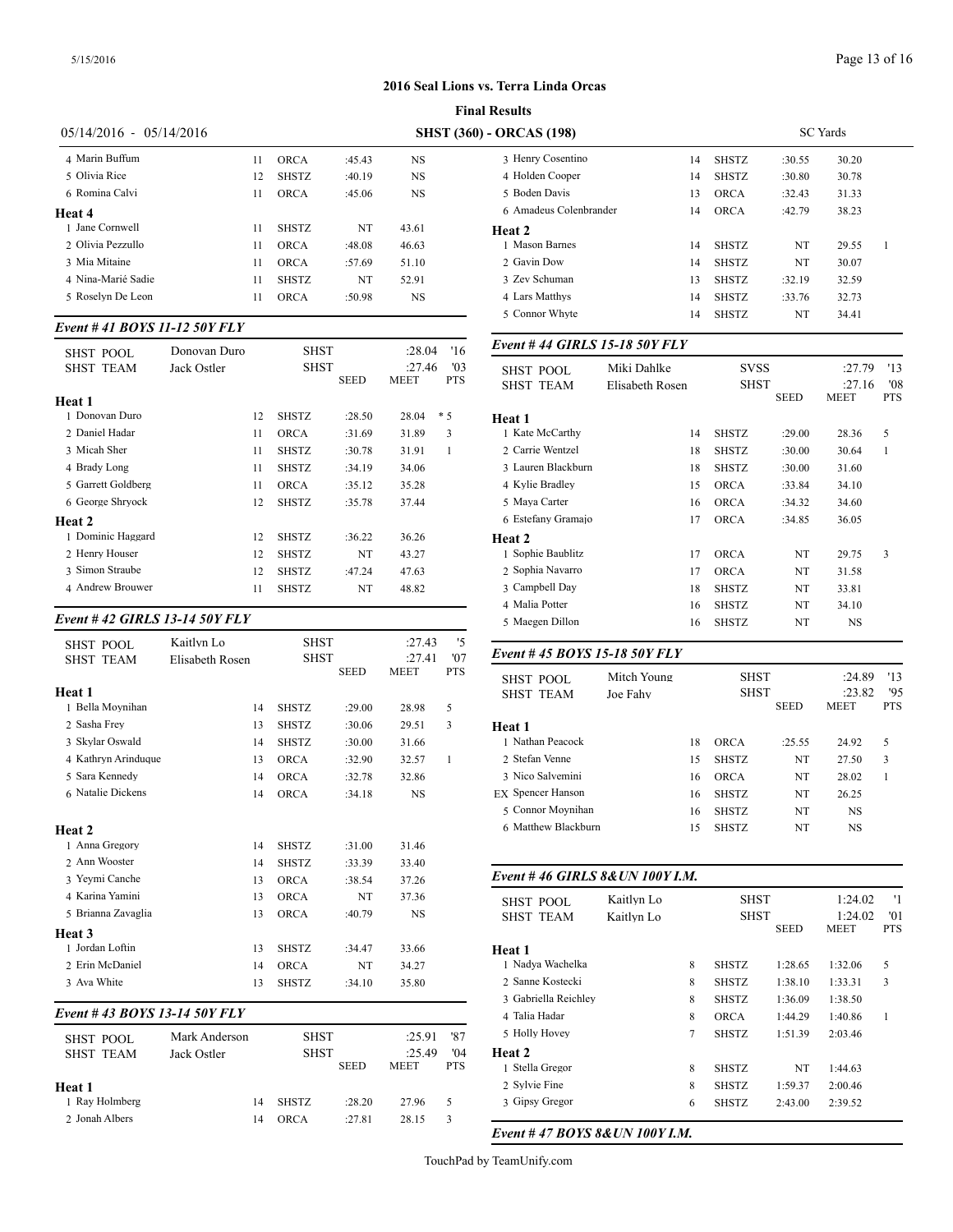#### **Final Results**

# 05/14/2016 - 05/14/2016 **SHST (360)** -

|                                |                  |              |             |             |     | 1 Elizabeth Chatai |
|--------------------------------|------------------|--------------|-------------|-------------|-----|--------------------|
| Event #47 BOYS 8& UN 100Y I.M. |                  |              |             |             |     | 2 Alena Sharp      |
| SHST POOL                      | Cullen Hennessy  | <b>SHST</b>  |             | 1:22.87     | '97 | 3 Madeline Folker  |
| <b>SHST TEAM</b>               | Cullen Hennessev | <b>SHST</b>  |             | 1:22.87     | '97 | 4 Kira Rodriguez   |
|                                |                  |              | <b>SEED</b> | <b>MEET</b> | PTS | 5 Sabrina Falk     |
| Heat 1                         |                  |              |             |             |     | 6 Megan Kennedy    |
| 1 Nolan Anderson               | 8                | <b>SHSTZ</b> | 1:29.11     | 1:31.99     | 5   | Heat 2             |
| 2 Kai Makino                   | 7                | <b>SHSTZ</b> | 2:00.33     | 1:56.20     | 3   | 1 Ella Woodhead    |
| 3 Justin Tachiki               | 7                | <b>SHSTZ</b> | 2:09.56     | 1:58.43     |     | 2 Francesca Moyr   |
| 4 Brodie Ross                  | 7                | <b>ORCA</b>  | NT          | 2:14.65     | 1   | 3 Amira Wachelka   |
| 5 Blake Gaskin                 | 8                | <b>ORCA</b>  | 2:16.87     | 2:21.92     |     | 4 Emma Sampson     |
| Heat 2                         |                  |              |             |             |     | 5 Natasha Grubb    |
| 1 Jonah Sher                   | 7                | <b>SHSTZ</b> | NT          | 2:10.75     |     | 6 Olivia Pezzullo  |
| 2 James Chatard                | 6                | <b>SHSTZ</b> | NT          | 2:12.27     |     | Heat 3             |
| 3 Zane Schuman                 | 7                | <b>SHSTZ</b> | 2:31.63     | 2:17.95     |     | 1 Sophia Riemer    |

### *Event # 48 GIRLS 9-10 100Y I.M.*

|                             |               |    |              |             |             |            | 3 Fiona Bihn                    |             | 11 | SHSTZ        |
|-----------------------------|---------------|----|--------------|-------------|-------------|------------|---------------------------------|-------------|----|--------------|
| <b>SHST POOL</b>            | Reese Burns   |    | <b>SVSS</b>  |             | 1:09.76     | '13        | 4 Lauren Matthys                |             | 11 | <b>SHSTZ</b> |
| <b>SHST TEAM</b>            | Natalie Focha |    | <b>SHST</b>  |             | 1:10.75     | '05        | 5 Stella Cico                   |             | 11 | <b>SHSTZ</b> |
|                             |               |    |              | <b>SEED</b> | <b>MEET</b> | <b>PTS</b> | 6 Stasia Winslow                |             | 12 | <b>SHSTZ</b> |
| Heat 1                      |               |    |              |             |             |            |                                 |             |    |              |
| 1 Loretta Hovey             |               | 10 | <b>SHSTZ</b> | 1:22.61     | 1:22.66     | 5          | Event # 51 BOYS 11-12 100Y I.M. |             |    |              |
| 2. Catherine Fahrner        |               | 10 | <b>ORCA</b>  | 1:25.62     | 1:22.95     | 3          | <b>SHST POOL</b>                | Paul Birich |    | <b>SF</b>    |
| 3 Talia Solomon             |               | 10 | <b>ORCA</b>  | 1:24.72     | 1:26.22     | 1          | <b>SHST TEAM</b>                | Paul Birich |    | <b>SF</b>    |
| 4 Laurel Cooper             |               | 10 | <b>SHSTZ</b> | 1:29.63     | 1:31.63     |            |                                 |             |    |              |
| 5 Anya Frey                 |               | 9  | <b>SHSTZ</b> | 1:31.47     | 1:32.37     |            | Heat 1                          |             |    |              |
| 6 Hayden Goldberg           |               | 9  | <b>ORCA</b>  | 1:57.89     | <b>NS</b>   |            | 1 Micah Sher                    |             | 11 | <b>SHSTZ</b> |
| Heat 2                      |               |    |              |             |             |            | 2 Daniel Hadar                  |             | 11 | <b>ORCA</b>  |
| 1 Lucy Lafave               |               | 10 | <b>SHSTZ</b> | 1:31.82     | 1:33.75     |            | 3 Nate Wolford                  |             | 12 | <b>SHSTZ</b> |
| 2 Ashley Fine               |               | 10 | <b>SHSTZ</b> | 1:35.27     | 1:34.35     |            | 4 Garrett Goldberg              |             | 11 | <b>ORCA</b>  |
| 3 Kelsey Riemer             |               | 10 | <b>SHSTZ</b> | 1:38.72     | 1:38.98     |            | 5 Brady Long                    |             | 11 | <b>SHSTZ</b> |
| 4 Madeline Alsterlind       |               | 10 | <b>SHSTZ</b> | 1:42.65     | 1:48.56     |            | Heat 2                          |             |    |              |
| Heat 3                      |               |    |              |             |             |            | 1 Nicholas Lafave               |             | 12 | <b>SHSTZ</b> |
| 1 Eva Vaca                  |               | 10 | <b>SHSTZ</b> | NT          | 1:33.88     |            | 2 Tasman Fruhauf                |             | 12 | <b>SHSTZ</b> |
| 2 Katharine Diperna-Pavlich |               | 10 | <b>SHSTZ</b> | NT          | 1:35.83     |            | 3 Tucker Briggs                 |             | 11 | <b>SHSTZ</b> |
| 3 Fiona Mahl                |               | 9  | <b>SHSTZ</b> | NT          | 1:36.30     |            |                                 |             |    |              |
|                             |               |    |              |             |             |            |                                 |             |    |              |

# *Event # 49 BOYS 9-10 100Y I.M.*

| <b>SHST POOL</b>                 | Michael Masterson | <b>TPC</b>   |             | 1:12.17 | 92            | anai ruul<br><b>SHST TEAM</b> |
|----------------------------------|-------------------|--------------|-------------|---------|---------------|-------------------------------|
| <b>SHST TEAM</b>                 | Paul Birich       | <b>SHST</b>  |             | 1:10.47 | '99           |                               |
|                                  |                   |              | <b>SEED</b> | MEET    | <b>PTS</b>    | Heat 1                        |
| Heat 1                           |                   |              |             |         |               | 1 Bella Moynihan              |
| 1 Ayman Wachelka                 | 9                 | <b>SHSTZ</b> | 1:21.82     | 1:24.78 | 5             | 2 Sasha Frey                  |
| 2 Nicholas Arinduque             | 9                 | <b>ORCA</b>  | 1:28.62     | 1:30.23 | 3             | 3 Skylee Falk                 |
| 3 James Gregor                   | 10                | <b>SHSTZ</b> | 1:29.35     | 1:30.26 | 1             | 4 Anna Gregory                |
| 4 Brendan Kennedy                | 9                 | <b>ORCA</b>  | 2:06.66     | 2:06.84 |               | 5 Jamie Press                 |
| <b>Heat 2</b>                    |                   |              |             |         |               | Heat 2                        |
| 1 Whitman Flake                  | 9                 | <b>SHSTZ</b> | 1:37.77     | 1:38.24 |               | 1 Courtney Jarrett            |
| 2 Jaden Sher                     | 10                | <b>SHSTZ</b> | NT          | 1:41.32 |               | 2 Fiona Corr                  |
| 3 Liam Kriessmann                | 10                | <b>SHSTZ</b> | 1:44.24     | 1:43.16 |               | 3 Turner Wallenst             |
| Event # 50 GIRLS 11-12 100Y I.M. |                   |              |             |         |               | EX Abigail Dillon             |
|                                  |                   |              |             |         |               | Event # 53 BOY                |
| CUCT DOOL                        | Alvssa Lo         | <b>SHST</b>  |             | 1.04.51 | $\mathbf{12}$ |                               |

| SHST POOL        | Alvssa Lo | SHST                       | 1:04.51         |                              | Event # 53 BOY                |
|------------------|-----------|----------------------------|-----------------|------------------------------|-------------------------------|
| <b>SHST TEAM</b> | Alvssa Lo | <b>SHST</b><br><b>SEED</b> | 1:04.51<br>MEET | $^{\prime}$ 03<br><b>PTS</b> | SHST POOL<br><b>SHST TEAM</b> |

| <b>ORCAS</b> (198)   | <b>SC</b> Yards |              |         |         |   |  |
|----------------------|-----------------|--------------|---------|---------|---|--|
| 1 Elizabeth Chatard  | 12              | <b>SHSTZ</b> | 1:10.48 | 1:09.67 | 5 |  |
| 2 Alena Sharp        | 11              | <b>SHSTZ</b> | 1:13.06 | 1:12.38 | 3 |  |
| 3 Madeline Folkers   | 12              | <b>SHSTZ</b> | 1:13.64 | 1:13.65 |   |  |
| 4 Kira Rodriguez     | 11              | <b>ORCA</b>  | 1:19.99 | 1:21.04 | 1 |  |
| 5 Sabrina Falk       | 12              | <b>ORCA</b>  | 1:28.24 | 1:25.12 |   |  |
| 6 Megan Kennedy      | 11              | <b>ORCA</b>  | 1:37.50 | 1:33.52 |   |  |
| <b>Heat 2</b>        |                 |              |         |         |   |  |
| 1 Ella Woodhead      | 12              | <b>SHSTZ</b> | 1:14.16 | 1:13.48 |   |  |
| 2 Francesca Moynihan | 12              | <b>SHSTZ</b> | 1:14.89 | 1:16.41 |   |  |
| 3 Amira Wachelka     | 11              | <b>SHSTZ</b> | 1:19.84 | 1:16.57 |   |  |
| 4 Emma Sampson       | 12              | <b>SHSTZ</b> | 1:15.56 | 1:17.15 |   |  |
| 5 Natasha Grubb      | 11              | <b>SHSTZ</b> | 1:20.82 | 1:23.60 |   |  |
| 6 Olivia Pezzullo    | 11              | <b>ORCA</b>  | 1:39.11 | 1:40.54 |   |  |
| Heat 3               |                 |              |         |         |   |  |
| 1 Sophia Riemer      | 12              | <b>SHSTZ</b> | 1:26.17 | 1:25.98 |   |  |
| 2 Lucy Hinkelman     | 11              | <b>SHSTZ</b> | 1:30.10 | 1:27.87 |   |  |
| 3 Fiona Bihn         | 11              | <b>SHSTZ</b> | 1:29.49 | 1:29.08 |   |  |
| 4 Lauren Matthys     | 11              | <b>SHSTZ</b> | 1:32.15 | 1:29.25 |   |  |
| 5 Stella Cico        | 11              | <b>SHSTZ</b> | 1:33.44 | 1:32.06 |   |  |
| 6 Stasia Winslow     | 12              | <b>SHSTZ</b> | NT      | 1:41.57 |   |  |
|                      |                 |              |         |         |   |  |

| Paul Birich<br><b>SHST POOL</b><br><b>SHST TEAM</b><br>Paul Birich |  |    | <b>SHST</b><br><b>SHST</b> | <b>SEED</b> | 1:05.54<br>1:03.27<br><b>MEET</b> | .'1<br>'01<br><b>PTS</b> |
|--------------------------------------------------------------------|--|----|----------------------------|-------------|-----------------------------------|--------------------------|
| Heat 1                                                             |  |    |                            |             |                                   |                          |
| 1 Micah Sher                                                       |  | 11 | <b>SHSTZ</b>               | 1:13.52     | 1:13.59                           | 5                        |
| 2 Daniel Hadar                                                     |  | 11 | <b>ORCA</b>                | 1:14.93     | 1:14.06                           | 3                        |
| 3 Nate Wolford                                                     |  | 12 | <b>SHSTZ</b>               | 1:17.70     | 1:18.95                           | 1                        |
| 4 Garrett Goldberg                                                 |  | 11 | <b>ORCA</b>                | 1:18.12     | 1:20.40                           |                          |
| 5 Brady Long                                                       |  | 11 | <b>SHSTZ</b>               | 1:17.99     | 1:21.41                           |                          |
| <b>Heat 2</b>                                                      |  |    |                            |             |                                   |                          |
| 1 Nicholas Lafave                                                  |  | 12 | <b>SHSTZ</b>               | 1:18.78     | 1:21.06                           |                          |
| 2 Tasman Fruhauf                                                   |  | 12 | <b>SHSTZ</b>               | 1:27.18     | 1:28.09                           |                          |
| 3 Tucker Briggs                                                    |  | 11 | <b>SHSTZ</b>               | 1:29.66     | 1:28.62                           |                          |
|                                                                    |  |    |                            |             |                                   |                          |

# *Event # 52 GIRLS 13-14 100Y I.M.*

| <b>SHST POOL</b>                | Elisabeth Rosen |              | <b>SHST</b> |                        | '7                |
|---------------------------------|-----------------|--------------|-------------|------------------------|-------------------|
| <b>SHST TEAM</b>                | Alvssa Lo       | <b>SHST</b>  | <b>SEED</b> | 1:02.53<br><b>MEET</b> | 04'<br><b>PTS</b> |
| Heat 1                          |                 |              |             |                        |                   |
| 1 Bella Moynihan                | 14              | <b>SHSTZ</b> | 1:06.00     | 1:06.28                | 5                 |
| 2 Sasha Frey                    | 13              | <b>SHSTZ</b> | 1:08.42     | 1:06.89                | 3                 |
| 3 Skylee Falk                   | 14              | <b>ORCA</b>  | 1:12.43     | 1:10.17                | 1                 |
| 4 Anna Gregory                  | 14              | <b>SHSTZ</b> | 1:10.00     | 1:10.46                |                   |
| 5 Jamie Press                   | 13              | <b>ORCA</b>  | 1:19.98     | 1:19.42                |                   |
| Heat 2                          |                 |              |             |                        |                   |
| 1 Courtney Jarrett              | 14              | <b>SHSTZ</b> | 1:11.00     | 1:15.91                |                   |
| 2 Fiona Corr                    | 14              | <b>SHSTZ</b> | 1:15.64     | 1:17.43                |                   |
| 3 Turner Wallenstrom            | 13              | <b>SHSTZ</b> | NT          | 1:19.59                |                   |
| EX Abigail Dillon               | 14              | <b>SHSTZ</b> | NT          | 1:24.88                |                   |
| Event # 53 BOYS 13-14 100Y I.M. |                 |              |             |                        |                   |
| <b>SHST POOL</b>                | Joe Smith       | SHST         |             | :58.62                 | '99               |
| <b>SHST TEAM</b>                | Joe Smith       |              | <b>SHST</b> |                        | '99               |
|                                 |                 |              | <b>SEED</b> | MEET                   | <b>PTS</b>        |

# Page 14 of 16

TouchPad by TeamUnify.com

**Heat 1**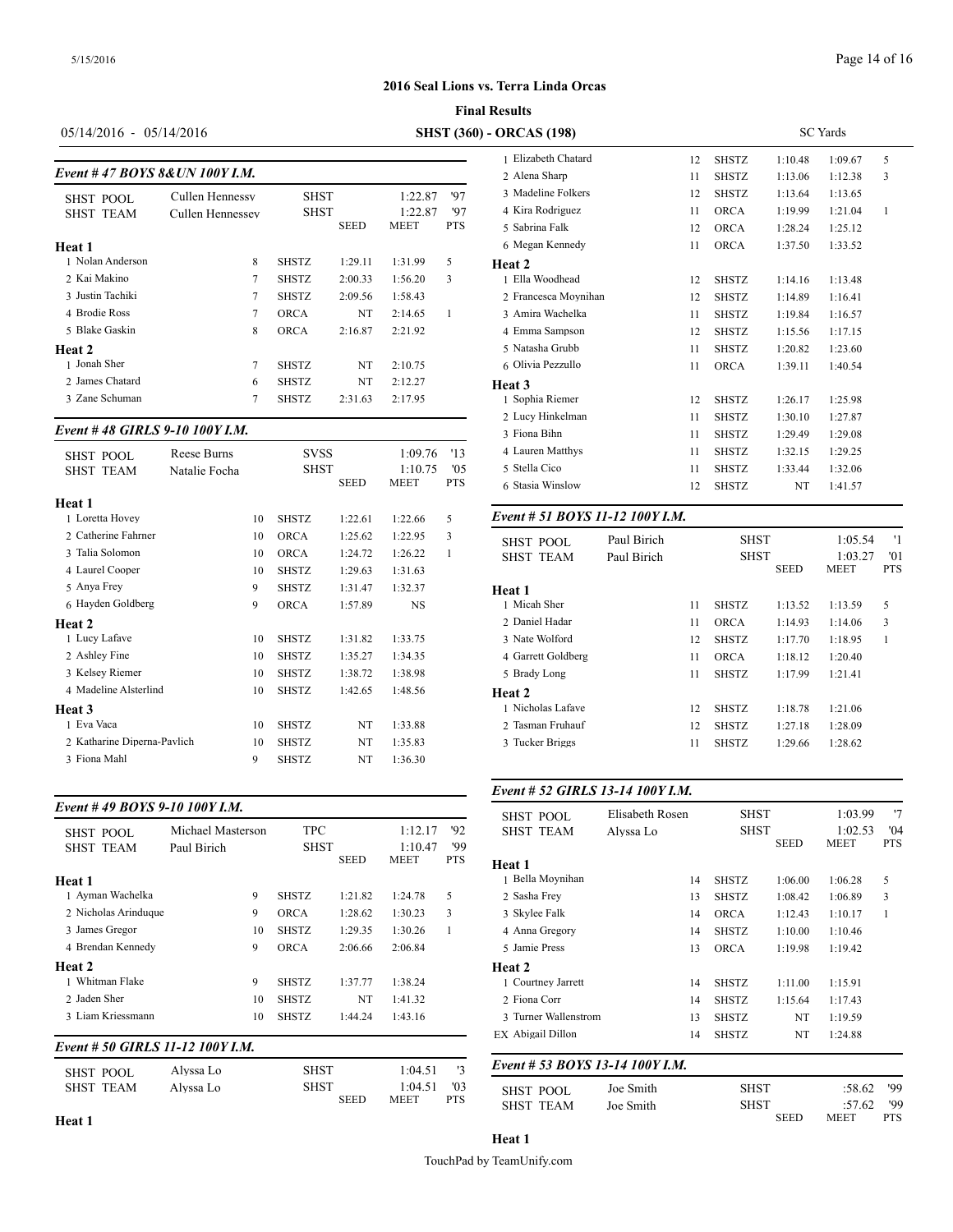### **Final Results**

05/14/2016 - 05/14/2016 **SHST (360) - ORCAS (198)**

SC Yards

| Event # 53 BOYS 13-14 100Y I.M.                                                                          |                        |                            |                                                                             |                                                     |                                                     |                          | Event # 56 MIX.                                                                                                                |
|----------------------------------------------------------------------------------------------------------|------------------------|----------------------------|-----------------------------------------------------------------------------|-----------------------------------------------------|-----------------------------------------------------|--------------------------|--------------------------------------------------------------------------------------------------------------------------------|
| <b>SHST POOL</b><br><b>SHST TEAM</b>                                                                     | Joe Smith<br>Joe Smith |                            | <b>SHST</b><br><b>SHST</b>                                                  | <b>SEED</b>                                         | :58.62<br>:57.62<br><b>MEET</b>                     | '99<br>'99<br><b>PTS</b> | <b>SHST POOL</b><br><b>SHST TEAM</b>                                                                                           |
| Heat 1<br>1 Mason Barnes<br>2 Benjamin Egan<br>3 Isaiah Williams<br>4 Henry Cosentino<br>5 Danny Cribbin |                        | 14<br>14<br>13<br>14<br>13 | <b>SHSTZ</b><br><b>SHSTZ</b><br><b>SHSTZ</b><br><b>SHSTZ</b><br><b>ORCA</b> | 1:05.54<br>1:06.67<br>1:07.87<br>1:09.03<br>1:13.21 | 1:05.82<br>1:07.08<br>1:08.90<br>1:10.26<br>1:13.03 | 5<br>3<br>1              | Heat 1<br>1 Sleepy Hollow S<br>2 Terra Linda Orc<br>1 Chong, Andre<br>3 Hadar, Talia<br>3 Sleepy Hollow S<br>4 Sleepy Hollow S |
| 6 Marco Salvemini<br>Heat 2<br>1 Gavin Dow<br>2 Holden Cooper                                            |                        | 13<br>14<br>14             | <b>ORCA</b><br><b>SHSTZ</b><br><b>SHSTZ</b>                                 | 1:16.48<br>1:11.12<br>1:09.62                       | <b>NS</b><br>1:10.56<br>1:12.21                     |                          | 5 Terra Linda Orc<br>1 Boysen, Maka<br>3 Gaskin, Blake                                                                         |
| 3 Zev Schuman<br>4 Jack Wyatt<br>5 Jack Bohner<br>Heat 3                                                 |                        | 13<br>14<br>13             | <b>SHSTZ</b><br><b>SHSTZ</b><br><b>SHSTZ</b>                                | 1:15.54<br>1:14.72<br>1:14.28                       | 1:15.92<br>1:17.23<br><b>NS</b>                     |                          | Event # 57 MIX<br><b>SHST POOL</b><br><b>SHST TEAM</b>                                                                         |
| 1 Warren Brouwer<br>2 Gregory Finn<br>3 Lars Matthys                                                     |                        | 14<br>13<br>14             | <b>SHSTZ</b><br><b>SHSTZ</b><br><b>SHSTZ</b>                                | NT<br>1:15.73<br>NT                                 | 1:13.62<br>1:13.97<br>1:19.82                       |                          | Heat 1<br>1 Terra Linda Orc<br>1 Ignoffo, Andr<br>3 Arinduque.N                                                                |

### *Event # 54 GIRLS 15-18 100Y I.M.*

| <b>SHST POOL</b>   | Elisabeth Rosen | <b>SHST</b>  |             | 1:03.72     | '8         | 3 Sleepy Hollow S  |
|--------------------|-----------------|--------------|-------------|-------------|------------|--------------------|
| <b>SHST TEAM</b>   | Elisabeth Rosen | <b>SHST</b>  |             | 1:02.32     | '08        | 4 Sleepy Hollow S  |
|                    |                 |              | <b>SEED</b> | <b>MEET</b> | <b>PTS</b> | 5 Terra Linda Orc. |
| Heat 1             |                 |              |             |             |            | 1 Gramajo, Noe     |
| 1 Kate McCarthy    | 14              | <b>SHSTZ</b> | 1:06.00     | 1:04.72     | 5          | 3 Hodge, Magn      |
| 2 Sophia Navarro   | 17              | <b>ORCA</b>  | NT          | 1:11.72     | 3          |                    |
| 3 Lauren Blackburn | 18              | <b>SHSTZ</b> | NT          | 1:12.57     |            | Event # 58 MIX     |
| 4 Kylie Bradley    | 15              | ORCA         | 1:21.16     | 1:19.24     |            |                    |
| 5 Mava Carter      | 16              | <b>ORCA</b>  | 1:22.82     | 1:21.01     |            | <b>SHST POOL</b>   |
| 6 Greta Stout      | 15              | <b>SHSTZ</b> | NT          | NS          |            | <b>SHST TEAM</b>   |
|                    |                 |              |             |             |            |                    |

### *Event # 55 BOYS 15-18 100Y I.M.*

|                   |              |    |              |             |                       |                  | 2 Terra Linda Orc                 |
|-------------------|--------------|----|--------------|-------------|-----------------------|------------------|-----------------------------------|
| <b>SHST POOL</b>  | Wyatt Hanson |    | SHST         |             | :56.40                | '16              | 1 Chong, Nicol                    |
| <b>SHST TEAM</b>  | Joe Fahy     |    | SHST         | <b>SEED</b> | :55.89<br><b>MEET</b> | 95<br><b>PTS</b> | 3 Jasko, Merrik                   |
|                   |              |    |              |             |                       |                  | 3 Sleepy Hollow S                 |
| <b>Heat 1</b>     |              |    |              |             |                       |                  | 4 Sleepy Hollow S                 |
| 1 Wyatt Hanson    |              | 16 | <b>SHSTZ</b> | NT          | 56.40                 | $*5$             | 5 Terra Linda Orc                 |
| 2 Spencer Hanson  |              | 16 | <b>SHSTZ</b> | NT          | 59.46                 | 3                | 1 Ross, Gianna                    |
| 3 Nico Salvemini  |              | 16 | <b>ORCA</b>  | NT          | 1:02.93               | $\mathbf{1}$     | 3 Goldberg, Ga                    |
| 4 Cale Smith      |              | 18 | <b>SHSTZ</b> | NT          | 1:10.42               |                  |                                   |
| 5 Connor Moynihan |              | 16 | <b>SHSTZ</b> | NT          | <b>NS</b>             |                  | Event # 59 MIX                    |
| Heat 2            |              |    |              |             |                       |                  | <b>SHST POOL</b>                  |
| 1 Logan Anderson  |              | 15 | <b>SHSTZ</b> | NT          | NS                    |                  | <b>SHST TEAM</b>                  |
| 2 Oliver White    |              | 15 | <b>SHSTZ</b> | NT          | NS                    |                  |                                   |
| 3 Keenan Anderson |              | 17 | <b>SHSTZ</b> | NT          | <b>NS</b>             |                  | Heat 1                            |
| 4 Jesse Smith     |              | 15 | <b>SHSTZ</b> | NT          | <b>NS</b>             |                  | 1 Sleepy Hollow S                 |
| Heat 3            |              |    |              |             |                       |                  | 2 Terra Linda Orc                 |
| 1 Maxwell Harrod  |              | 16 | <b>ORCA</b>  | 1:03.53     | NS                    |                  | 1 Albers, Jonah                   |
| 2 Petey Galli     |              | 17 | <b>SHSTZ</b> | NT          | <b>NS</b>             |                  | 3 Falk, Skylee                    |
| 3 Stefan Venne    |              | 15 | <b>SHSTZ</b> | NT          | <b>NS</b>             |                  | 3 Terra Linda Orc                 |
| 4 Julian Haggard  |              | 15 | <b>SHSTZ</b> | NT          | NS.                   |                  | 1 Cribbin, Danı<br>3 McDaniel, Er |
| 5 Danny Roland    |              | 16 | <b>SHSTZ</b> | NT          | NS                    |                  | 4 Sleepy Hollow S                 |

| SHST POOL                                       |                            | <b>SHST</b>             |                        | '97               |
|-------------------------------------------------|----------------------------|-------------------------|------------------------|-------------------|
| <b>SHST TEAM</b>                                | <b>SHST</b>                | <b>SEED</b>             | 1:02.36<br><b>MEET</b> | '97<br><b>PTS</b> |
| Heat 1                                          |                            |                         |                        |                   |
| 1 Sleepy Hollow Swim T A                        | <b>SHSTZ</b>               | NT                      | 1:07.55                | 7                 |
| 2 Terra Linda Orcas A                           | <b>ORCA</b>                | 1:10.80                 | 1:13.06                | 3                 |
| 1 Chong, Andrew<br>8                            | 2 Carey, Sloane            | 8                       |                        |                   |
| 8<br>3 Hadar, Talia                             | 4 Wright, Jackson          | 8                       |                        |                   |
| 3 Sleepy Hollow Swim T B                        | <b>SHSTZ</b>               | NT                      | 1:18.66                | $\mathbf{1}$      |
| 4 Sleepy Hollow Swim T C                        | <b>SHSTZ</b>               | <b>NT</b>               | 1:23.29                |                   |
| 5 Terra Linda Orcas B                           | <b>ORCA</b>                | 1:18.03                 | <b>NS</b>              |                   |
| 1 Boysen, Makayla<br>8                          | 2 Albers, Adam             | 7                       |                        |                   |
| 3 Gaskin, Blake<br>8                            | 4 Metzger, Kate            | 7                       |                        |                   |
| Event # 57 MIXED 9-10 200Y FREE REL             |                            |                         |                        |                   |
| <b>SHST POOL</b>                                | <b>SHST</b>                |                         | 2:00.65                | '99               |
| <b>SHST TEAM</b>                                | <b>SHST</b><br><b>SEED</b> |                         | 1:57.30<br><b>MEET</b> | '99<br><b>PTS</b> |
| Heat 1                                          |                            |                         |                        |                   |
| 1 Terra Linda Orcas A                           | <b>ORCA</b>                | 2:12.20                 | 2:12.62                | 7                 |
| 1 Ignoffo, Andre<br>10                          |                            | 2 Fahrner, Catherine 10 |                        |                   |
| 3 Arinduque, Nicholas 9                         | 4 Solomon, Talia           | 10                      |                        |                   |
| 2 Sleepy Hollow Swim T A                        | <b>SHSTZ</b>               | NT                      | 2:18.50                | 3                 |
| 3 Sleepy Hollow Swim T B                        | <b>SHSTZ</b>               | NT                      | 2:28.25                | $\mathbf{1}$      |
| 4 Sleepy Hollow Swim T C                        | <b>SHSTZ</b>               | NT                      | 2:30.49                |                   |
| 5 Terra Linda Orcas B                           | <b>ORCA</b>                | 2:41.50                 | 2:42.03                |                   |
| 1 Gramajo, Noelia<br>10<br>3 Hodge, Magnus<br>9 | 2 Sullivan, Kailey 10      |                         |                        |                   |
|                                                 |                            |                         |                        |                   |
| Event # 58 MIXED 11-12 200Y FREE REL            |                            |                         |                        |                   |
| <b>SHST POOL</b>                                | <b>SVSS</b>                |                         | 1:48.44                | '13               |

*Event # 56 MIXED 8&UN 100Y FREE REL*

| <b>SHST POOL</b>         | <b>SVSS</b>             | 1:48.44<br>'13            |
|--------------------------|-------------------------|---------------------------|
| <b>SHST TEAM</b>         | <b>SHST</b>             | 1:48.61<br>'02            |
|                          | <b>SEED</b>             | <b>MEET</b><br><b>PTS</b> |
| Heat 1                   |                         |                           |
| 1 Sleepy Hollow Swim T A | NT<br><b>SHSTZ</b>      | 7<br>1:52.35              |
| 2 Terra Linda Orcas A    | 1:53.91<br><b>ORCA</b>  | 3<br>1:53.13              |
| 1 Chong Nicole<br>- 11   | 2 Hadar, Daniel<br>-11  |                           |
| 3 Jasko, Merrik 11       | 4 Hoover, Olivia<br>-12 |                           |
| 3 Sleepy Hollow Swim T B | NT<br><b>SHSTZ</b>      | 2:01.27                   |
| 4 Sleepy Hollow Swim T C | NT<br><b>SHSTZ</b>      | NS                        |
| 5 Terra Linda Orcas B    | 2:02.54<br><b>ORCA</b>  | NS                        |
| 1 Ross, Gianna<br>- 12   | 12<br>2 Davis, Malia    |                           |
| 3 Goldberg, Garrett 11   | 11<br>4 Hodge, Jasper   |                           |
|                          |                         |                           |

### *Event # 59 MIXED 13-14 200Y FREE REL*

| SHST POOL<br><b>SHST TEAM</b>                   | <b>SHST</b><br><b>SHST</b><br><b>SEED</b>      | 1:41.12<br>1:39.85<br><b>MEET</b> | '7<br>'07<br><b>PTS</b> |
|-------------------------------------------------|------------------------------------------------|-----------------------------------|-------------------------|
| Heat 1                                          |                                                |                                   |                         |
| 1 Sleepy Hollow Swim T A                        | <b>SHSTZ</b>                                   | <b>NT</b><br>1:44.48              | 7                       |
| 2 Terra Linda Orcas A                           | <b>ORCA</b>                                    | 1:51.48<br>1:51.06                | 3                       |
| 1 Albers, Jonah<br>-14<br>3 Falk, Skylee<br>14  | 2 Davis, Boden<br>4 Press.Jamie                | 13<br>13                          |                         |
| 3 Terra Linda Orcas B                           | <b>ORCA</b>                                    | 2:00.75<br>1:58.39                |                         |
| 1 Cribbin, Danny<br>13<br>3 McDaniel.Erin<br>14 | 2 Salvemini, Marco 13<br>4 Dickens. Natalie 14 |                                   |                         |
| 4 Sleepy Hollow Swim T C                        | <b>SHSTZ</b>                                   | NT<br><b>NS</b>                   |                         |